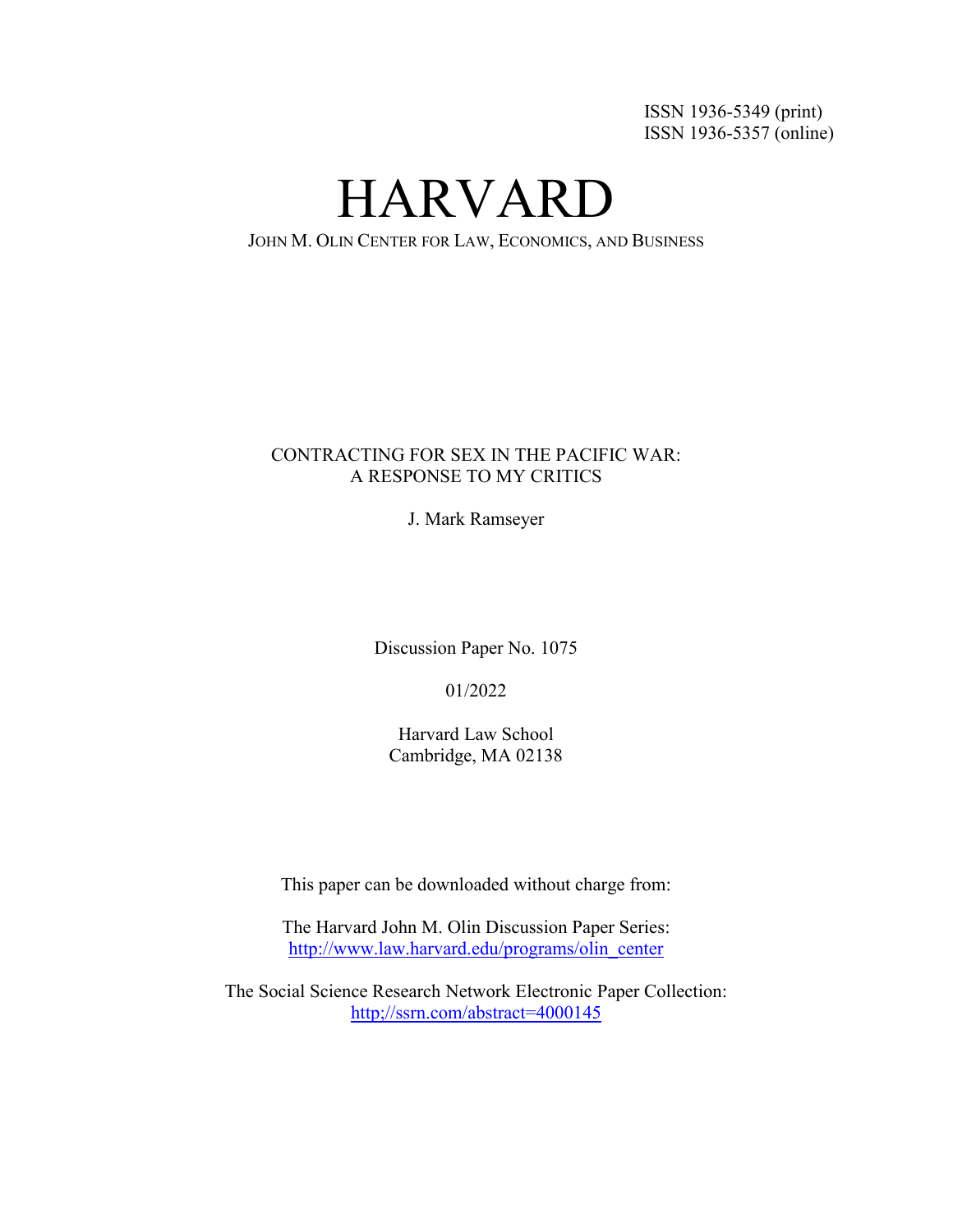#### **Contracting for Sex in the Pacific War: A Response to My Critics**

# **By J. Mark Ramseyer\***

Harvard Law School

*Abstract:* In "Contracting for Sex in the Pacific War," *International Review of Law & Economics* (IRLE) (2020), I explored the economic logic behind the contracts made by Japanese and Korean prostitutes with the brothels at which they worked. Among the terms of the contracts that I tried to explain were the way in which they coupled a large initial payment with a maximum period of service. I sought to interpret these and other contractual terms as addressing classic economic dilemmas.

My article provoked massive criticism. However, virtually none of the critics attacked my economic analysis of the contracts. Indeed, most of my critics did not even mention my analysis of the contractual terms -- even though that was the focus of my article and was the basis for its publication in the IRLE.

Instead, some critics complained that I did not examine actual prostitution contracts. Readers of my actual article will know that I never claimed to have a data set of actual contracts. To the best of my knowledge, very few actual contracts survived the war. What I did rely upon—as I make clear in my article—is information *about* the prostitution contracts from government documents, wartime memoirs, newspaper advertisements, a summary of a comfort station accountant's diary, and so forth.

Other critics compiled a long list of asserted mistakes concerning the accuracy, relevance, and interpretation of citations in my article. I respond to these claims below. Most of them are not mistakes at all. A small number of them are mistakes, but they do not affect my analysis of the contract terms.

Most critics emphasized the immorality of the comfort women system. In particular, some critics claim that I ignored the fact that some women were deceived into becoming comfort women and were cheated and otherwise mistreated by owners of the comfort station brothels. Readers of my actual article will recall that I mention these points in my article.

Most of the critics insist that large numbers of Korean women were forcibly conscripted (at gunpoint or hauled away against their will) by the Japanese army in Korea. My IRLE article does not address this issue, but I discuss it in this response. *The claim is false*: Korean women were *not* programmatically and forcibly conscripted by Japanese soldiers in Korea into comfort station work. There is no contemporaneous documentary evidence of forcible conscription. Neither is there any evidence for over 35 years after the war ended in 1945. Only in the late 1980s did some Korean women begin to claim that they had been forcibly conscripted.

Crucially, in 1983 a Japanese writer named Seiji Yoshida wrote a best-selling book claiming that he and a posse of soldiers had dragooned Korean women at bayonet point and raped them, before sending them off to serve as sexual slaves. A famous 1996 UN report on the conscription of Korean women relied on this book, and it is in the wake of the book that a small number of Korean women began claiming that they had been conscripted even though some of them had earlier given different accounts. Before he died, Yoshida admitted that he had fabricated the entire book. Yoshida's fabrication attracted substantial attention in Asia and abroad, including in the New York Times.

The comfort women dispute began with Yoshida's fraud. Yet this astonishing and crucial fabrication is not mentioned by any of my critics even though many of them are Japan or Korea experts and are surely aware of it.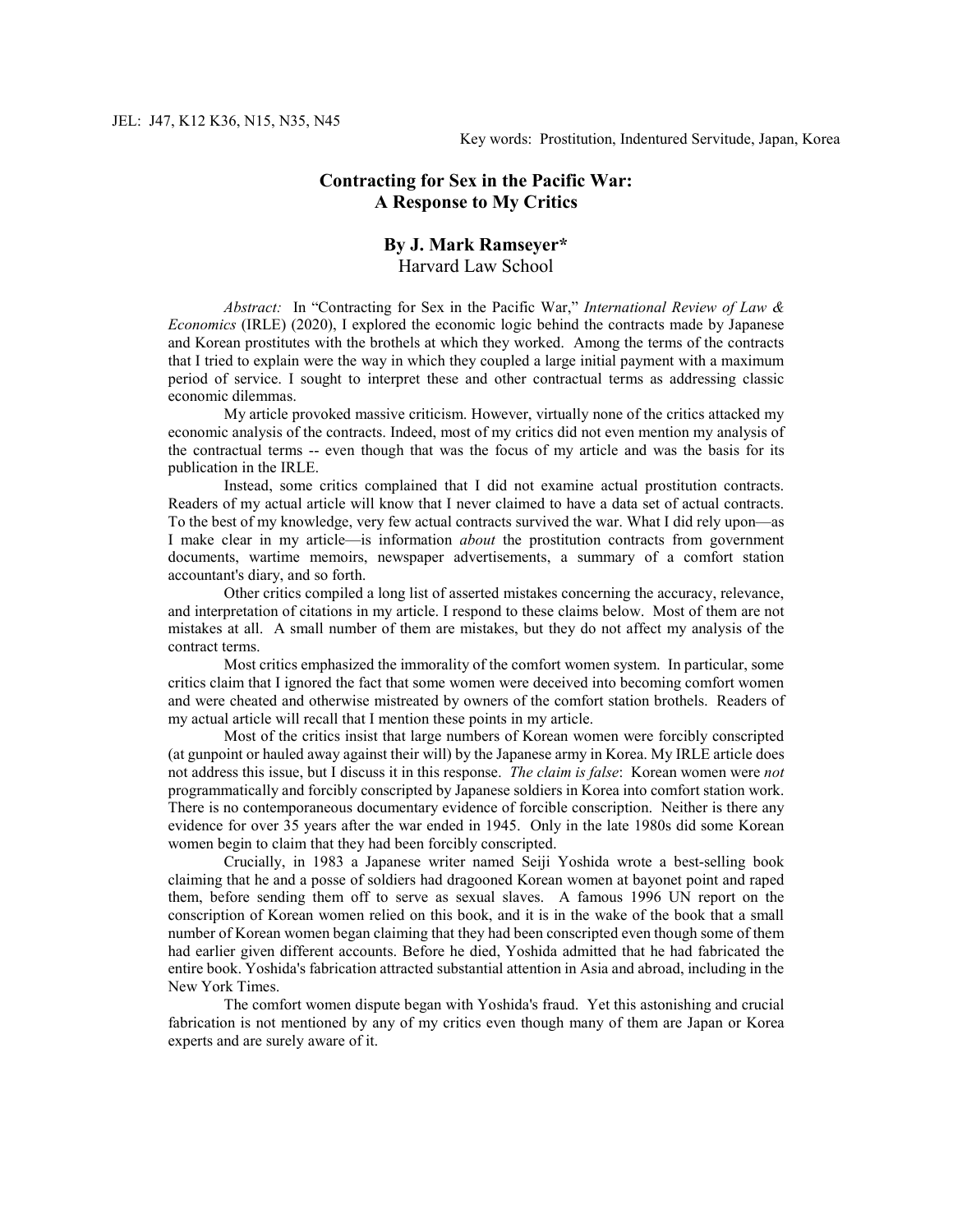Key words: Prostitution, Indentured Servitude, Japan, Korea

J. Mark Ramseyer Harvard Law School ramseyer@law.harvard.edu

*Draft of January 4, 2022*

#### **Contracting for Sex in the Pacific War:**

**A Response to My Critics**

### **By J. Mark Ramseyer\*** Harvard Law School

# Table of Contents

On Studying Wartime Prostitution (including a response to Gordon-Eckert and Suk-Gersen)

Appendix I: A Response to Stanley, et al.

Appendix II: A Response to Yoshimi

Appendix III: Information about Comfort Women **Contracts** 

Bibliography

\* I received wonderfully kind and generous support, advice, criticism, and reassurance from many, many friends. You know who you are. Thank you, thank you.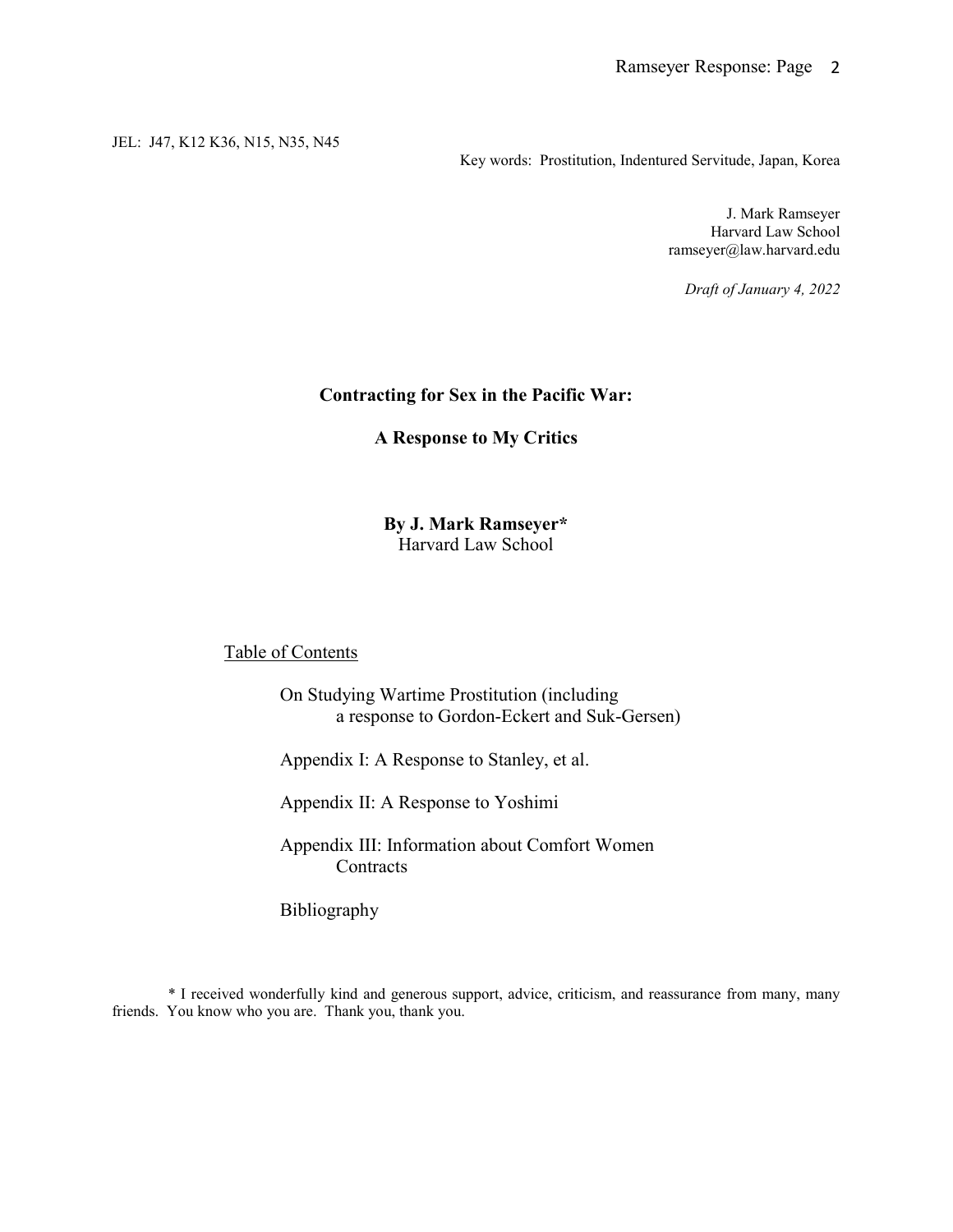# **On Studying Wartime Prostitution**

### **By J. Mark Ramseyer**

In my eight-page article for the *International Review of Law & Economics* (IRLE, March 2021), Contracting for Sex in the Pacific War, I explored the contractual structure under which Japanese and Korean women worked at the wartime "comfort stations" (Ramseyer 2021). These stations were brothels operated (typically by Japanese or Korean businessmen and women) near Japanese bases during the 1930s and the Second World War. My article generated a great deal of controversy. By long-established academic norms, people who disagree with an article write critical responses which they then subject to their own refereeing processes as independent articles. Instead of taking this route, my critics demanded that the journal retract the article. Reflecting the place that history continues to play in modern Japan-Korea relations, many of the attacks came from men and women within Korea and from Western scholars with ties to Korea.

All the critics ignore my actual topic: the economic rationale to the contractual structure that brothels and prostitutes employed. In my article, I had asked two main questions: (i) why brothels and recruiters paid women large amounts of money up front, and (ii) what contractual mechanisms determined the length of time the women worked. The critics largely ignore both questions.

Instead, the critics couple claims that I believe are empirically false, with points that are true but which I myself made. In a few cases, the critics identify limitations with documentary evidence or with source citations in the original article. I appreciate these corrections, but they are largely unrelated to my central topic -- questions (i) and (ii) above.

More specifically, my critics seem to focus on three broad issues. First, some critics imply that the comfort women did not work under contracts. According to the evidence before me, this is simply untrue. Japanese and Korean prostitutes worked under contracts before the war, and they continued to work under contracts during the war years. I presented substantial evidence about this in my original article; I present more in this response. Obviously, the fact that a worker has a contract says nothing about whether the contract is fair or just -- but (a point I shall repeat many times in this response) my article is not a normative essay.

Second, most of the critics also claim that the Japanese military dragooned Korean women at bayonet-point to force them into work as comfort women. Again, without in any way minimizing war crimes committed by the Japanese military, this claim too is flatly untrue. I find no contemporaneous evidence that this occurred in Korea. It may have occurred in the war zone, but I explicitly limit my article to women from Japan and Korea. A few Korean women do claim to have been dragooned. Their testimony is evidence to consider. But -- uncomfortable as it is to say this -- for reasons discussed at length below, I do not believe their statements are credible.

Third, all my critics assert that the comfort women were sometimes deceived by recruiters or mistreated by the brothel owners. This point is true -- and important to make. That is why I myself made it in my original article. Indeed, the risk that the brothel owner might cheat on their arrangement was one of the reasons that the women insisted on receiving a large fraction of their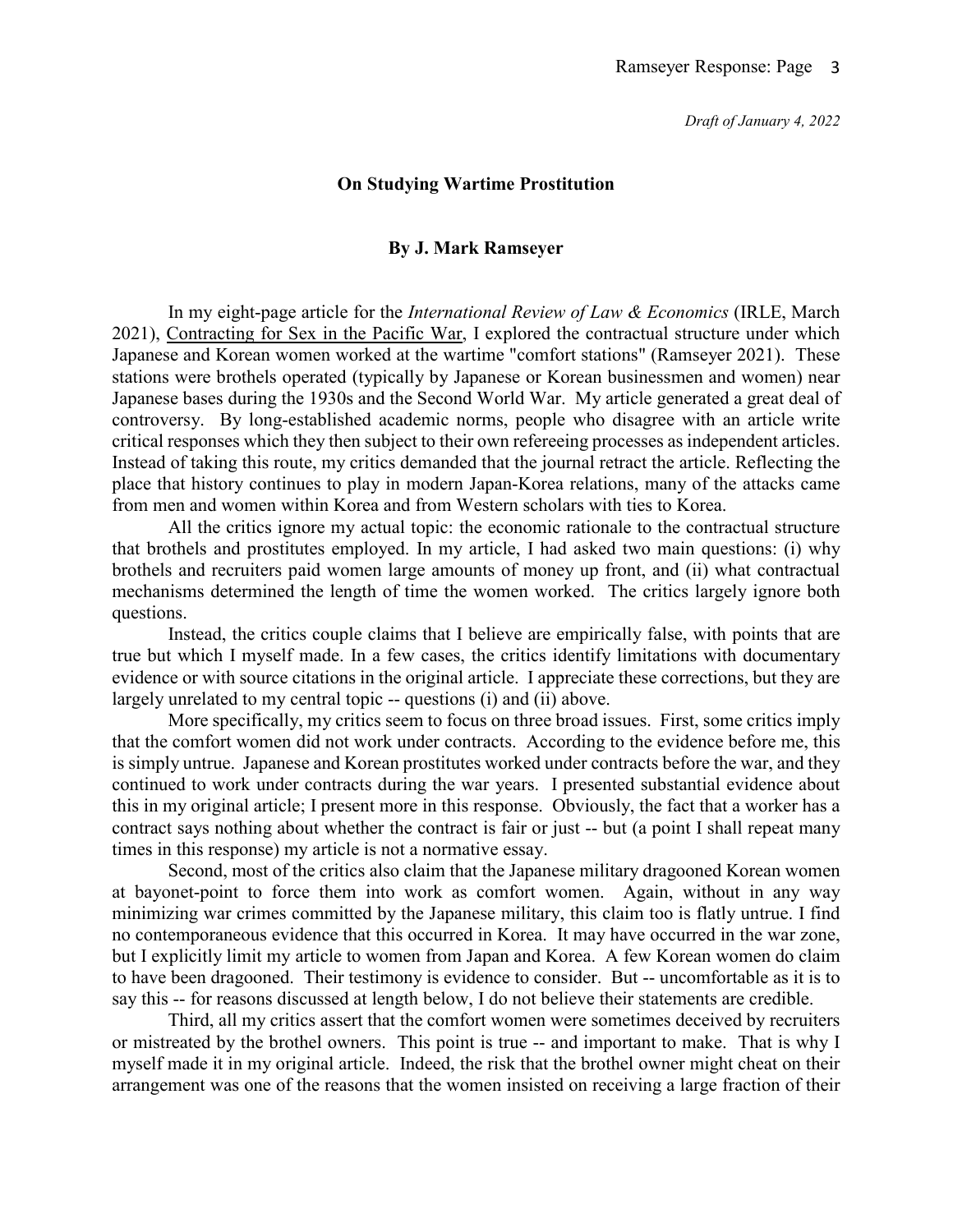pay up-front. This is an important point to make, but it is one that I expressly made, and more than in passing. This is basic to my argument.

The Japanese and Korean women (the plurality were Japanese) at the comfort stations worked under multi-year indenture contracts. Typically, brothels paid the women a large advance, specified a two-year maximum term, and gave the women the right to quit early if they generated sufficient revenue (IRLE, page 6). The economic logic for this arrangement (not contested by my critics) is straightforward. Realizing that brothel owners had an incentive to exaggerate their future earnings, the women demanded a large portion of their pay up front. Realizing that they might be headed to a war zone, they demanded a relatively short maximum term. And realizing that the women had an incentive to shirk once they arrived, the brothels demanded provisions that gave women incentives to work hard (IRLE, page 6). This economic analysis forms the gist of my article.

In this introductory essay, I address the issues raised most often by my critics: the claims that the Korean comfort women were forced into prostitution at gunpoint, and did not work under contracts. In the course of doing so, I focus principally on the claims by Harvard historians Andrew Gordon and Carter Eckert (2021). After a short set of caveats (Sec. A), I identify two economic misconceptions that I think implicitly characterize much of the criticism of my original article (Sec. B). I provide an example of the way one Korean woman explained the choices that she had made (Sec. C). I then turn to Gordon-Eckert, explain the nature of the evidence available, and discuss the absence of any serious evidence of gun-point dragooning (Sec. D). I add a short discussion of Suk-Gersen's criticisms (Sec. E). Finally, I close this response by discussing the notion, common to academics writing in English, that there is any scholarly "consensus" on this issue. In fact, the apparent consensus merely reflects the hostility that scholars face if they write anything else (Sec. F).

I have added to this response a series of Appendices: a response to Stanley, et al. (2021a) (Appendix I); a response to Yoshimi (2021a) (Appendix II), and a summary of some of the contractual evidence available (Appendix III).

### A. Caveats:

I start with several preliminary caveats. First and foremost, this is an exclusively empirical project. I explore the economic logic to the contracts through which the men and women in the sexual services industry structured their relations with each other. I do not address the question of whether governments should legalize or license prostitution. Neither do I address how courts should respond to contracts like these. Critics like Yoshimi (2021a) and Suk-Gersen (on twitter) make long and elaborate moral pronouncements, but these sentiments do not contradict my thesis. Neither are they sentiments that I necessarily oppose. My article is exclusively -- exclusively - descriptive. Making moral judgments is fine -- but we as scholars need to try to understand why real-world men and women entered into the contracts that they did. Evaluating the moral character of those contracts is decidedly beyond the scope of my inquiry.

Second, I explicitly limit my analysis to Japanese and Korean women. Much of the criticism in the popular press (like the petition by Michael Chwe for the "Concerned Economists" [2021]) and even several discussions by scholars (e.g., Gordon [2003], Stanley [2021a]) conflate the mistreatment of women from a wide variety of Asian nations. In the 1930s, Korea was part of Japan, and Koreans were Japanese citizens (even if they were in some ways second-class citizens). The hard evidence of gun-point dragooning involves enemy women in war zones and -- most notoriously -- a rogue POW camp in Indonesia. How soldiers treat enemy women in war zones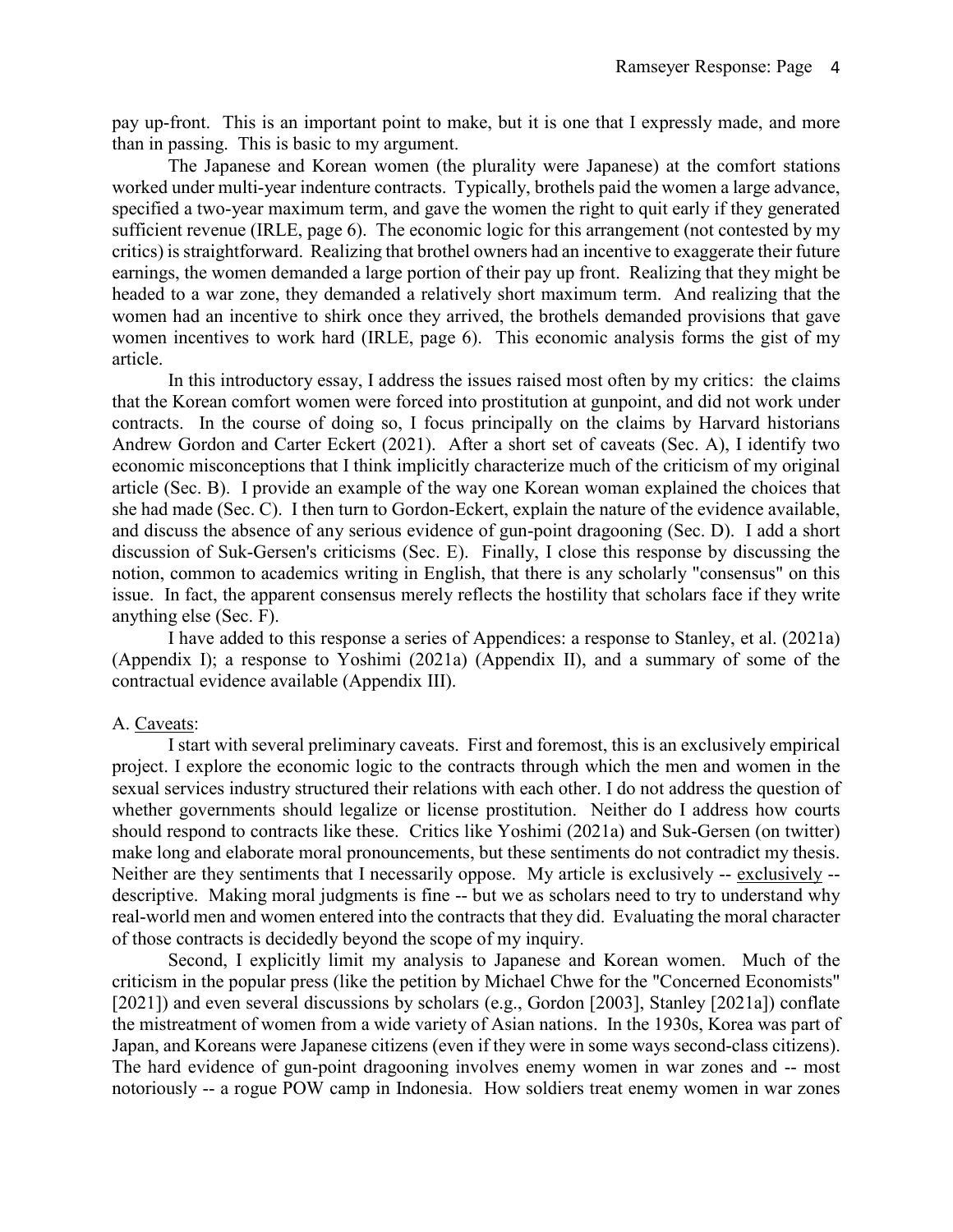and POW camps is an entirely different question from how they treat their fellow citizens. Both questions are important, and I certainly do not excuse any mistreatment of prisoners of war. I simply stress the limited scope of the article: I focus on the comfort women from Japan and Korea.

Third, the IRLE article as published focuses narrowly on the contracts used in the comfort stations and domestic brothels. I originally submitted a different manuscript to the journal -- twice as long -- which detailed the historical context to the comfort stations and brothels, and surveyed the historiographical debate over them. This longer document is available on SSRN at: https://papers.ssrn.com/sol3/papers.cfm?abstract\_id=3822439

Gordon-Eckert claim to have been "appalled" by my "elision of the larger political and economic contexts." I urge readers interested in that context and in the historiographical debate to read this longer, originally submitted manuscript.

Fourth, I make absolutely no attempt to compare the contracts of the Korean comfort women with those of the Japanese comfort women. Very oddly, Gordon-Eckert seem to imply that this comparison is basic to my article. It is not. It is not even a side-show. Nowhere do I make any such comparison, and I explain why in Sec. D.3 below.

Fifth, it should not be necessary to say this, but I will: if scholars disagree with my conclusions, they should be writing articles in response (as, to their credit, Lee, Saito & Todres 2021 did), and submitting them to peer-reviewed academic journals. Sadly, this seems to be controversial -- both here in the U.S., and in South Korea as well. To understand the reaction to my article, readers need to realize the extraordinary extent to which the South Korean government restricts discussion of the issue. Joseph Yi (Hangyang University) and Joe Phillips (of Yonsei University) write (2021):

In South Korea, the restriction of research and debate on 'comfort women' has fostered a groupthink in a society and polity that otherwise values vigorous public discussions. The few academics that openly dispute the 'comfort women' abduction narrative are too often harassed by activists, investigated by their universities, and prosecuted by the government.

The comfort women issue is, to quote Yi (2021), the "last taboo" in a country that otherwise encourages robust public debate.

When scholars try to challenge the taboo (e.g., Park 2014; Lee 2019, 2020; Yi 2018), the costs are astonishingly high. Joe Phillips, Wondong Lee & Joseph Yi (2019, 452-53) discuss those costs:

In 2013, Sejong University professor, Park Yu-ha, published a book revealing the diversity of comfort women experiences and challenging the veracity of some testimonies. Nine comfort women activists sued Park for civil and criminal defamation, and government prosecutors requested a three-year prison sentence. A Seoul civil court partially censored Park's Korean-language book and fined her 90 million won (\$74,000) for defamation. A Seoul criminal court acquitted Professor Park on defamation charges; but, on 27 October 2017, after Moon's election, a Seoul appeal court overturned Park's acquittal and fined her 10 million Won (\$8,848). Prosecutors have appealed, again seeking a three-year jail term. On 26 April 2017, a Sunchon National University professor ("Song") lectured to his class that some Koreans "probably" volunteered to be comfort women. The university terminated Song's employment, and a court sentenced him to six months in prison.

More recently, Yonsei University sociologist Lew Seok-choon found himself prosecuted (the case is on-going) for criminal defamation when he suggested in class that the comfort women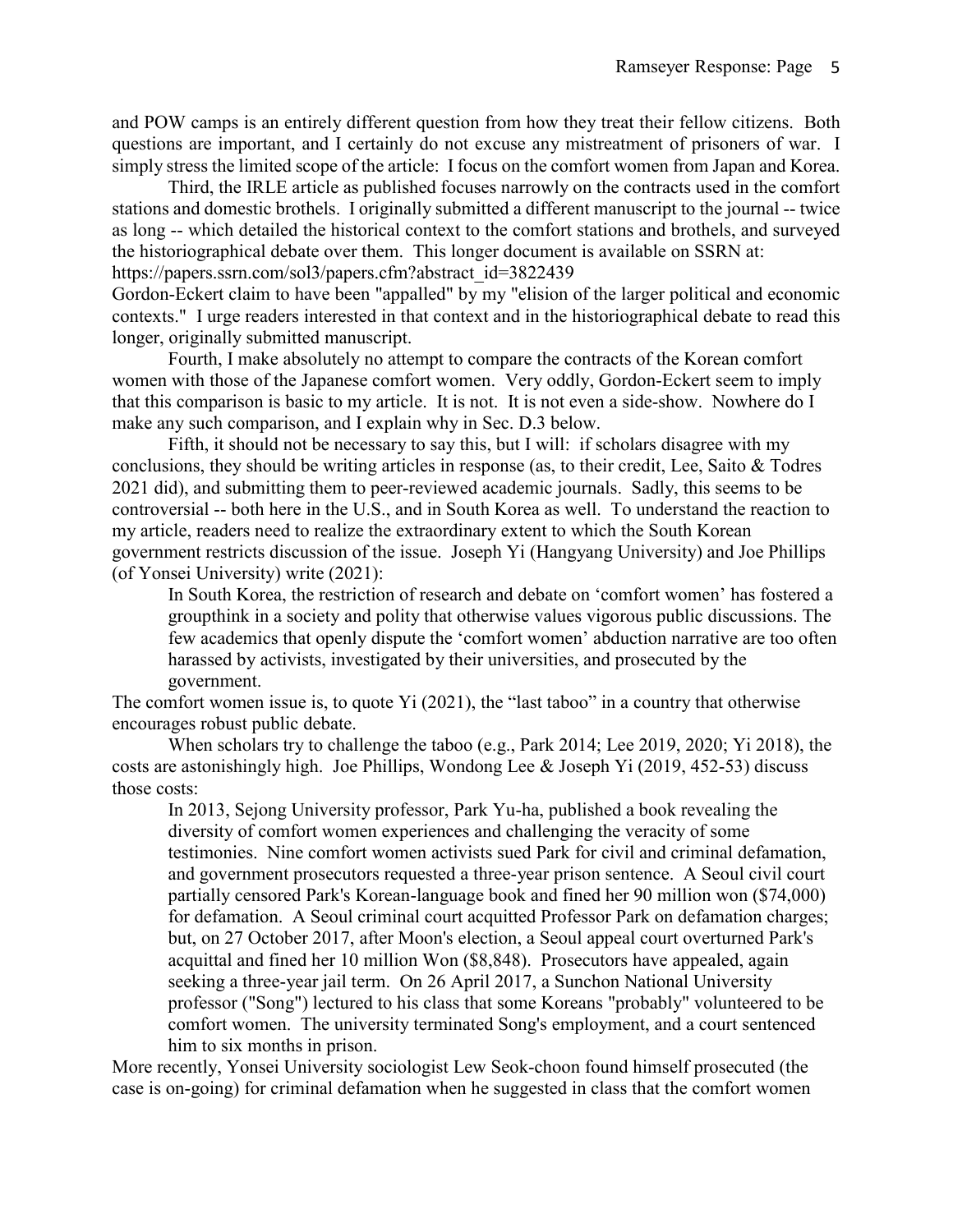had not been forced into the work by the Japanese military. It was, he had said instead, "a form of prostitution" (Martin & Yoon, 202[1](#page-6-0)).<sup>1</sup>

The result of this legal regime in South Korea is that most scholars simply do not speak out. Yi, Phillips & Lee (2019, 498) continue:

Because of the hostile social and legal environment, dissenting academics, reporters, and other publics communicate anonymously in social media and closed Facebook groups. Relevant to the hostility against my article in the U.S., Yi, Phillips & Lee (2019, 499)

write:

 $\overline{a}$ 

In the relative absence of visible, counter-narratives, the anti-Japan campaign has persuaded most South Koreans, and ethnic Koreans overseas, that Japan and its elected leaders are not to be trusted.

Notwithstanding these attacks, however, courageous scholars in Korea are increasingly speaking out. As a result, there is now a vibrant intellectual debate on the comfort women issue in South Korea. I am preaching here, but the threat to academic freedom is obvious: if Michael Chwe or anyone else disagrees with me, the way to respond is not to circulate petitions for retraction or to harass journal editors. The proper scholarly response is to write a critique (as Lee, Saito & Todres 2021 did) and publish it in a peer-reviewed journal.

Criminal prosecutions for contesting the orthodox narrative about comfort women may be specific to Korea. But Japanese-studies faculty in western humanities departments seem (at least to me) only barely more tolerant.<sup>[2](#page-6-1)</sup> In mid-November, prominent Korean economist Lee Wooyoun published an article in the Asia-focused magazine, the Diplomat, in which he contested the notion that the Korean comfort women had been dragooned. David Ambaras (coauthor to the attack in Appendix I) posted a screenshot of the article on Twitter: "Comfort Women denialists are despicable," he declared. "Why is  $\omega$ Diplomat APAC publishing this garbage?" Amy Stanley (similarly, co-author) re-tweeted the article. Sayaka Chatani chimed in. Within hours, Mitch Shin, correspondent for the magazine, replied to Ambaras: "I am working on it. Sorry." And as if that were not enough: "It's down now. I am truly sorry that we made such a horrible and unacceptable mistake."<sup>[3](#page-6-2)</sup> Just to be sure, Shin insisted on apologizing yet

<span id="page-6-0"></span><sup>&</sup>lt;sup>1</sup> After the Martin & Yoon (2021) Wall Street Journal article appeared, Lew commented on Facebook (Uooru 2021): "The Wall Street Journal gave my problem big notice. With comments from both sides, it presents the appearance of being even-handed. Yet when I agreed to the interview, I explained at great length the way that the comfort women had changed their stories, the way that the U.N. Coomaraswamy report relied on Yoshida Seiji's book (My War Crimes) that was shown to be a fabrication, and the way that the Chong Dae Hyup and Yun Mee-Hyang are being tried for suspicions of embezzlement, etc. Unfortunately, the Journal left out all of this."

<span id="page-6-1"></span> $2$  The censorship on this topic by American scholars in the humanities seems (to me at least) interminable. H-Japan is the website within "H-Net Humanities & Social Sciences Online" devoted to Japan. It promises to "provide[] scholars, graduate students and professions a free daily forum to discuss Japanese history, culture, religion, and society ...." On November 20, 2021, Paula Curtis posted an attack on me on the website (Curtis 2021b). On November 23, Jason Morgan (2021a, 2021b, 2021c) asked to post his three-part interview of Waseda University historian Tetsuo Arima regarding the comfort women dispute. Website editor and historian Janet Goodwin replied that "I gather that this post is a response to the article by Paula Curtis ..." She then rejected the submission on the putative grounds that it did not devote enough space to "addressing any concrete issues or providing any evidence that the comfort women had contracts."

<span id="page-6-2"></span><sup>3</sup> https://twitter.com/dambaras/status/1460099767279755269. Lee (2021b) recounts the experience. As he put it: "The comfort women issue will not be resolved by running away from the facts and stifling debate because it is not what you want to hear."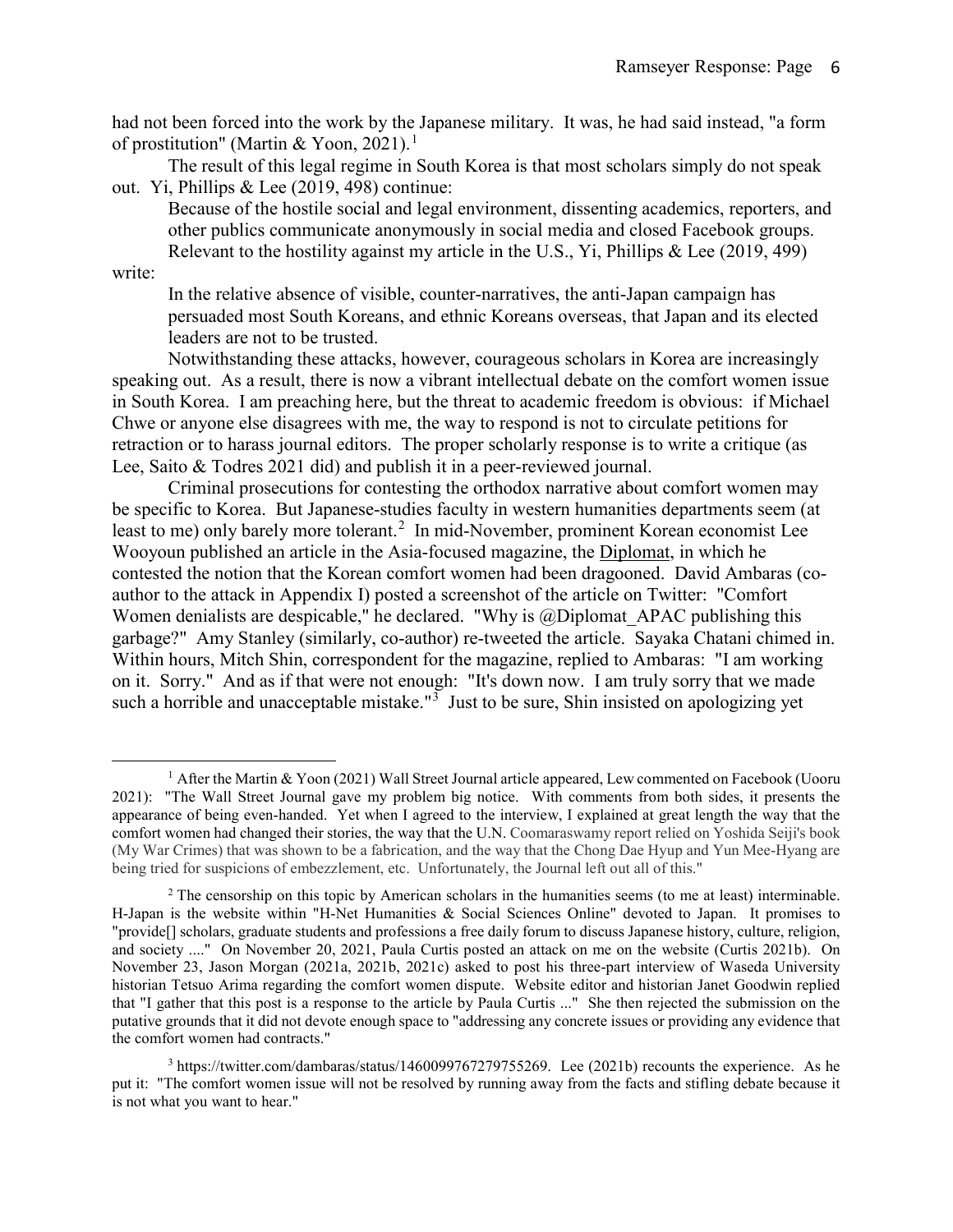again: "I sincerely apologize that we published this story on our website. It's down now."<sup>[4](#page-7-0)</sup> An onlooker noted approval: "Good to hear! This is a better retraction than many." No trace of the article on the Diplomat website remains.<sup>[5](#page-7-1)</sup>

Last, of the many attacks on my work, I focus on four: the claims by Andrew Gordon and Carter Eckert (2021); the popular account written by Jeannie Suk-Gersen (2021) for the New Yorker; a very long attack by Amy Stanley, Hannah Shepherd, Sayaka Chatani, David Ambaras and Chelsea Szendi (2021a); and the essay by Yoshiaki Yoshimi (2021). I choose these four for specific reasons. Gordon-Eckert started the "Ramseyer-has-no-contracts" line that seems to have driven most of the attacks in the popular press. Suk-Gersen coupled the hyper-nationalist history apparently popular in some segments of South Korea with quotations of personal attacks from humanities scholars in Japanese studies. Stanley, et al., created an appearance of scholarly gravitas with their 30+page length. And Yoshimi is simply the most prominent of all critics of the comfortstation regime. Still other attacks by scholars appear in a special issue of the Asia Pacific Journal: Japan Focus(https://apjjf.org/). They have attracted less attention, and their claims heavily overlap with those of Gordon-Eckert and Stanley, et al.

The question of what happened on the Korean peninsula in the 1930s is a question of scholarship. For this reason, I largely ignore the many attacks on my article that have appeared in the popular press. The best known of these popular criticisms has probably been the one repeated in the petition of the "Concerned Economists:" a bizarre statement apparently written by Michael Chwe (2021) that describes possibly hundreds of thousands of women, forced into the comfort system through abduction at ages 11 to 20, and of whom 3/4 died because of the rape and torture and never returned. A virulently anti-Japanese history, this account has no scholarly basis. Nonetheless, on the basis of this entirely fictitious account, the petition calls on the journal to retract my article, and several thousand scholars have signed.

### B. Economic Misconceptions:

 $\overline{a}$ 

1. The determination of contractual structure. Hyun Byung-sook, whose account I reproduce in Section C below, explicitly negotiated the terms of her contract. She negotiated price. She negotiated the term length. And she negotiated the brothel's right to assign her contract. Most recruits probably did not negotiate specific terms -- and some of the misunderstandings among the critics over the comfort station arrangements seem to reflect misunderstandings about the role that explicit negotiations play in the determination of contractual structure.

<sup>4</sup> https://twitter.com/dambaras/status/1460112141684559875

<span id="page-7-1"></span><span id="page-7-0"></span><sup>5</sup> Even this was not enough for Ambaras: "The editors still owe it to the public to explain why they allowed it to appear in the first place and what steps they will take to avoid such mistakes moving forward." Shin replied: "The statement will be coming up in our official account, David. Again, there is no excuse I can make. As a Chief Correspondent on the two Koreas, I will do my best to work more closely with our editors to review the articles from contributors outside of the organization." Ambaras: "Thank you, Mitch. We all have our work cut out for us when it comes to dealing with denialism." Shin was not done apologizing, however: "Lastly, I would like to express my deepest gratitude to those who brought up this issue and directly asked me and our organization to take action in a timely manner. Please keep checking our contents and deliver your perceptive thoughts whenever you are available. Thank you." https://twitter.com/dambaras/status/1460266541434429455/photo/1.

Readers interested in the article that Ambaras, Stanley and Chatani harassed the Diplomat into censoring will find it at Lee (2021b), and also at: https://archive.ph/20211115071637/https://thediplomat.com/2021/11/anti-japantribalism-on-the-comfort-women-issue/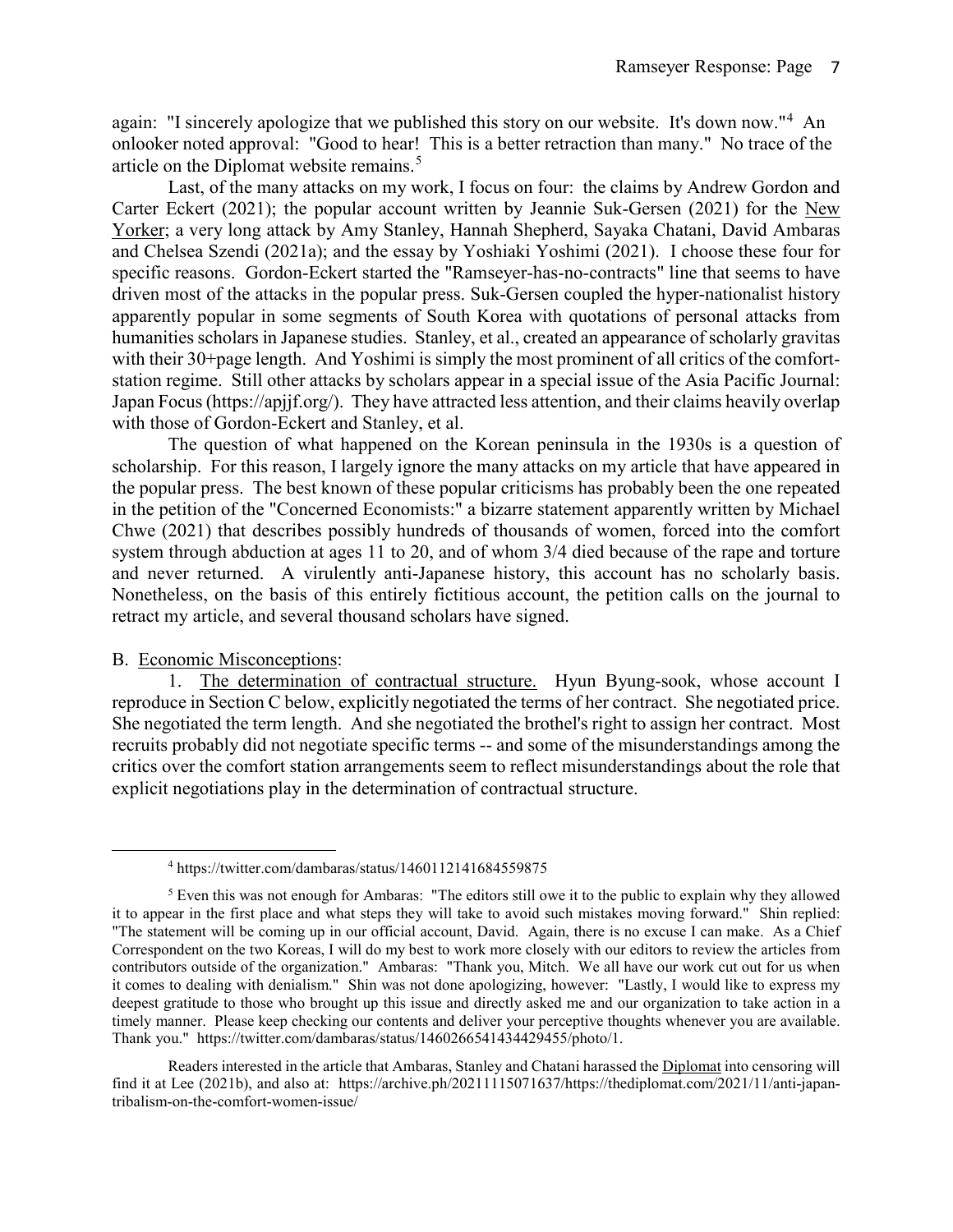Economically inclined readers will understand the point instinctively: market competition drives buyers and sellers toward relatively efficient contractual terms regardless of whether anyone explicitly negotiates anything. For example, posit a labor market with many employers, many workers, and free competition. Suppose that by custom, employers supply the contracts that the parties will use. In this world, employers will compete with each other to attract workers. Obviously, they will compete on the basis of wage. But if other aspects of the contractual structure matter to workers as well, they will also experiment with alternative contractual terms. The employers who succeed in the competition will be those who offer the combination of price and contractual terms that maximizes the joint returns to the employers and workers.

In economics, this is basic. Perhaps we consider it a variation on Coase. We also understand the myriad exceptions -- all of which matter enormously. In analyzing any given case, we understand that many of these exceptions might apply -- that goes without saying.

But this basic economics seems not to be "basic" to many of the critics. Members of early 20th century farming communities in Korea and Japan were extremely poor and those in Korea were only semi-literate or illiterate. Historians see their plight. They argue that people from such communities were in no condition to "negotiate" with recruiters and brothel owners for alternative contractual terms. And as a result, they instinctively reject (and indeed, find morally offensive) any suggestion that the resulting contractual terms might be ones that promoted the welfare of the farming families.

2. Marginal and infra-marginal workers. Many critics also miss the role that the "margin" plays in determining contractual terms. Posit again a labor market with many employers, many workers, and free competition. Suppose that the wage is all that is at issue. The equilibrium wage will be the wage that equalizes marginal revenue and marginal cost. Now posit that the employers cannot price-discriminate. Workers who would happily have worked at a lower wage will receive the higher wage necessary to coax the marginal worker to accept the employment contract. If workers care about other aspects of the employment contract besides their wage, this equilibrating process will cause employers to compete for the marginal worker on those other terms as well.

In economics, this too is basic. Here too, we understand the myriad exceptions. And here too, those exceptions can matter enormously. But this marginal analysis seems foreign to many of the critics.

Yet this marginal analysis is crucial to understanding the role that fraudulent recruiters and exploitative parents played in the labor market for prostitutes. As I stress repeatedly in my article, some of the comfort women were recruited through fraud. Some of them were sold by their parents (who may or may not have fully internalized the costs that their daughters incurred). And those who were, may have received lower advance payments -- after all, the recruiters set price individually (and hence could price-discriminate).

Although recruiters could price-discriminate, however, they seem to have used standard form contracts. They discriminated by price, but they generally did not discriminate by contractual terms. If this is true, then the contractual terms that emerged would have been those that most cost-effectively induced the marginal worker to take the job. On this dimension, the defrauded women and the women sold by their parents were "infra-marginal." Provided that the brothels needed to recruit a non-trivial number of women who actually knew what they were doing, the brothels would have used a form contract that promoted the combined welfare of the brothel and worker both.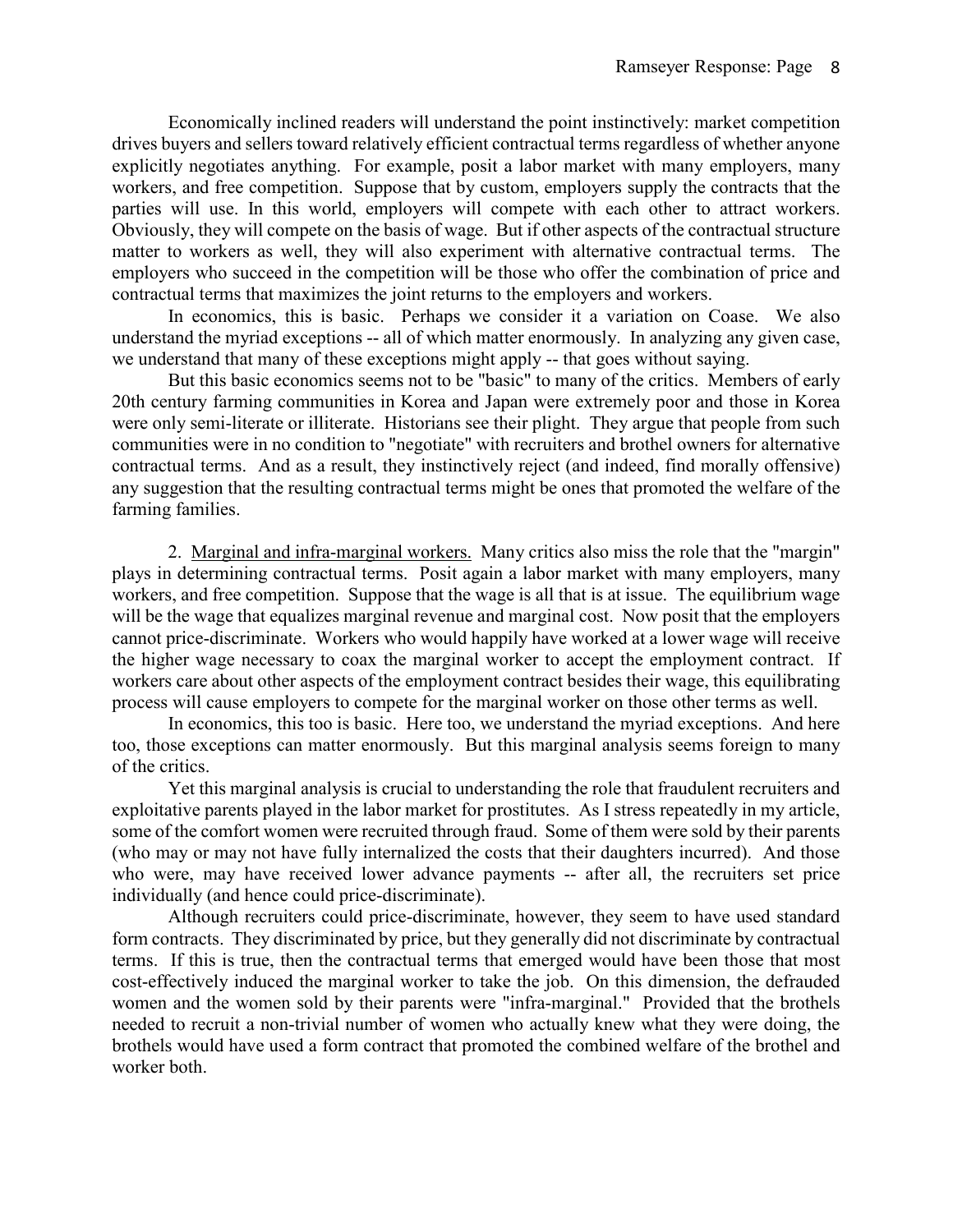None of this minimizes the plight of the women involved. I make these observations simply to explain why I focus on women who knew generally what they were doing. They were the workers "on the margin." By basic microeconomics, for purposes of determining contract structure they were the women who mattered.

# C. A Preliminary Example:

Let me illustrate the way a Korean comfort woman named Hyun Byung-sook explained the contractual choices she had made. Originally published in 2003, the interview was recently reprinted by prominent economic historian Lee Wooyoun (2021a). For reading ease, I identify the speakers and add my own comments in brackets.

Q: "How much did you get from that place?

Hyun: "500 won [Korean won and Japanese yen could be exchanged 1 for 1]. The term was for two years. I gave the 500 won to my father and mother. After the two years, I went home, but there was no point in just hanging around. I thought I'd go to another place, and make some more money to give to my father and mother. I didn't intend to stay in the village." ...

Hyun: "So I went to Pakch'on to meet a person named 'Park Ka.' I went to an inn, and asked, 'I heard [someone came] to buy women. Where is he around here?' 'At that inn over there,' was the answer. 'He came from China to buy women. Why don't you go over there?' So I went ..., and a man was sitting there. 'Did you come to buy women?' I asked. 'What's this about, young lady?' he replied. 'I'd like to go to China too and earn money,' I said."

Q: "Grandma. Did you know at the time what you were going to be doing in China?"

Hyun: "I knew."

Q: "Did you also know you'd be dealing with lots of Japanese soldiers?"

Hyun: "Of course." ...

Q: "Where did you hear that?"

Hyun: "I heard it through rumors. I heard lots of stories. I found [him] after wandering around. So I asked him if he'd buy me. He said sure, and asked how much I wanted. 'My father and mother would be bothered [if I were gone too long], so how much would you give me for a maximum 3 years?" I asked. 'I'll give you 2000 won,' he said. 'But 2000 won doesn't even come to 1000 won a year. I want 1000 won a year,' said I. 'Ok, I'll pay 3000 won. Go home and get your parents' consent.'"

[NB: Note that they expressly negotiated both price and term length.] ...

Q: "Did you get [your parents'] seal?"

Hyun: "Of course. If you brought along your father or mother, you got the money. But I was told to get the seal of my grandfather and grandmother too. They were strict at the time."

Q: "How old were you?"

Hyun: "I think I'd turned 16. ... I took my father down to the riverbank and talked with him. 'Dad, there's a man who came to buy women. He tells me how much he'll pay, so I want to go far away and make money.' I wanted to make a comfortable life for my father, and wanted him to be able to eat the food he liked. 'Dad, let me work.'"

[N.B.: In contemporaneous descriptions of the brothels, 16-year olds are rare. Most of the women are in their 20s.]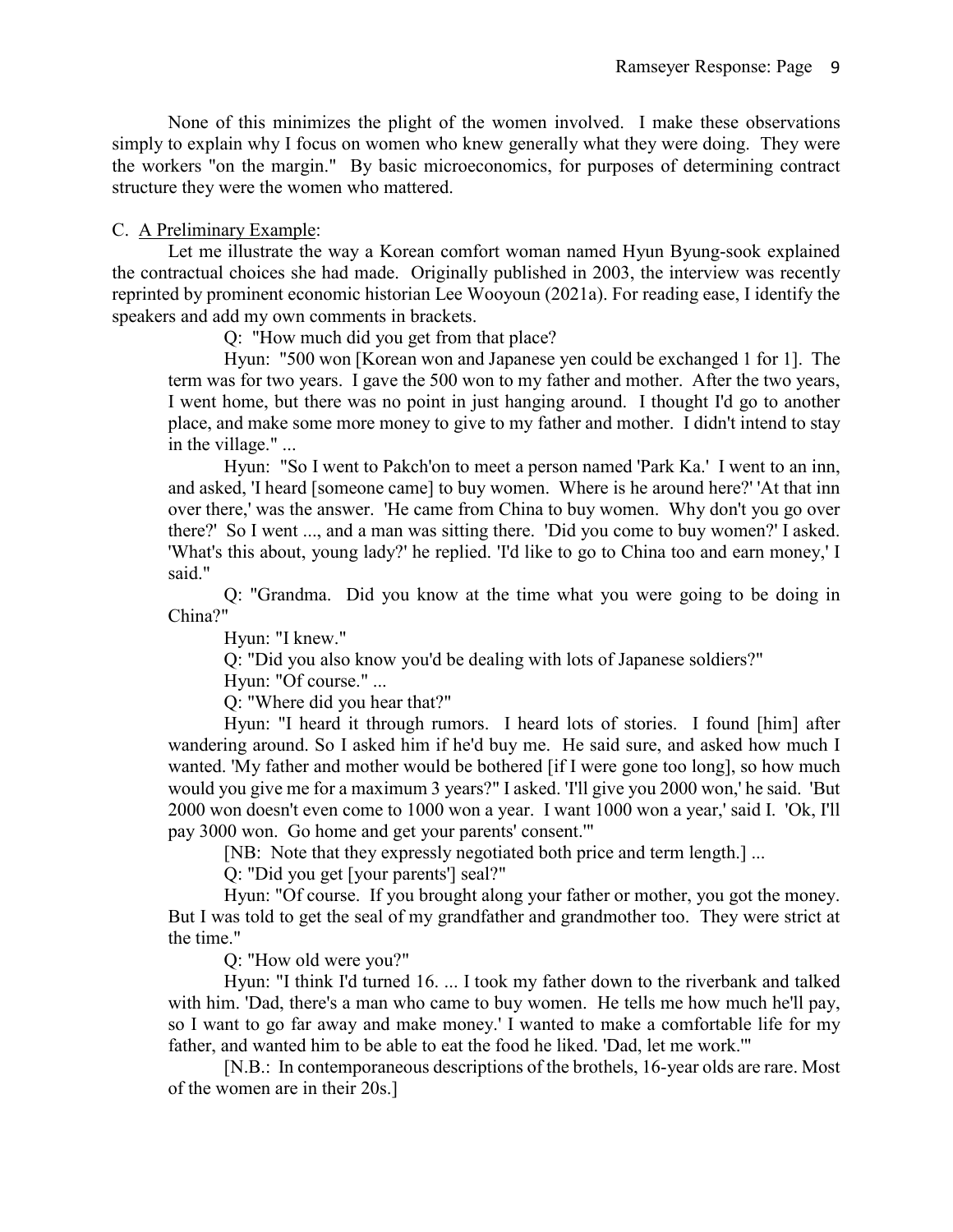Lee: The advance was not payable unless a parent was there in person. The consents of the parents and grandparents were also required. It's hard to understand why the consents and seals of the mother and the grandparents were also necessary. Probably they were joint guarantors. ...

Hyun: "'In that case, I'll let you go,' said my father, and wrote his and my mother's names and attached the seal. ... We went to Pakch'on. My father said [to the man,] 'I'm selling her to you, so don't sell her off to some other place.' .... 'My father demands this," I said. 'Do as you like,' the man replied. 'Ok, let's go,' I said." ...

Lee: She said that she was not able to obtain many customers at her first place. She attributed this to her appearance. So, she decided to move to Fengtian in China.

Hyun: "I didn't have a choice. I couldn't get a single customer at the place. I was not attractive. The customers all chose the pretty girls. Who's going to pick an unattractive one? ... I said to the son of the man who had brought me there, 'If I stay here, I won't be able to pay off the principal, so let me go somewhere else.' 'But we wrote a contract promising your father that we wouldn't send you somewhere else,' he replied. 'You can do it if the person herself consents,' I said. 'OK, go to the Fengtian clearing office and if someone buys you, we'll take the money,' he answered. "What about the interest?' I asked. 'Skip the interest,' he said. 'Work hard and go home.'" ...

[NB: Note that she cared about paying off the principal and returning home early before the expiration of the three-year term.]

Lee: Unfortunately, she was not able to earn money in Fengtian either. This time she decided to follow the military and move [to a comfort station in another location in China]. The owner there was Korean as well. ...

Lee: The amount of the advance was decided through negotiation. The length of the contract term was clear. There was a term dealing with transfers. The consent and seal of the household head was necessary. The comfort woman and her parents understood what work was involved with the Japanese soldiers, and that the advance would transfer to the new [brothel owner] in the case of a transfer. What else is necessary to prove that this was contractual?

### D. Gordon-Eckert:

1. The claim. The most prominent criticism of my article comes from Harvard historians Andrew Gordon and Carter Eckert. Although the pair do not discuss in their critique what they think did happen in Korea, Gordon (2003, 224-25) elsewhere writes:

"Another group of war victims received much less public attention at the time or immediately after the war. These were the many thousands of young girls or women who were forced to work in euphemistically named "comfort stations" near the front lines of battle. About 80 percent were Koreans, and the remainder included Chinese, Japanese, and a small number of European women. Recruiters told some women they were hired as waitresses or servants. They simply captured others at gunpoint. Once at the front, all the women were forced to serve as prostitutes for Japanese troops. The soldiers were typically required to pay for the services of these women. From their perspective, the comfort stations appeared little different from the licensed brothels throughout Japan proper. But many of the women received no pay. Others received "pay" in the form of military tickets whose only use was to purchase daily necessities such as soap or food. The women thus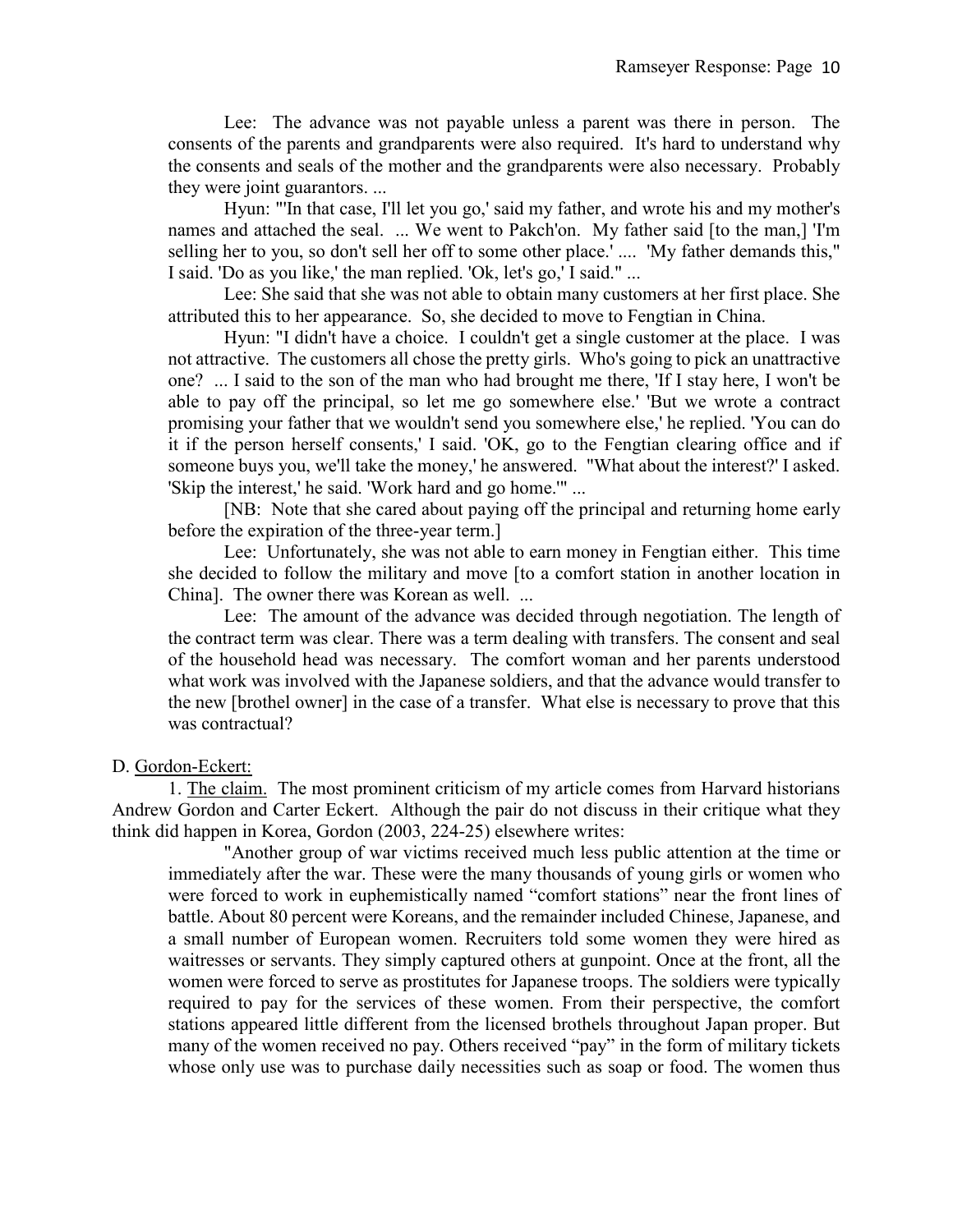worked in conditions closer to slavery than to prostitution. ... Estimates range from one hundred thousand to two hundred thousand. "

Notable for someone who professes to care so much about citation, for this entire paragraph Gordon supplies only one footnote, and then only to two English-language sources. One of them is by George Hicks, discussed at length below. Notable for someone who professes to care so much about full disclosure, Gordon fails to disclose the crucial fabrication that gave rise to the entire comfort-women imbroglio. This too I discuss below.

As I explain in this response (and in the IRLE article whose publication Gordon-Eckert tried so hard to block), virtually nothing in Gordon's (2003) account is true. The plurality of the women were Japanese, not Korean. Two hundred thousand is the number claimed by the North Korean government (Coomaraswamy 1996, 18); the probable number was substantially less than 100,000. Like the licensed prostitutes in Korea and Japan, the women received huge up-front payments for their services, and generous amounts throughout the course of their work. Some women may or may not have received additional pay as "tickets," but the earnings went to pay down their original hard-cash loan, and many women either sent money home or returned home with additional cash savings. "Waitress" (shakufu) was not misleading -- it was the standard euphemism at the time for prostitutes.<sup>[6](#page-11-0)</sup> And none -- none -- of the women from either Japan or Korea were "captured ... at gunpoint."

Carter Eckert's (1996) statements about the comfort women are hardly any better. He writes (1996, n. 34):

" ... the army also drafted thousands of young women in the empire and occupied areas, including girls as young as twelve, to serve the sexual needs of Japanese combat troops and officers. About 80 percent of these girls, euphemistically called "comfort women" at the time, came from Korea."

Like Gordon (2003), Eckert (1996), too, relies on Hicks (1994). And like Gordon (2003) again, virtually everything in this statement is false. The women were not 12 years old. Instead, most were in their 20s. Eighty percent did not come from Korea. The plurality were Japanese. And none -- none -- of the women from either Japan or Korea were "drafted" by the army.

Rather than advance evidence for their own assertions, Gordon-Eckert write that my article: "rests on a comparison of contracts concluded with the so-called 'comfort women,' mainly Korean women, between 1938 and 1945, with contracts for what we might call ordinary legalized prostitution in Japan and colonial Korea."

They then assert:

 $\overline{a}$ 

"Any reasonable standard of academic integrity would require that Ramseyer state in his article that he does not have access to actual contracts or sample contracts concluded with Korean women in Korea, acknowledge how few third-party statements he has seen about contracts, and note the limits to what one can learn from those references."

On this basis, they demand that the IRLE retract my article.<sup>[7](#page-11-1)</sup>

<span id="page-11-0"></span><sup>6</sup> Gordon-Eckert suggest that the use of the term "shakufu" could have misled someone. Takeo Suzuki (Hosoya 2019, 33, 35), former Manchukuo police officer, reports that at the time the women were not called either "prostitutes" (baishunfu) or "comfort women" (ianfu) but instead were called "shakufu." Waseda University historian and specialist in government documents, Arima (2021c, 153) writes that in suggesting that "shakufu" could have been ambiguous Gordon-Eckert are "misreading" the documents out of a "lack of basic knowledge."

<span id="page-11-1"></span><sup>&</sup>lt;sup>7</sup> Gordon-Eckert correctly note that I cite to the wrong source at the end of Section 3.2. The correct citation is to the U.S. Office of War Information, Interrogation Report No. 49, Oct. 1, 1944, compiled in Josei (1998, vol. 5, 203-09). I am embarrassed by this mistake, and grateful to them for pointing out the error.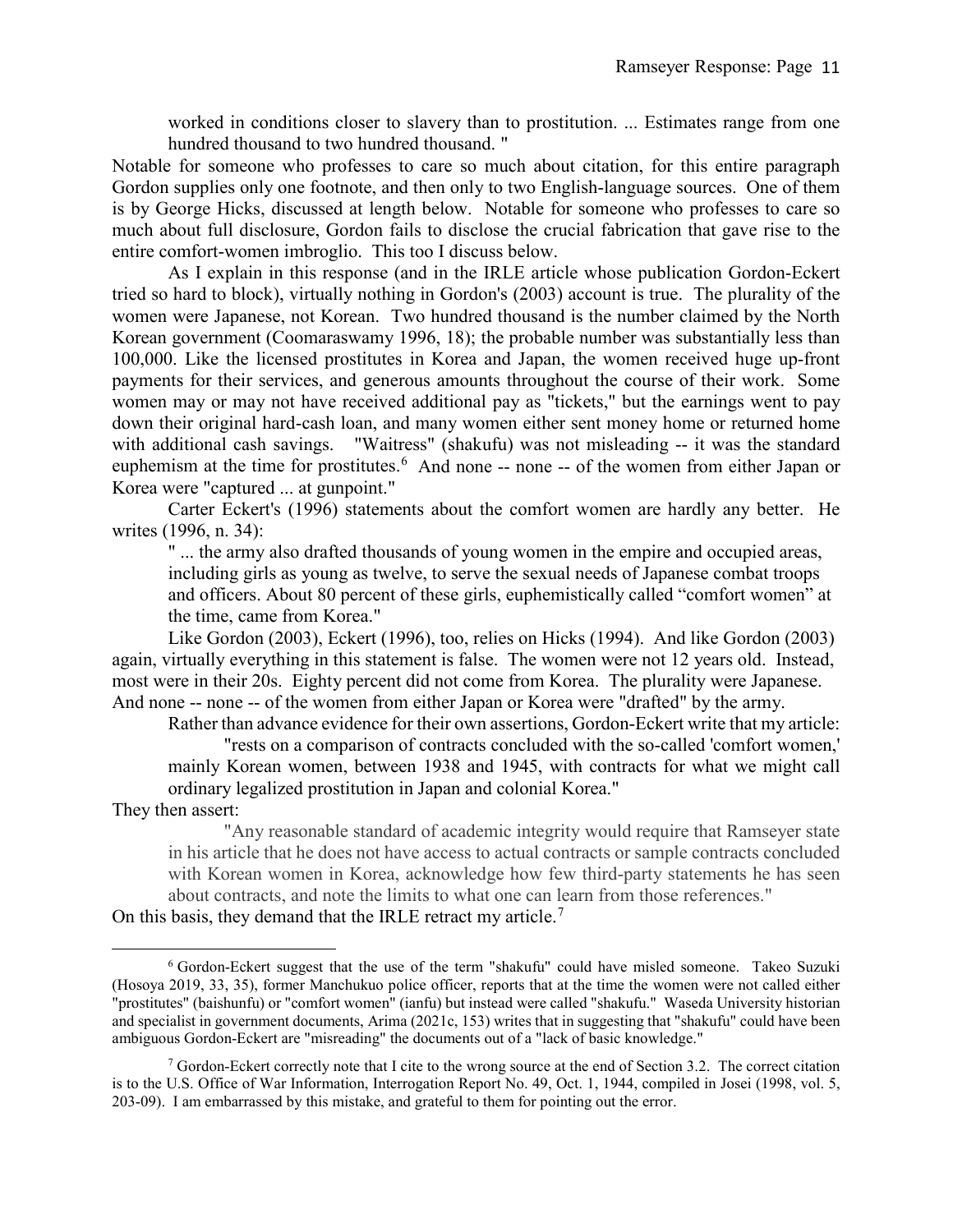I never claim that I have a cache of actual contracts; rather, I use historical evidence about the contracts. Nonetheless, Gordon & Eckert state that I should be "require[d] ... to state that I do not have access to actual contracts or sample contracts." In the article, I make excruciatingly clear the limit of the information I have. No one could actually read beyond the customary summary language in the "abstract" to the article and imagine that I had a dataset of signed contracts. Again, please note that I emphatically do not purport to compare the treatment of Korean comfort women with that of Japanese comfort women. That is not what the article is about.

Nevertheless, on the basis of these claims, Gordon & Eckert proceed to declare that my article should never appear in print.

2. The evidence available. In my article, I use data about the contractual arrangements (I detail the evidence in Appendix III -- the list runs to 5 pages). I describe -- as clearly as I know how -- the extent of that data, and use it to tease out the nature of the contracts. In private, Gordon actually admits that the comfort stations and comfort women used contracts: "Nowhere in our letter to the editors did we say no contracts existed or were concluded. Certainly they did (and perhaps do)" (private email from Gordon, Feb. 7, 2021). [8](#page-12-0)

The reason I do not have the actual contracts is simple: they have not survived. The brothels (not the government) held the contracts. Only the brothels and the women (and, sometimes, their parents) were party, and only they would have kept copies. Tokyo burned to the ground twice: once after the earthquake in 1923, and again during the war-time carpet bombing. Seoul and the other major Korean cities burned to the ground in the Korean war. And as the comfort station owners straggled home to Korea and Japan during the last months of 1945, very few (if any) would have bothered to carry the contracts they had concluded with their prostitutes.

Instead, in my article I draw conclusions from the data I have available. This information, as I understand it, indicates that the Japanese government created the comfort women regime as an extension of the prostitution licensing regime in Japan and in Korea. Importantly, recall that for Japan, the War began in the 1930s with the invasion of China. Based on my interpretation of the data available, I describe the domestic licensed prostitution regime on which the government based its comfort women regime. About that Japanese licensing regime, a great deal of data survives.

In my article, I next describe the similar regime that the government maintained contemporaneously in Korea. There is less data here, but it is still plentiful enough to draw conclusions. Finally, I pull these threads together and use the more limited information about the comfort women regime to tease out the way that it worked contractually (see Section 4, below). Please let me repeat: I do not seek to justify the way these women were treated. I make no normative claims at all. Instead, I describe the contractual relationships as best I can reconstruct them, and analyze how they functioned.

Suk-Gersen reports in the New Yorker that Gordon and Eckert assured her that among my sources:

"[T]here were no contracts involving Korean women at wartime comfort stations cited, nor secondary sources detailing those contracts, nor even any third-party accounts that confirm the relevant terms."

 $\overline{a}$ 

<span id="page-12-0"></span><sup>8</sup> Gordon-Eckert now acknowledge this in their publicly posted statement. This caveat was not in the retraction demand they sent to the journal.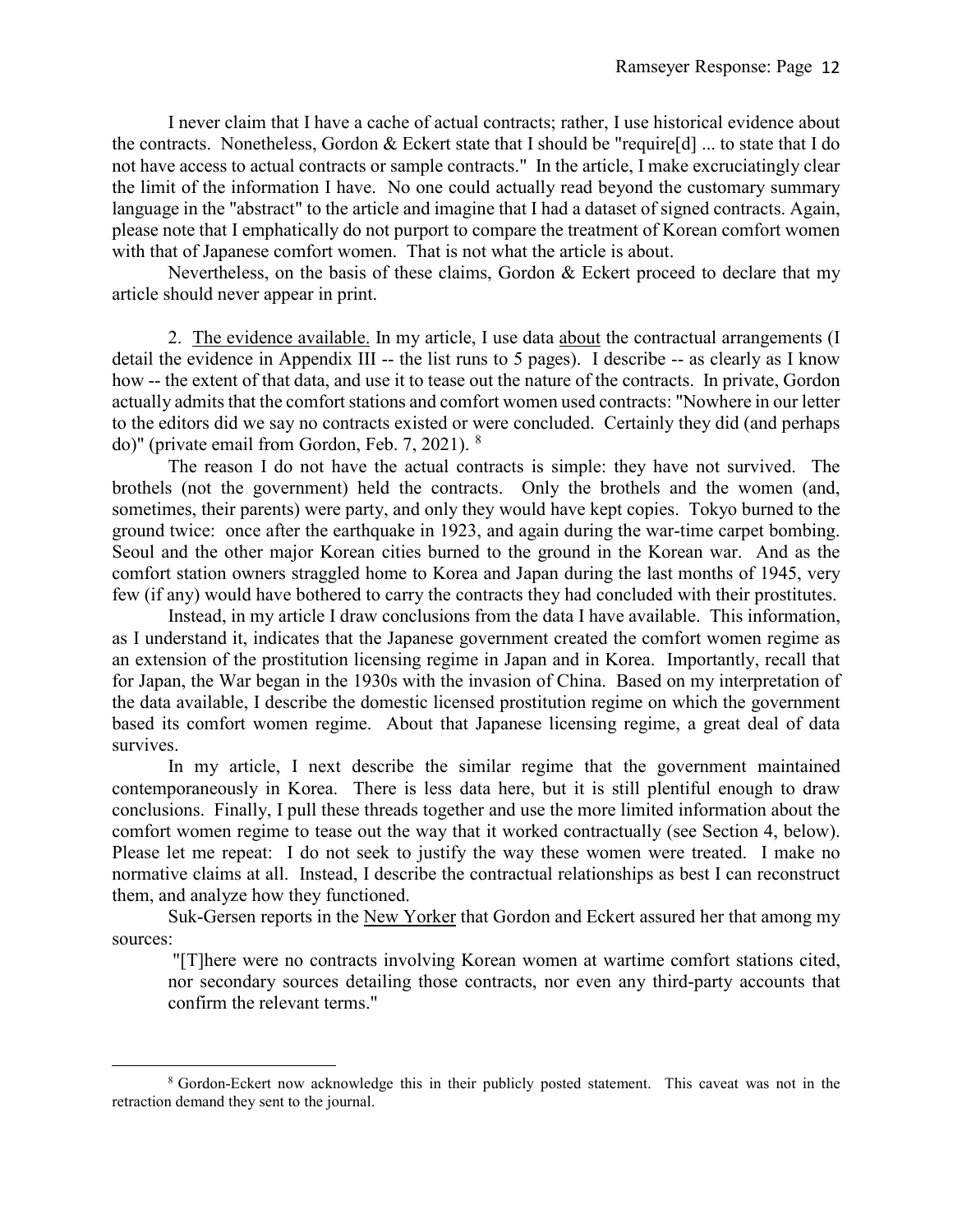In fact, I have many sources for information about comfort women (both Japanese and Korean) contracts. I list the sources in Appendix III. The list runs to five pages.<sup>[9](#page-13-0)</sup>

Within pre-war Japan and Korea, prostitution was a licensed industry. Pursuant both to its health and safety regulation and to its police work, the government collected extensive data about the parties in this industry. What is more, some of the women and brothels sued each other in court. When they did, the terms of the contracts used appear in the opinions. As a result, I have an enormous amount of data about the contractual structure and enforcement of licensed prostitution in Japan (especially Tokyo).

Given that Korea was part of Japan and that Koreans were Japanese citizens, the government also collected analogous data about licensed prostitution in Korea. Again, the data stem from the government's role in health and safety regulation, and from its policing responsibilities.

I try to be clear in my IRLE article about the data on which I base my analysis. My citations make clear that I build on information about the contractual arrangements collected by the Japanese government and by a wide variety of scholars. These data concern both the domestic Japanese and Korean markets for sexual services, and the comfort stations. Particularly about the contracts in the domestic market, these documents report the length of the maximum contractual term of the contract; the number of years actually served; the frequency with which women quit in breach of contract; the amount of money paid by the brothel at the outset of the contract; and the allocation of revenue between the brothel and the woman during the course of the contract. The information about the comfort station contracts is less complete, but still substantial. Again: the list of sources providing detail about the comfort station contracts runs to five pages (Appendix III). And again: I make no attempt to compare Japanese and Korean comfort women contracts.

In the following Table 1, I include a translation of a form contract reproduced in a 1938 government memorandum. The memorandum comes from Ibaraki prefecture governor's office and discusses the recruitment activities of a Kobe brothel owner. Please note the following: (a) the contract is for a maximum two-year term; (b) the advance payment would range between 500- 1000 yen; (c) the recruits would serve at a Shanghai army comfort station; (b) the recruits would be between 16 and 30 years old.

Several observations: First, this contract does not specify the accounting by which a woman would pay down her advance -- typically brothels applied 40-60 percent of the earnings toward the advance (for an elaborate description of the accounting in English, see SCAP 1945, 151-53). Second, the contract also specifies that the brothel would pay for food and clothing, and for the woman's return trip. The form contracts did not necessarily include these provisions. Third, although the contract stated that comfort women might be as young as 16, most comfort women in practice seem to have been in their 20s.

Note that this contract specifically anticipated that a woman might even decide to quit - i.e., she could quit -- before she had either completed the two-year term or repaid her advance. Should she choose to do so, the contract provided that she would owe the brothel the unpaid portion of the advance and a specified penalty. This is an unusual provision.

 $\overline{a}$ 

<span id="page-13-0"></span><sup>9</sup> Readers can draw their own conclusions from the bizarre timing involved. My article first attracted public attention on Monday, February 1. Gordon sent me the completed Gordon-Eckert retraction demand on Sunday, February 7. During this period, all Harvard libraries were closed because of Covid -- and the Harvard copies of the source material were piled on the floor of my Harvard office. The Gordon-Eckert attack posted publicly is a later, expanded version of the retraction demand they sent to the journal on February 7.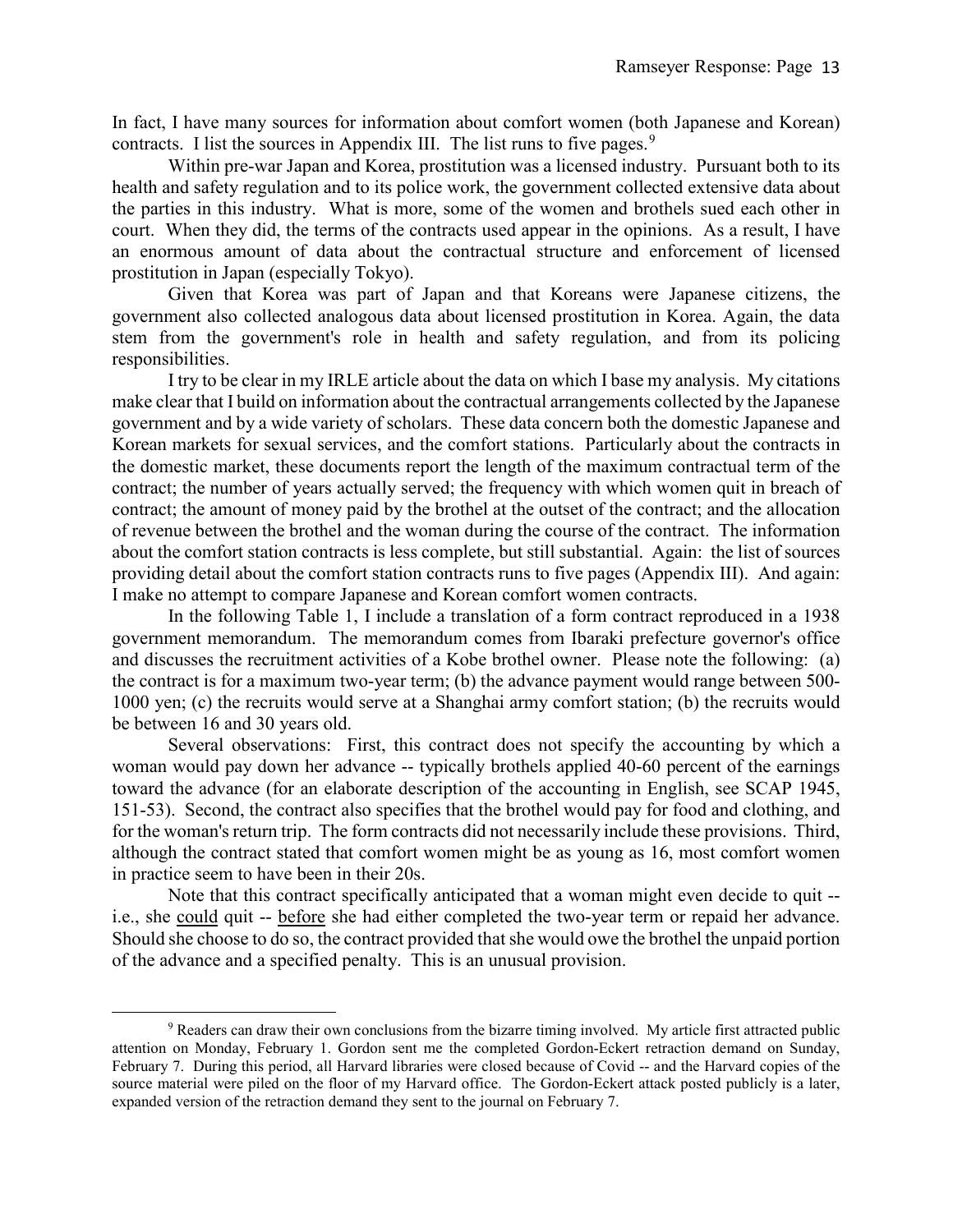Noting the limits to the data available is a perfectly reasonable criticism. Those limits represent a constraint I openly acknowledge. Gordon & Eckert, or any other critic, are welcome to contest my article's claims by presenting actual first-hand contracts from this period that indicate that I have drawn the wrong conclusions. They are welcome to present any other documentation that show that I have erred. I would be delighted to review the evidence; new data would constructively advance the scholarly debate. To date, they have presented none.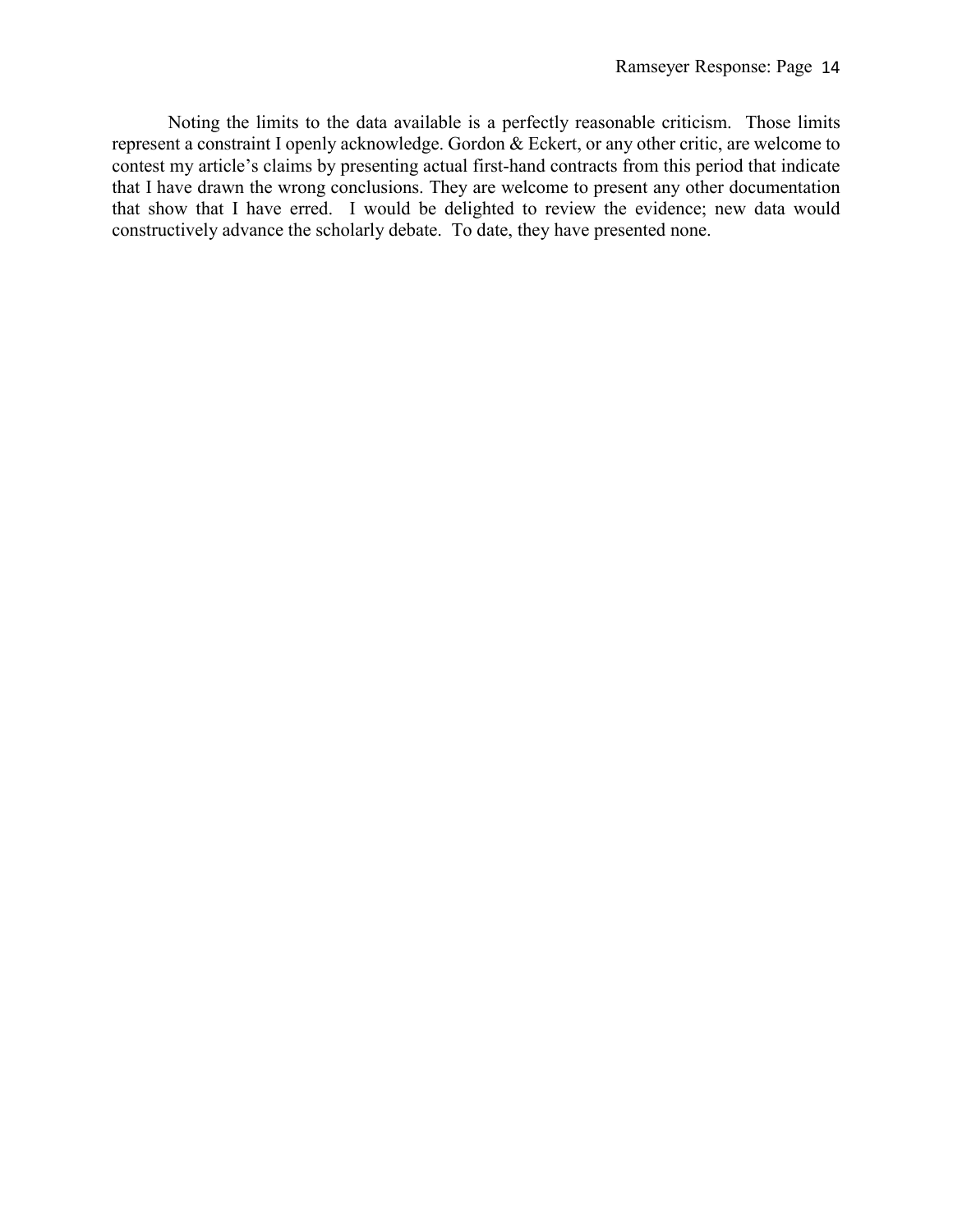### **Table 1: Sample Form Contract**

#### Contract:

Item: Working term [stated below to be 2 years; see below].

Item: Contractual amount [stated below to be 500 - 1000 yen].

Item: To work as a prostitute (shakufu) at the comfort station (ianjo) of the Fourth Army stationed in in Shanghai.

Item: Bonus shall equal 10 percent of revenue (half to be saved).

Item: Food, clothing, and supplies shall be the obligation of the [brothel] owner.

Item: Should this contract be dissolved during the contractual period, the remaining principal, the penalty [defined below as 10 percent of the principal per year], and costs incurred at the time of hiring shall become due and payable.

...

...

#### Conditions:

Item: Contractual term: Two full years.

Item: Advance loan: 500 yen to 1000 yen; provided, however, that 20 percent of the advance shall be deducted and applied toward incidental and start-up expenses.

Item: Age -- 16 to 30 years old.

Item: [Consent of parent required.]

Item: The advance and the repayment formula expire upon the completion of the term of years. In other words, should the contracting party be unable to work because of illness, the advance shall be considered paid in full upon the end of the term

Item: Interest shall not be charged during the term of the contract. Should the contracting party quit during the term of the contract, interest shall be charged at the rate of 1 percent per month.

Item: The penalty shall equal 10 percent of the contractual advance per year.

Item: Should the contracting party quit during the term of the contract, calculations shall be made on a per-day basis.

Item: Upon completion of the term of years, the cost of returning to the home country shall be borne by the [brothel] owner.

Item: 10 percent of the calculated earnings [I assume net] shall be paid to the contracting party [i.e., the woman] as income on a monthly basis.

Item: Upon completion of the term of years, a reasonable payment of gratitude shall be paid in proportion to the contracting party's earnings.

Source: Ibaraki ken chi ji. 1938. Shanhai haken gun nai rikugun ianjo ni okeru shakufu boshu ni kansuru ken [Case Regarding the Recruitment of Prostitutes for the Comfort Station Attached to the Army Stationed in Shanghai], Feb. 14, 1938, in Josei no tame no Ajia heiwa kokumin kikin, ed., Seifu chosa: "Jugun ianfu" kankei shiryo shusei [Government Investigation: Materials Relating to the "Comfort Women Accompanying the Military], vol. 1, 47-52, at 50, 52 (Tokyo: 1997).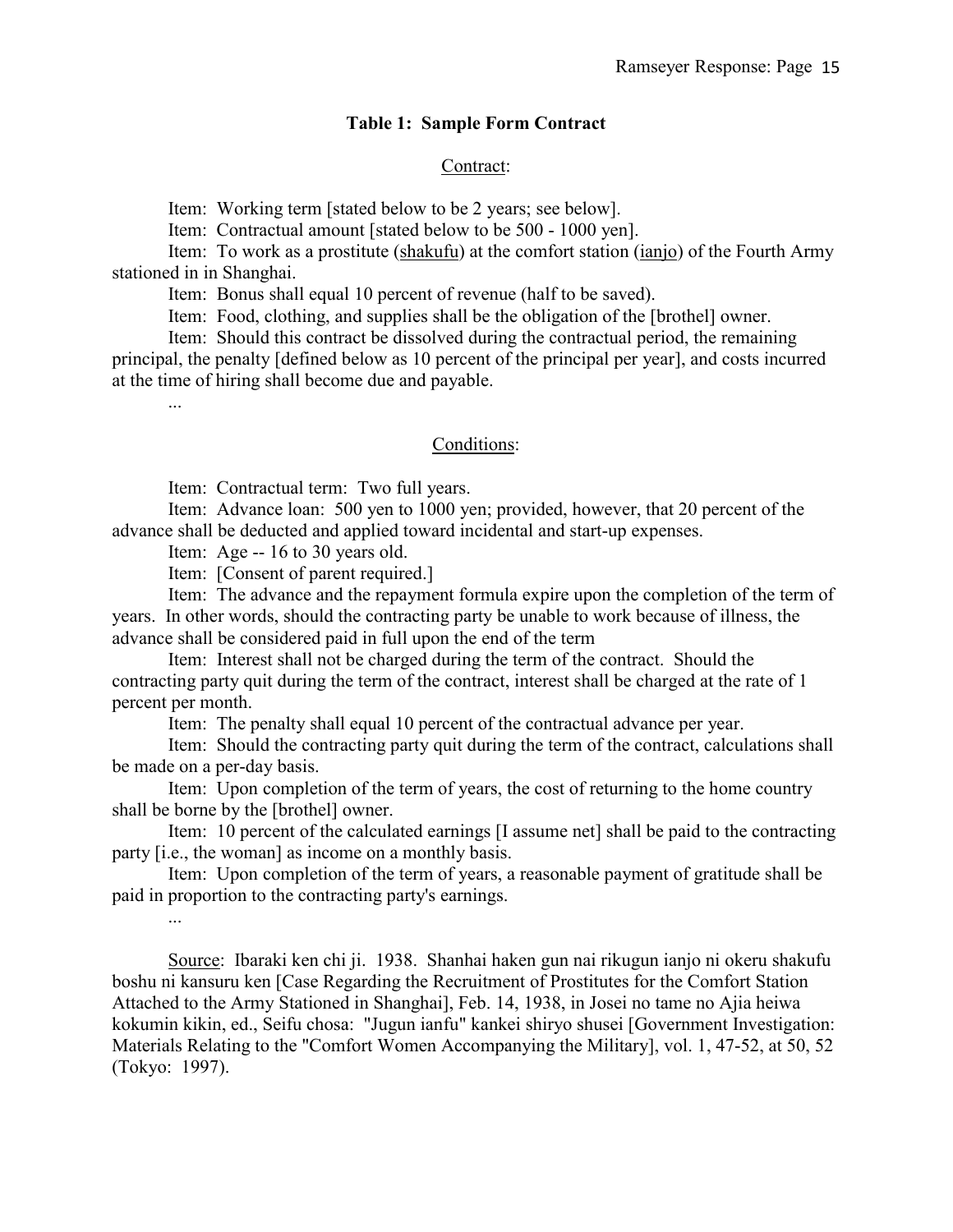3. The dragooning claim. (a) Introduction. In their criticism, Gordon-Eckert seem to assume a proposition fundamental to the hyper-nationalist histories behind essays like Suk-Gersen's New Yorker article or Chwe's "Concerned Economists" petition. This proposition, in essence, is that the Japanese army dragooned Korean women at bayonet-point. Although Gordon-Eckert do not repeat the dragooning claim in their retraction demand, Gordon (2003) and Eckert (1996) straightforwardly assert exactly that claim -- that Japanese soldiers (as Gordon put it) "captured others at gunpoint." Without this claim, I struggle to understand how Gordon-Eckert could be doing anything other than complaining that "Ramseyer-does-not-tell-his-readers-that-hehas-no-contracts." For reasons discussed above, I cannot imagine that any reasonable reader who read beyond the summary language in the article's "abstract" would ever assume I had a cache of signed contracts. Because this dragooning claim seems so fundamental to Gordon-Eckert's attack, I consider its roots in this Section 3. I turn to its implications for understanding contractual structure in Section 4

Please let me repeat again: disputing the claim that Japanese soldiers dragooned Korean women at bayonet-point does not justify anything the Japanese army did in the War. Neither does it address whether the Japanese army dragooned women elsewhere. I am concerned here with a descriptive claim about whether or not a specific event occurred in two specific countries. I advance absolutely no normative thesis about the Japanese army or about anything else. Normative claims are far beyond the scope of my article and my research.

(b) Yoshida. The claims of gunpoint capture in Korea largely began with a 1983 book by a Japanese writer named Seiji Yoshida. In it, Yoshida recounted travelling with a group of soldiers to the Korean island of Jeju to round up young women at gunpoint, to rape them, and then to load them onto ships bound for the comfort stations. The leading Japanese newspaper (Asahi) played up his story at elaborate length ("Yoshida shogen" 2014; Hata 2018).

In fact, Yoshida had fabricated the entire account. He had written an immensely readable memoir, complete with long dialogues. Prominent historians questioned it from the start (Hata 1999, 2018). One went to Jeju to investigate. There, he found the village where Yoshida claimed to have conducted one of the larger hunts, but no one remembered anything about a raid. This is a small place, one elderly man told him. If the Japanese military had abducted women to serve as prostitutes, no one would forget it. Other historians and reporters -- both Japanese and Korean - followed. None of them found any evidence that corroborated Yoshida's story. Yoshida initially insisted that the events had occurred, but eventually admitted to having fabricated the account.

Pivotally for the discussion here, George Hicks relied extensively and explicitly on Yoshida's fabricated account (see Hicks 1994, 1996), and Gordon (2003) and Eckert (1996) in turn relied on Hicks. <sup>[10](#page-16-0)</sup> To make matters worse, Hicks himself did not even read Japanese, and worked instead with translators (Hata 1999, 266). For the discussion in which he claims that the Japanese army in Korea "captured others at gunpoint," Gordon (2003) cites Hicks (as does Eckert [1996]), and Hicks (1994, 1996) in turn cites Yoshida. Yet already by 1997 the Asahi newspaper had announced that it was unable to confirm the veracity of Yoshida's account (Hata 1999: 238). By 2003 when Gordon published his account, scholars actually in the field had long since come to

 $\overline{a}$ 

<span id="page-16-0"></span> $10$  Specifically, Gordon cites Hicks' 1996 chapter to an edited collection for the number of comfort women. The basic Hicks study is (1994).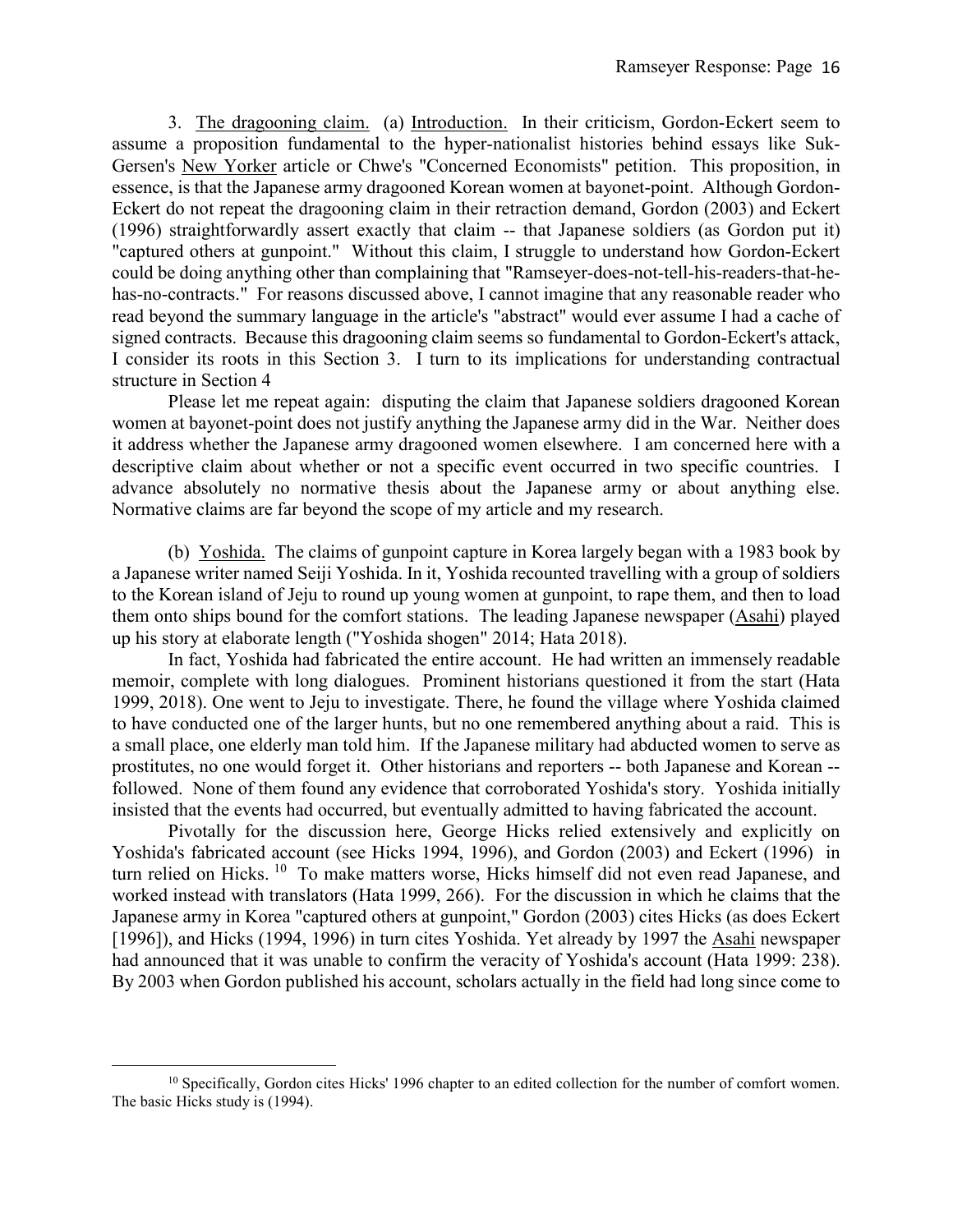agree that Yoshida had made up the entire story.  $^{11}$  $^{11}$  $^{11}$  And in 2014, the Asahi newspaper finally pronounced its entire portfolio of comfort women articles based on the Yoshida report "false."<sup>[12](#page-17-1)</sup>

(c) The testimonials. Crucially, it was during these years after Yoshida published his book but before the Asahi retracted its articles that several elderly Korean women began demanding compensation from Japan. It was also during this time that the U.N. issued its famous scathing report -- a report that explicitly relied on Yoshida's fictitious account (U.N. 1996). As Korean-American anthropologist C. Sarah Soh (2008: 154) put it, "Yoshida's work served as a crucial resource for international human rights activists and the United Nations as they constructed the paradigmatic comfort women story." Unfortunately -- but importantly -- after reviewing the evidence, I am sadly forced to conclude that the most prominent of these women are not telling consistent stories.

I do not relish this skeptical assertion, nor do I place any blame on anyone. But the hypernationalist version of what happened during this era on the Korean peninsula depends almost entirely on a small subset of autobiographies. It is important carefully to examine these claims. And it becomes even more important because most of the women making these claims have been attached to a particular nursing home connected to women and men accused of rampant financial fraud (stealing from the comfort women) and long dogged by rumors of North Korean ties (even of spying for the North; see Section (e), below).<sup>13</sup>

Many of these women have changed their stories. More than anyone else, Sarah Soh (2008) has tried to verify their accounts. A few examples stand out. I repeat these examples not to attack these women. I repeat them because, as a descriptive matter, these inconsistencies make it unreasonable to rely on these accounts without some contemporaneous collaboration.

Kim Hak-sun had originally blamed her stepfather for her career in prostitution. She did not like the man her mother had married. According to one of her accounts, her mother had responded by selling her. According to another (perhaps simply adding detail), her mother had sent her to "foster parents" who trained her to become the Korean equivalent of a geisha (kisaeng). This foster father had run a comfort station. One day he disappeared, and she became a comfort woman (Soh 2008: 127; Yi 2018). As the comfort-women movement ramped up its pressure on Japan, however, Kim adopted a very different story: Japanese soldiers had arrested her foster father during a trip to Beijing, and sent her to a comfort station (Howard 1995: 34; Soh 2008: 127).

Kim Sun-ok originally told those who asked that she had "had no childhood. I was sold four times from the age of seven" (Soh 2008: 11). Recruiters would come "showing up at my house, coaxing my parents," she recalled. "I declared to my parents that I was not going anywhere and begged them not to sell me again." Indeed, "I contemplated a variety of methods of killing myself." But her parents sold her anyway, and she eventually landed in a Manchurian comfort station. Nevertheless, when the U.N. Commission on Human Rights held hearings in 1996, she testified to "U.N. interrogator Radhika Coomaraswamy that she was abducted by the Japanese military"

 $\overline{a}$ 

<span id="page-17-0"></span><sup>&</sup>lt;sup>11</sup> Soh (2008: 152-55) provides a careful chronology. In covering the Asahi retraction in 2014, the N.Y. Times (Fackler 2014), as hostile to my position in this response as any paper might be, wrote that "Mr. Yoshida was discredited two decades ago" -- which obviously would point to 1994.

<span id="page-17-2"></span><span id="page-17-1"></span><sup>&</sup>lt;sup>12</sup> "Yoshida shogen" (2014); Jiyu (2014); Saishuto (2014); Asahi shimbun moto (2014). By far the best account of the Yoshida fiasco is Hata (1999: ch. 7). Hata spent time with Yoshida, and covers the disintegration of Yoshida's story in graphic detail.

<sup>&</sup>lt;sup>13</sup> Convictions for spying were eventually overturned.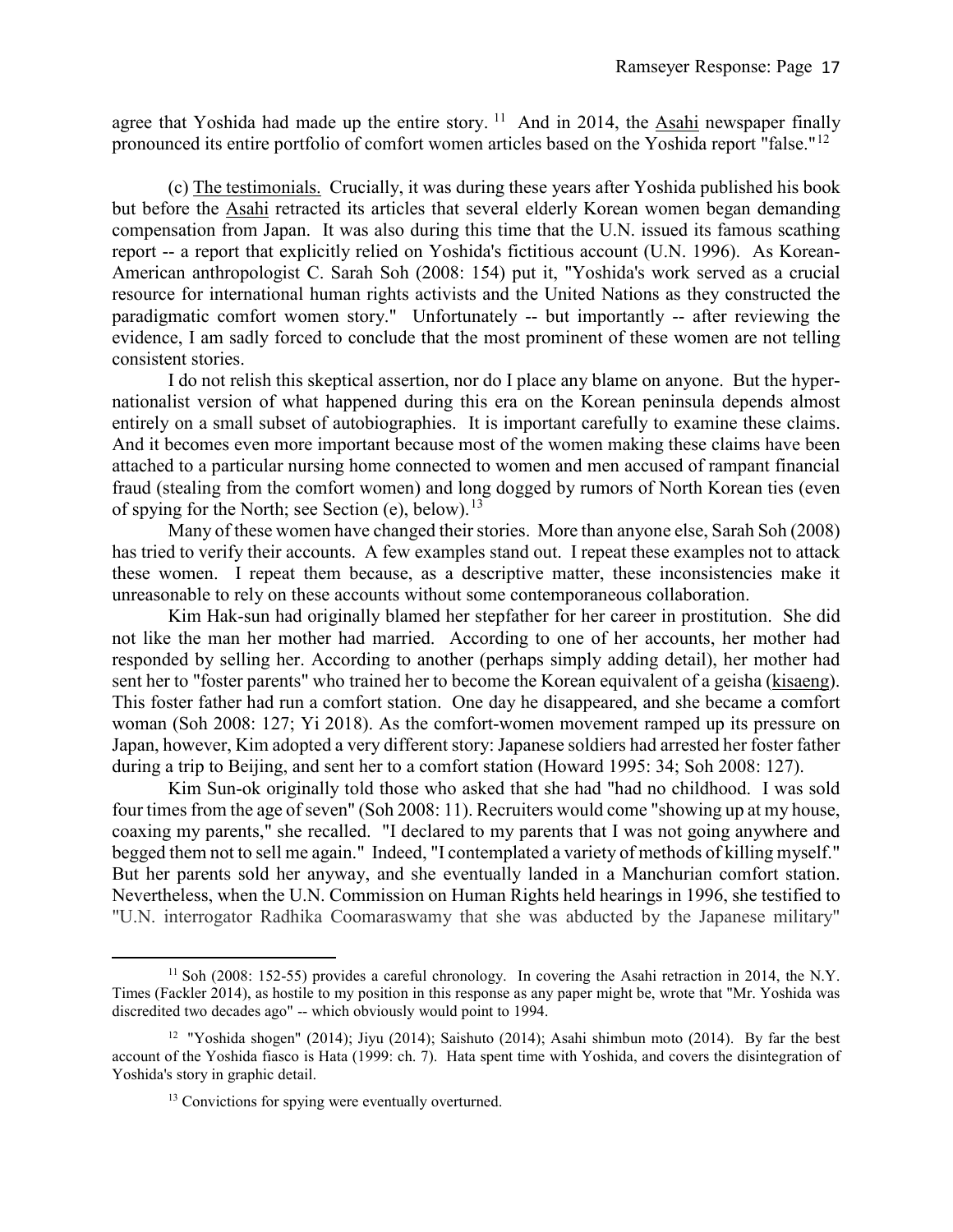(Devine 2016, quoting Soh). Note that Coomaraswamy (1996) -- drafter of the U.N. report on which the "Concerned Economists" rely -- explicitly cites Yoshida's book as evidence.

Like Kim Hak-sun, Kim Kun-ja (Kim Koon Ja) initially blamed her foster father for her work as a comfort woman. He had "sold" her, she recalled. She "hated the father more than the Japanese military" (Soh 2008: 67, 101; KIH 2016a). Nevertheless, in 2007 she told the U.S. House of Representatives (Protecting 2007: 30) that the Japanese army had abducted her. She had lived in a house "in front of a train station," she now explained. At age 17, the family with whom she lived had "sent [her] outside for an errand." There, she was "captured" and "taken away" by railroad. "[T]here were lots of soldiers" on the train, "and there were lots of women who were forcibly taken away."

By the 2010s, more than anyone else the primary spokeswoman for the comfort-woman crusade became Yi Yong-su (Lee Yong-soo). Yi had originally said that she left home with a friend in the middle of the night. Her friend had urged her to "[c]ome out quickly," she told them, so she had "tiptoed out" and followed her friend. There she found a Japanese man who gave her a "a red dress and a pair of leather shoes in a packet." So excited was she that she followed him "readily," and "without any further thought" (Soh 2008: 12-13, 98-100; Howard 1995: 89; Yi 2018; Yi 2020).

By the next decade, Yi had joined the campaign to demand money from Japan, and told a radically different story. In 2002, she visited the Japanese Diet and declared that "she had been taken away at age 14 at bayonet-point." (Moto 2002). In 2007, she told the U.S. House of Representatives "that she had been kidnapped by Japanese soldiers at age 16." Shortly after that visit to the U.S., she added at a Tokyo news conference that "Japanese soldiers had dragged her from her home, covering her mouth so that she could not call to her mother" (Fackler 2007; see Soh 2008: 100-01; Protecting 2007: 17)).

Within the last two years, however, relations within the comfort-women campaign have broken down. And with that collapse in group cohesion has come (perhaps unanticipated) candor. In 2020, Yi publicly accused Yoon Mi-hyang, the principal organizer of the campaign and effective head of the comfort-women nursing home, of stealing from the comfort women. Yoon retaliated by stating what many observers (and most scholars in the field) had long-since concluded: that Yi has not been telling the truth about her life. Yoon posted on her Facebook her memory of her first encounter with Lee. Lee had telephoned her, said Yoon. And she had introduced herself by saying, "I'm not a victim myself, but my friend ..." Please let me stress the import: Yoon (head of the long-standing campaign to obtain money and apologies from Japan) publicly accused Yi (her own campaign's principal comfort-woman representative) of having fabricated her entire life history (Yamaoka 2021; Murotani 2021).

Human memory can change over time. These women clearly suffered. I do not wish to throw my skepticism in their faces, and I do not mean to insult them. On the contrary, I hope that they are able to find peace. The Second World War was a terrible struggle for many millions of people around the world. We are fortunate to live in different times today.

(d) Contemporaneous evidence. I am forced to analyze these oral testimonies, however, because, as far as I can tell, they constitute virtually the only evidence that the Japanese army dragooned Korean women. This strikes me as deeply surprising. Had the Japanese military kidnapped non-trivial numbers of young women at gunpoint, one would expect to find contemporaneous corroboration. One would expect to read stories in newspapers, police reports,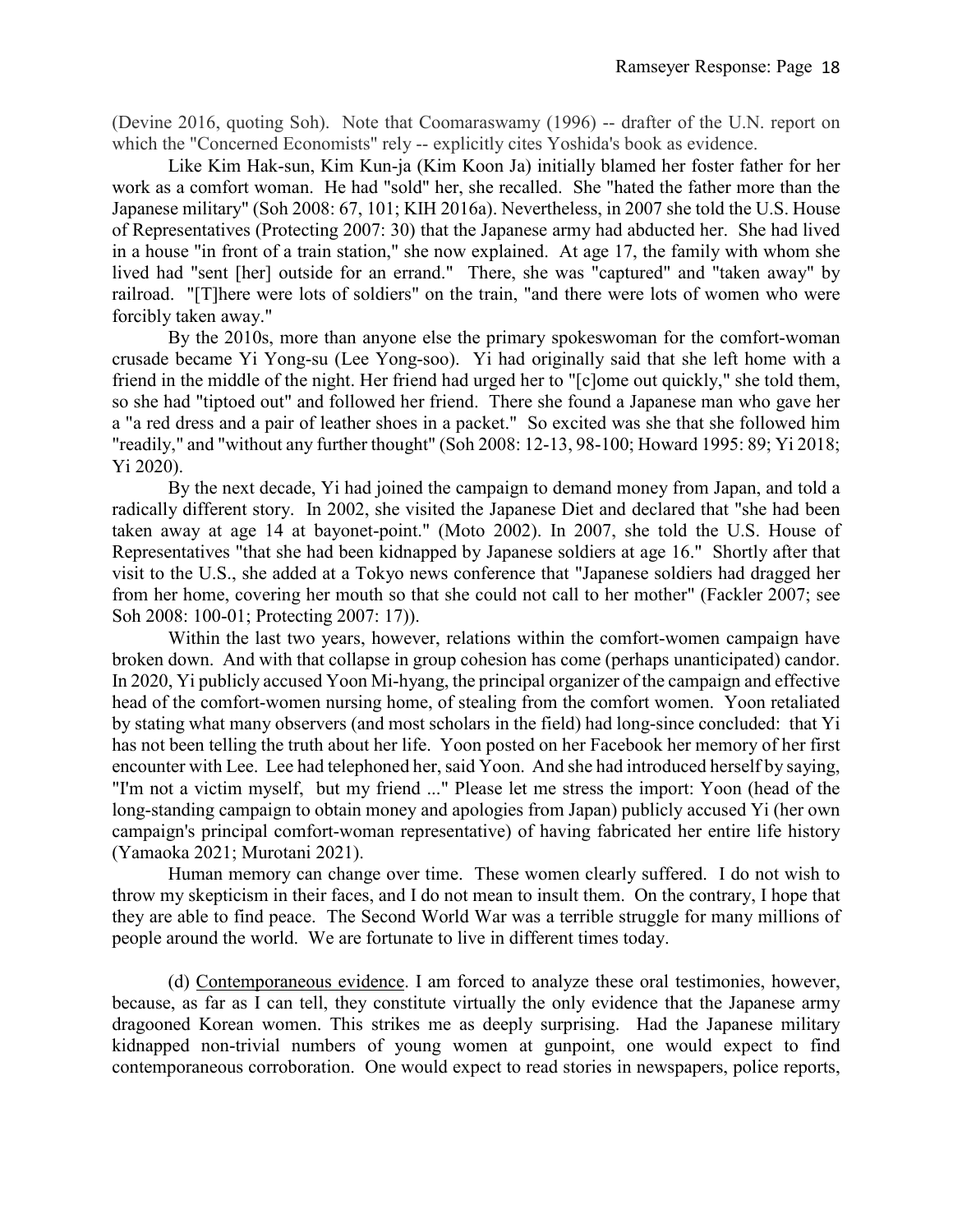personal diaries. Instead, the accounts mostly appear only in the wake of Yoshida's (later proven to be fictitious) 1983 book.

Kimura: Contemporaneous sources do include many accounts of fraudulent recruiters enticing young women into brothel work. They report brothels that reneged on the contractual terms. But I am unaware of any contemporaneous accounts of the Japanese army dragooning Korean women. Significantly, I am also unaware of any accounts of dragooning published in the years immediately after the Japanese defeat. Professor Kan Kimura (2014, tab. 1-1) of Kobe University, for example, canvassed the Chosun Ilbo newspaper from 1945 to 1990. He reports that he found no mention of "comfort women" at all during that period.

Soh: C. Sarah Soh (2008: 159-69) discusses the issue of post-war media accounts at greater length. She too finds no mention of comfort women before 1964. For that year, she (2008, 159) locates an article in the Han'guk Ilbo newspaper about (quoting the newspaper) a comfort woman who "was forcibly taken, during the period of imperial Japan, to the Southeast Asia ...." The woman had died in 1963. Soh does not give more information about how she came to be a comfort woman.

Soh (2008, 160) continues:

"Almost all Korean publications concerning the comfort women issue surfaced after the 1965 bilateral agreement was signed between South Korea and Japan. Nearly all have presented postcolonial nationalist perspectives, denouncing Japan for the forced mobilization of 'virgins' as chongsindae, who, many Koreans have continued to assert, were abused as comfort women."

Soh attended college in Korea, but currently teaches anthropology at San Francisco State. She has stated publicly that she does not believe that a Korean publisher would be willing to handle a translation of her book.

 Soh (2008: 160) identifies the beginning of "public discourse" in Korea on comfort women with a 1970 article. She does not say much about content of the article, but instead continues her account of the occasional publication on the subject (including the Korean translation of Senda [1973]). She (2008: 161) then writes:

"Nevertheless, it was not until 1981 that the first Korean-authored volume devoted to the topic of the Korean comfort women was released to the general public."

Soh (2008) does not say much about this volume either, but instead turns to an ensuing novella. She (2008: 166) notes that the comfort woman in the book earned 2000 won, and then observes:

"It is also remarkable that the author gives the amount of money saved by Sun-i as 2,000 won because, after the redress movement began, it has become socially unacceptable and politically embarrassing to state that the women had been paid for their sexual service ...."

Finally, Soh (2008, 166-67) turns to the lavish attention given in the Korean media to a Korean comfort woman who had been living in Thailand. This woman reported:

"I was forcibly recruited by Japanese policemen in 1942 and sent to Singapore, where I labored as a comfort woman for three years."

This is the first reference after the 1963 article in Soh's chronology where the woman clearly asserts that that she was recruited "forcibly." Recall that Yoshida published his book in 1983, and that the Asahi newspaper promoted it aggressively. The Korean media reported this woman's story in 1984. The Japanese newspaper that published the story was the Asahi shimbun.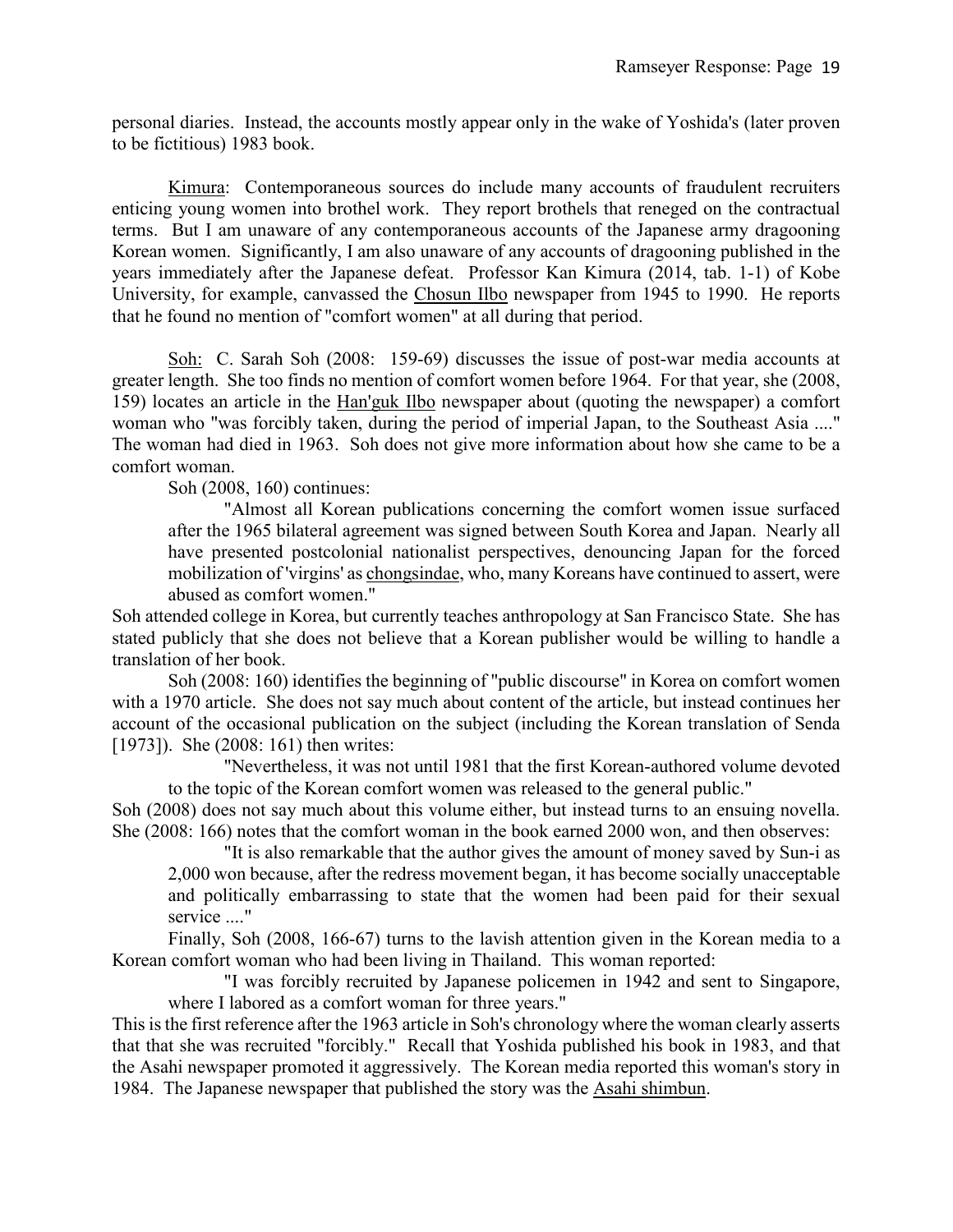Joo: At my request, Dr. Ikjong Joo, economic historian with the Syngman Rhee Institute and one-time visiting scholar at Harvard University, very generously agreed to search two other newspapers. In the figure below, he gives the number of times the phrase "comfort woman" appeared in the pages of the Kyunghyang newspaper or the Dong-a Ilbo newspaper. The green numbers give the number of general references to "comfort woman," the blue to "comfort women" working for the U.S. bases, and orange for those who had worked for the Japanese bases. The newspapers include virtually no references to comfort women working for the Japanese military before 1991.



In 1982, 1984, and 1989, the papers did include at least 10 references to the so-called "teishintai" (chongsindae). These were the work corps by which the Japanese government mobilized Koreans for industrial jobs under the emergency mobilization program of late 1944 and 1945 (it also mobilized Japanese for this work). For a brief period, these corps were confused with the comfort women (see Hata [1999: 366-76]). Note that term teishintai also appears several times (albeit never more than six per year) during the 1970s, but most of these articles apparently discuss two movies. One was a Japanese documentary about prostitutes (not coerced) in Okinawa. The other was a pornographic movie by the name Joshi teishintai (see Soh 2008: 162, 165).

I am extremely grateful to Dr. Joo for providing this material.

Conclusion: The point is simple: the post war Korean newspapers did not discuss bayonetpoint dragooning under the Japanese occupation. They hardly discuss World War II-era prostitution at all. To the extent they do discuss the sex industry, they discuss the prostitutes and brothels that catered to the American military personnel.

Three Korean prisoners of war indirectly made the same point about the inevitability of contemporaneous corroboration of any dragooning when they talked to U.S. interrogators in April of 1945 (Military Intelligence 1945). "All Korean prostitutes" that they had seen, they reported to their interrogators, "were volunteers or had been sold by their parents into prostitution. ... [D]irect conscription of women by the Japanese would be an outrage that the old and young alike would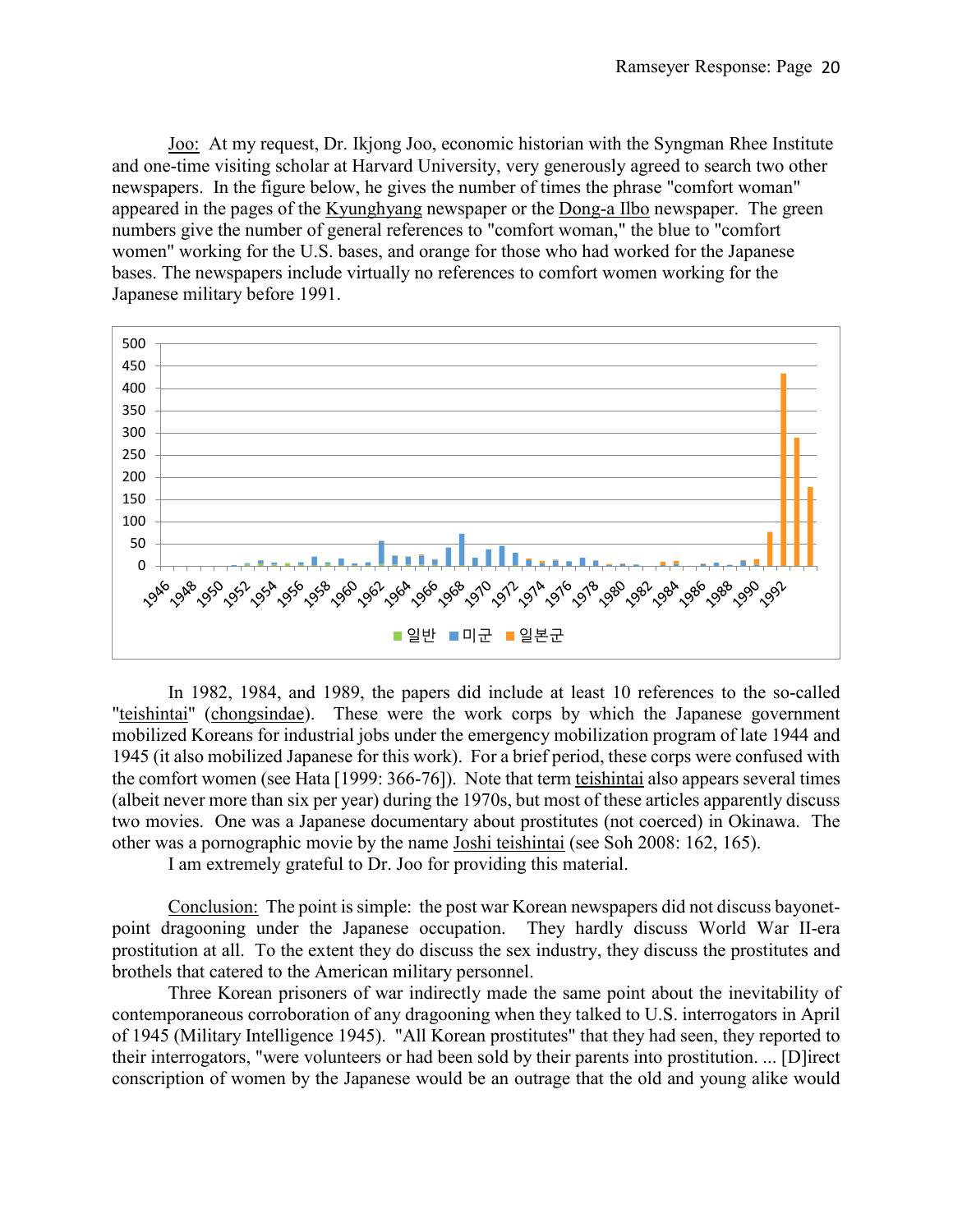not tolerate. Men would rise up in a rage, killing Japanese no matter what consequence they might suffer."

Return to the Gordon-Eckert (2021) attack, and to the Gordon (2003) and Eckert (1996) passages quoted above. Note that in all of these accounts, they (both of whom rely on Hicks who relies on Yoshida) fail to disclose that the comfort women began making their claims only after Yoshida published his account. They fail to disclose that in telling these stories, several of the women contradicted accounts that they had earlier given. They fail to tell their readers that some of the most prominent of the women lived in a nursing home tied to a flagrantly corrupt operator long rumored to have North Korean connections. They fail to disclose that the Korean press included virtually no discussion of any dragooning before Yoshida published that book. Most crucially -- they fail to disclose that Yoshida had fabricated the entire account. And indeed, they fail to say anything about Yoshida at all.<sup>[14](#page-21-0)</sup>

(e) The Korean Council. -- One organization lies at the heart of the current dispute with Japan; unfortunately, it is an organization that manipulates the dispute in relentless opposition to reconciliation with Japan. The organization was long known as the Chong Dae Hyup (CDH), the "Korean Council for Women Drafted for Military Sexual Slavery" (KIH 2016d); more recently, it goes by the name "Korean Council for Justice and Remembrance for the Issues of Military Sexual Slavery by Japan." The CDH organizes the weekly protests in front of the Japanese embassy in Seoul. It began the installation of the comfort women statutes around the world. It pressured the former comfort women to reject the compensation offered by Japan (KIH 2016b). It brutally attacks scholars who would question the "sex-slave" narrative so passionately embraced by scholars in the West (Ji 2005; Gunji 2013). And it has long been headed by Yoon Mi-hyang.

CDH controls most of the public testimony by the comfort women. It maintains its ability to do this by collaborating in the operation of a nursing home -- the House of Nanumu -- for the women who recount the stories it wants told (Soh 2008: 96). As political scientist Joseph Yi (2018) put it, the "prevailing narrative of abductions is based on the oral testimonies of a small number of women (16 of 238 registered survivors in 1990s), associated with activist organizations (e.g., House of Sharing [i.e., the nursing home]; Korean Council [i.e., CDH])" (Yi 2018). By helping to control Nanumu, the CDH controls who scholars and reporters will see and what the women will say.

Many of the comfort women deeply resent Yoon and the CDH. Back in 2004, several comfort women sued CDH to try to retake control over their movement (Moto 2018). The CDH maintained control, however, and has successfully intimidated most of the women who remain. Harsh critic of the CDH, Korean historian Park Yu-Ha confesses herself puzzled that the group ever let her interview the women (KIH 2016b):

I regained my interest in [the comfort women] issue in the early 2000s when I heard that Chong Dae Hyup was confining surviving women in a nursing home called House of Nanumu. The only time these women were allowed to talk to outsiders was when Chong Dae Hyup needed them to testify for the UN Special Rapporteur or the U.S. politicians. But for some reason I was allowed to talk to them one day in 2003.

 $\overline{a}$ 

<span id="page-21-0"></span><sup>&</sup>lt;sup>14</sup> Unfortunately, this seems to be standard practice in the field of Japanese history. Even the senior scholar in this comfort-woman field and preeminent intellectual historian of Japan, Columbia's Carol Gluck (2021), managed to write a survey of the literature that never mentioned the origin of the comfort-women campaign in Yoshida's fraud, or the role that the fraudulent nursing home operator played in pushing it. Instead, she attributes the "denial" to the work of the "right-wing nationalists" in Japan.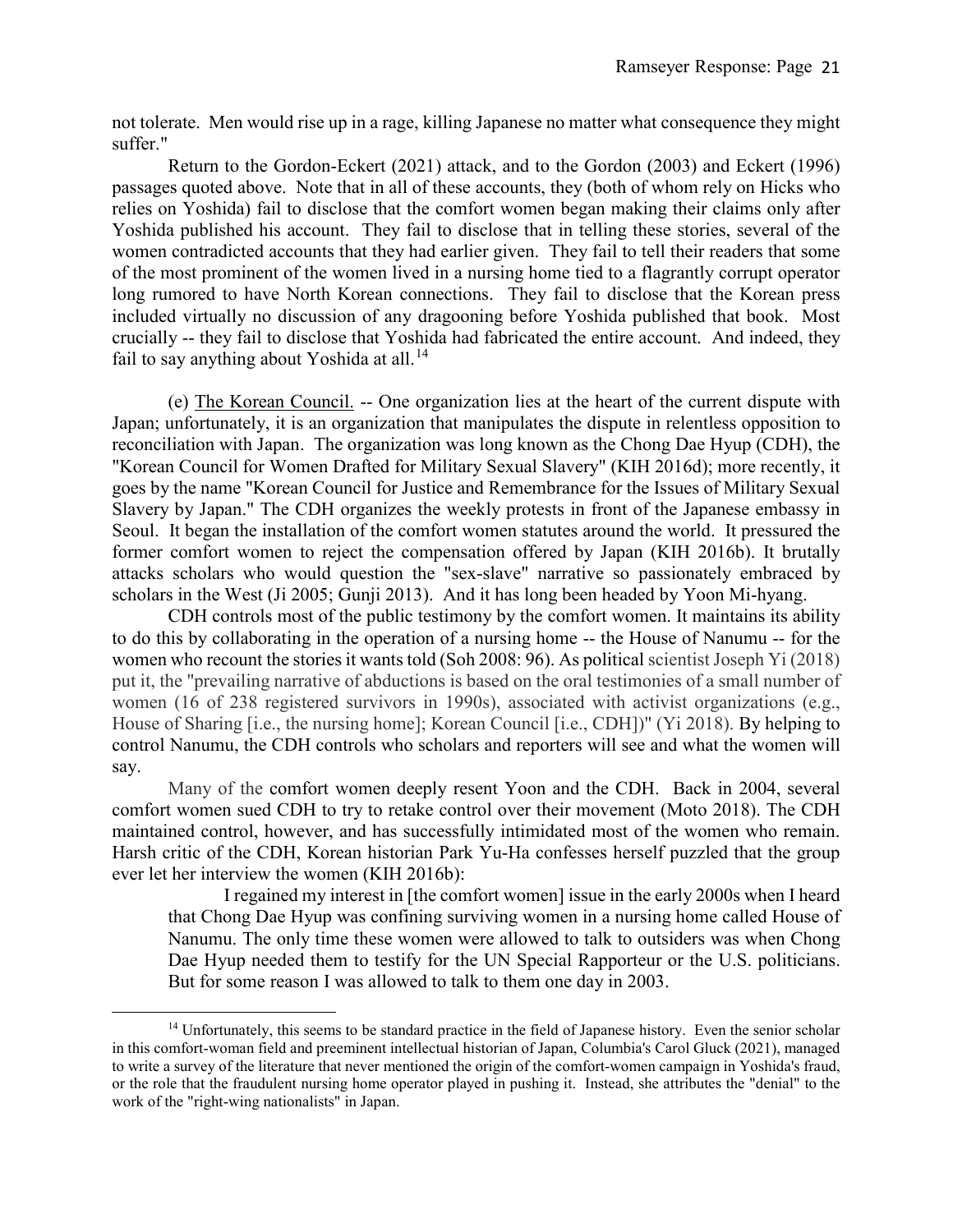Park found the Nanumu women deeply unhappy with the CDH. Park continues (KIH 2016b):

I could sense that women were not happy being confined in this place. One of the women (Bae Chun-hee) told me she reminisced the romance she had with a Japanese soldier. She said she hated her father who sold her. She also told me that women there didn't appreciate being coached by Chong Dae Hyup to give false testimonies but had to obey Chong Dae Hyup's order.

CDH made its threats against the women credible when Japan first offered compensation in 1995. Determined to sabotage the coming rapprochement, it ordered the women to refuse the payments. Some took the money anyway. According to Park (KIH 2016b):

When Japan offered compensation through Asian Women's Fund in 1995, 61 former Korean comfort women defied Chong Dae Hyup's order and accepted compensation. Those 61 women were vilified as traitors. Their names and addresses were published in newspapers as prostitutes, and they had to live the rest of their lives in disgrace. Sarah Soh (2008: 101) confirms the women's fears. Although some comfort women

invented dramatic new stories to keep themselves in the news, "other South Korean survivors have firmly refused to be further interviewed after the initial investigation for the government certification process." They have, Soh explains, "kept their silence out of fear of making 'speech errors' that might lead to the cancellation of their registration and hence the cessation of their welfare support money."

By sabotaging any reconciliation between South Korea and Japan, the CDH directly promotes a key North Korean political goal -- and that seems to be the point. As Park (KIH 2016b) explains it, CDH "has used the comfort women issue for its political purpose, which is to drive a wedge into U.S.-Japan-South Korea security partnership." Apparently organized by Korean communists, the group was at one time designated by the South Korean government as a North Korean affiliate (KIH 2016b). Its long-time senior representative -- Yun Mi-hyang -- was herself investigated for North Korean ties in 2013. She is currently under investigation for financial fraud (stealing from the comfort women). Other members of her family have for years been embroiled in controversy and litigation over whether they did or did not spy for the north (with a court eventually concluding in 2018 that they did not). This is the group, however, that controls the public statements by the comfort women.

4. My approach. -- (a) Introduction. I explicitly reconstruct the logic to the comfort station contracts by studying the way that the Japanese government used the domestic licensing regime as the template. Korean-American anthropologist Sarah Soh (2008: 117) writes that Japan "endorsed the military comfort system as an extension of licensed prostitution for its armed forces engaged in prolonged warfare." Emeritus professor of economic history at Seoul National University, Lee Younghoon (2019: 233, 258-59) similarly explains that "the Japanese military comfort woman system was based on the licensed prostitution regime that Japan implemented in the 1870s."

I start by summarizing that domestic Japanese regime. I examine the domestic Korean variant. And I then take whatever information I can find about the comfort women system, and use what we know about the way the system worked in Japan and Korea to gauge what happened in the comfort stations.

I wish here to make two observations. First, I am completely transparent about this approach. Second, nothing that I have found in contemporaneous primary sources suggests that the contractual structure of the comfort women regime differed qualitatively from the domestic licensed prostitution regime. Many Western scholars do argue that the regimes were different.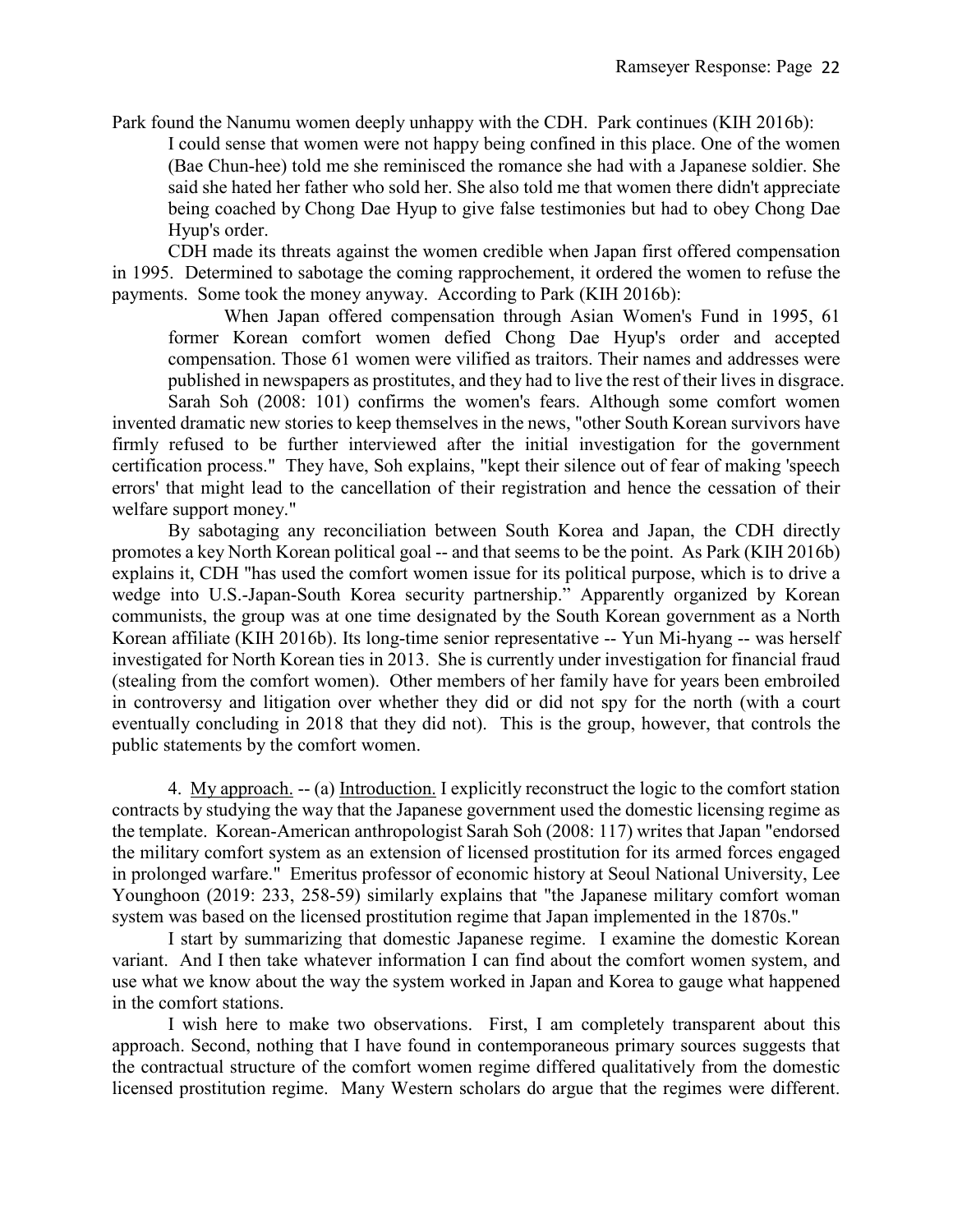That is one plausible response to my paper. But I think, respectfully, that these scholars rely too heavily on the statements from a small group of comfort women who demanded compensation from Japan, whose late-in-life testimonies sometimes contradict their earlier accounts.

Licensed prostitutes in Japan (minimum age 18; minimum age 17 in Korea) worked under classic indentured servitude contracts. The brothels paid them (or their family) a large up-front payment. In exchange, they agreed to work a maximum number of years (in Japan, typically 6), and the brothel agreed to let them quit early if they generated sufficient revenue. Most women did generate that revenue, and those in Japan generally quit after about 3 years (IRLE, at pages 2-3, sec. 2.2 for Japan; pages 4-5, sec. 2.3 for Korea).

Work overseas -- especially work on the front -- was more dangerous in a wide variety of ways. Reflecting those risks, comfort women apparently worked under contracts with much shorter terms and higher (adjusted for length) up-front payments. Until the later months of the war when travel became hard, they apparently served their contractual terms or paid off their debts early, and moved on (IRLE, at pages 5-7, sec. 3). These are the observations I make in the article. I make them on the basis of data whose limits I explicitly acknowledge. And I detail the nature of that data in Appendix III. In the recent article in the Diplomat that Ambaras, Stanley, and Chatani harassed the journal into blocking, prominent Korean economist Lee Wooyoun (2021b) cogently summarizes the job:

"Comfort women" were engaged in a "high-risk, high-return" occupation. Some occasionally earned enormous sums, and a great many returned to Korea or re-entered the workforce after their contracted term of employment ended. Restrictions on daily freedoms applied equally to military personnel, civilian employees, nurses, and anyone else in the battlefield environment. In conclusion, comfort women were not sex slaves,

but sex workers who were fundamentally no different from today's sex industry workers. Again, please let me stress: all of my observations are descriptive; I do not seek to justify any of these arrangements.

(b) Gordon-Eckert. Gordon-Eckert object to my using the Japanese and Korean licensing regimes to understand the comfort women regime. They do so for a simple reason: if the women worked in the comfort stations only under coercion, I should not be able legitimately to reason about comfort station contracts from the contracts in Japan and Korea. And given that my data about the comfort women contracts are incomplete, Gordon-Eckert continue, I should not draw any conclusions at all.

As I read their criticism, Gordon-Eckert are taking the claims of Yoshida and the most vocal comfort women at face value. It is precisely because Yoshida's claims have been proven to be fabricated, and because I find the claims by the most vocal comfort women to be less than fully credible, that I begin instead with an analysis of the domestic employment arrangements within Japan and Korea. As Seoul National University emeritus economic historian Lee Younghoon (1999, 233) explicitly observes, the Japanese government modelled its comfort station regulatory regime on that of its domestic licensed brothels. He explained (quoted at Phillips, Lee & Yi, 2019, 453):

The Comfort women system was a licensed prostitution system under the control of the military ... The comfort women were not sex slaves ... Korean comfort women were recruited by pimps by means of advance payments and outright fraud ... There is no evidence that there were 200,000 Korean comfort women. The number is somewhere around 5,000.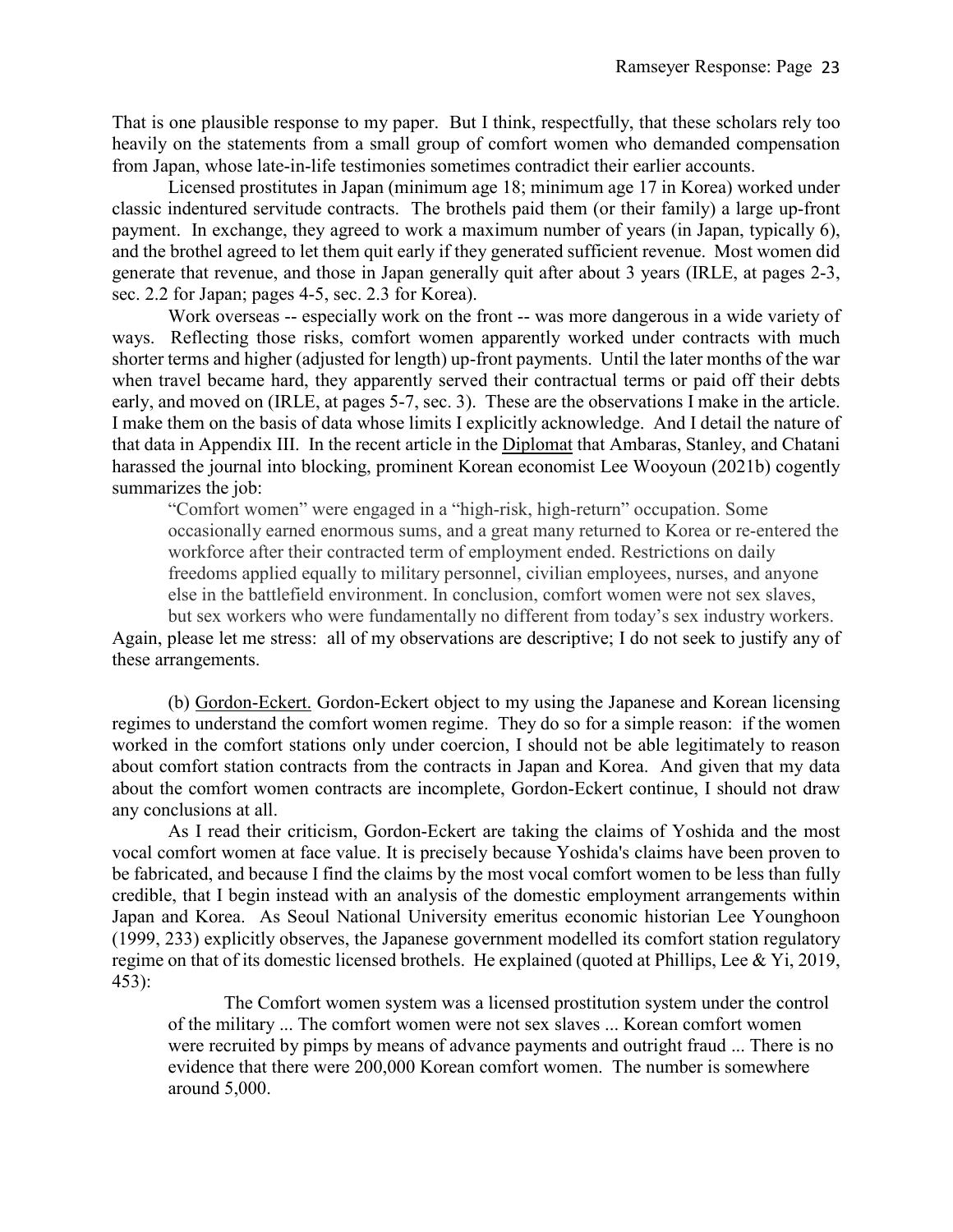The Japanese government believed that its soldiers would frequent brothels whatever it did, but wanted to avoid an epidemic of venereal disease. Accordingly, it instituted a licensed brothel system (with mandatory condom use and regular health inspections) near its bases. As I read the evidence, the government imported its domestic licensing regime in largely unmodified form. The best description of this process (and of the comfort-women regime more generally) in English appears in Hata (2018).

Gordon-Eckert put the onus on me to justify my claim that the comfort-station contractual structure mirrored the Japanese and Korean licensing regime. I think that puts the burden exactly backwards. Remember that Gordon (2003) and Eckert (1996) merely repeat Yoshida's fabricated account (explicitly citing Hicks, who in turn relies crucially and extensively on Yoshida). [15](#page-24-0) Unless they have stronger evidence that the claims about bayonet-point dragooning in Korea are true, Gordon-Eckert bear the burden of showing that comfort-station regime did not follow the domestic regime.

Gordon-Eckert also seem to imply that I have the burden of showing that the Korean comfort women were treated as well as the Japanese comfort women. As I note at the outset, I do not address the issue at all -- nowhere in my article do I make any claim about this. One would not expect Korean and Japanese women to have negotiated identical contracts. Most obviously, Korea was poorer than Japan, so the shadow wages of the recruits would have been lower. But the dragooning claim is flatly false, and what evidence I have (see Appendix III) suggests that the Korean and Japanese contracts were qualitatively very similar. In any event, please note that I make absolutely no assertion about this claim in the IRLE article; this comparison is emphatically one that I do not make. If Gordon-Eckert wish to introduce evidence on this point and to begin the comparison of the two groups of employment contracts, I welcome it. That is how scholarship advances.

At the risk of being tiresome, let me make the point yet again: this academic dispute is entirely descriptive. I make no argument in support of Japan's licensed prostitution system; indeed, I make no normative claims at all. I try to understand the contractual arrangements that the parties to these employment relations actually used.

5. Yoshimi. Several historians criticize me for not citing Yoshiaki Yoshimi. Yoshimi is the best known of the comfort-station historians who are critical of the Japanese government (and I directly address his objections in Appendix II). In 2015, the Japanese government complained about the coverage of comfort women in a McGraw-Hill high school textbook (Dudden 2015). Gordon and others responded with a savage attack on the Japanese government, and singled out Yoshimi to laud his "careful research" on the subject. In fact, perhaps these Western historians do not actually follow Yoshimi's work. Yoshimi explicitly acknowledges that the Japanese army did not forcibly dragoon Korean women. In a recent interview for the Mainichi newspaper (Yoshii 2019), he said:

"So, how were the comfort women gathered? There were three general methods. First, an industry member [recruiter] selected by the military lent money to a woman's family (the advance loan), and she in exchange worked at a comfort station (the purchase of a human). Second, a member of the industry [recruiter] fooled a woman into thinking that she would be working in a job like bar hostess or nurse (kidnapping). Third,

 $\overline{a}$ 

<span id="page-24-0"></span><sup>&</sup>lt;sup>15</sup> To be precise: Gordon (2003) cites Hicks (1996) and one other source for the estimate of the number of comfort women. He cites no one at all for the rest of the claims in his paragraph.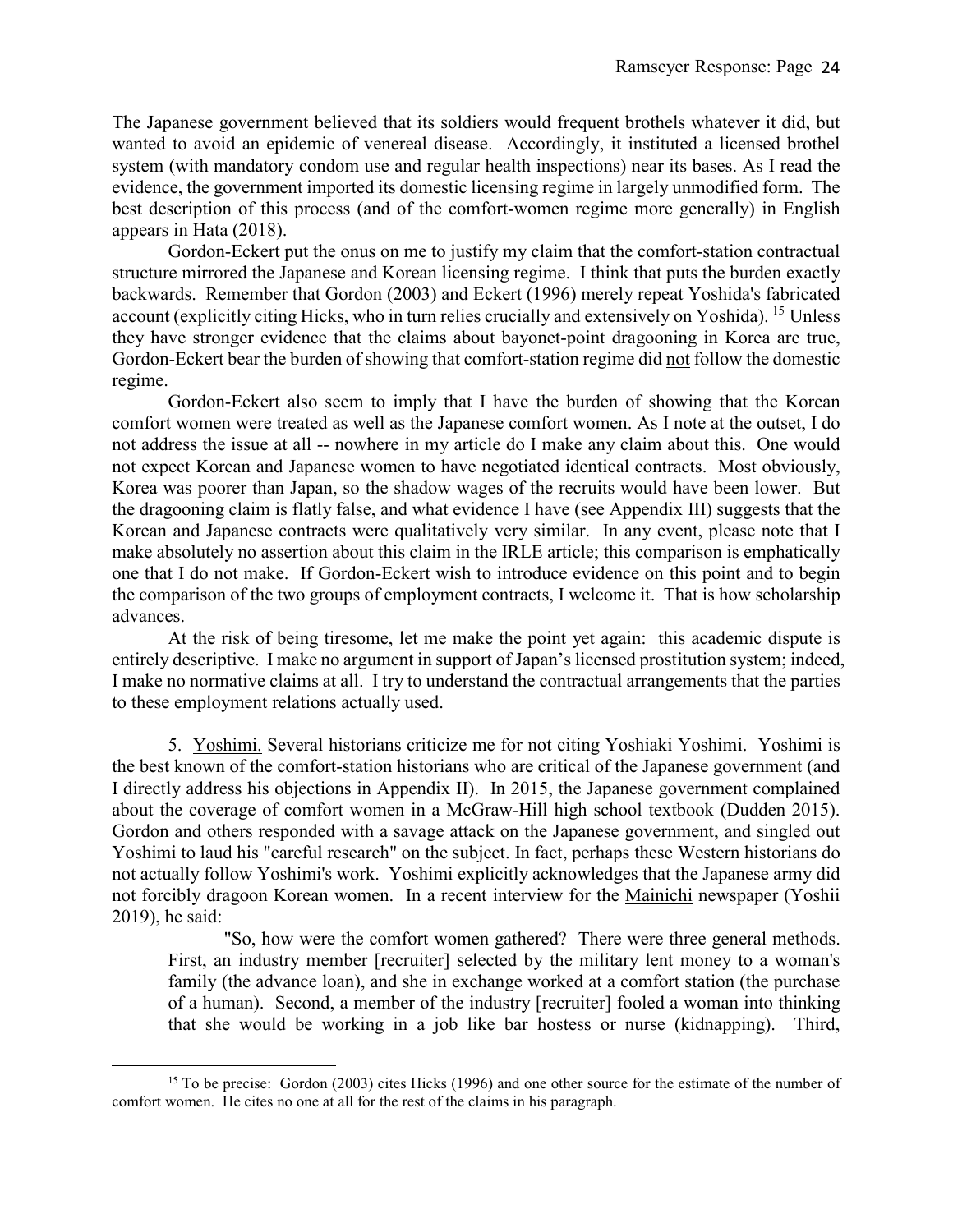government officials or a member of the industry used threats or violence forcibly to impress the woman (capture).

"On the Korean peninsula, which was a colony, the first and second were common. There is testimony and court material indicating that forcible impressment by government officials occurred in occupied territories like China and Southeast Asia."

The military may have forcibly dragooned women in China and Southeast Asia. It did not, Yoshimi explicitly states, dragoon women in Korea. In late 2021 one could still locate the interview on the internet. Curiously, either the newspaper or Yoshimi himself (it is not clear which) has apparently chosen to try to make it disappear. The interview no longer appears in the official Mainichi internet repository.

6. Soh -- on markets and slavery. -- Soh (2008, 114) describes my work on Japanese prostitution (Ramseyer 1991) at some length:

"[Ramseyer] has cautioned scholars 'not to let the brutality of prostitution blind them to the effective ways peasant women and men make the most of bad situations.' Ramseyer notes that the women who became licensed prostitutes were 'not women with many attractive alternatives' and that 'prostitution did pay well.' His study concludes that women in prewar Japan became licensed prostitutes by signing six-year indenture contracts, and 'most prostitutes did not become slaves' (emphasis in original). Instead, most of them quit when their contracts expired, and some were able to quit earlier by repaying their debts in three or four years."

She (2008, 114) concludes:

"The lived experience of some Korean comfort women has corroborated Ramseyer's research findings, but their personal histories have remained a part of strategically 'subjugated knowledge' in contemporary politics."

The two halves to her sentence (lived experience corroborates Ramseyer's findings, but personal histories remain strategically subjugated), in turn, reflect what Soh (2008: 114) describes as a fundamental divide over our understanding of the sex industry:

"[The] fundamentally clashing views of prostitution as commercial sex versus sexual slavery ... constitute a crucial axis in the competing public discourses and conflicting memories over the comfort women in Japanese society."

I find it hard not to think that the same debate may be driving some of the hostility toward my article.

### E. Suk-Gersen:

Among my critics, Suk-Gersen has probably reached the largest audience, and she probably owes that audience to the aura of impartiality with which she suffuses her attack. Writing in the New Yorker, Suk-Gersen (2021) begins by assuring her readers that the "postcolonial nationalist" history (Soh's words) so popular in some segments of South Korea -- the history recounted by Chwe -- represents "the historical consensus on comfort women":

"[The] 'comfort women' [were] women and girls who were transported to war-front 'comfort stations' to provide sexual services to soldiers in the Imperial Japanese Army. The women were taken by force or entrapped in many countries in and beyond Asia, but a large number came from Korea .... Estimates of the number of victims have ranged widely, from tens of thousands to hundreds of thousands .... [Since that time, these] crimes against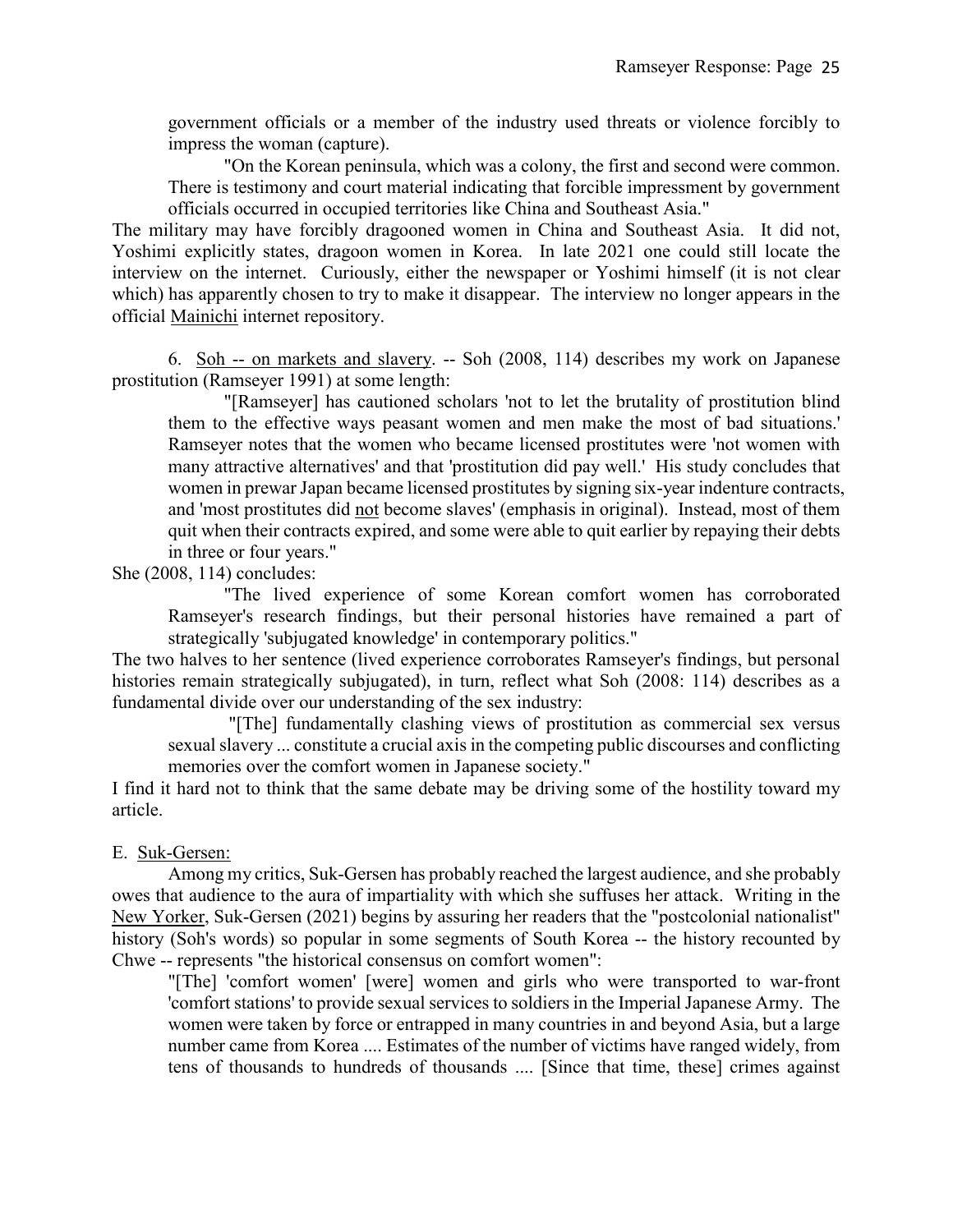humanity ... have been mired in waves of conflict and denial about the truth of what happened."

Suk-Gersen knows much more than she writes. She knows -- if only because I discussed it in the material I provided her on February 3 -- that the Korean comfort women only began to claim that they had been dragooned by the Japanese military after Yoshida published his 1983 book (discussed at length above) in which he recounted leading a military squad on "comfort women hunts" in Korea. She knows that the Asahi shimbun newspaper -- the closest thing to a newspaper of record in Japan -- famously played up the story to enormous fanfare. And she knows that Yoshida had fabricated the entire account.

Suk-Gersen knows that the U.N. based its scathing 1996 report on Yoshida's fraudulent account. Perhaps carefully, she does not cite the report. She knows that in 2014, the Asahi finally announced -- after an elaborate investigation -- that it had no choice but to conclude that Yoshida had lied, and retracted its entire portfolio of articles. She knows that several of the most prominent of the Korean comfort women changed their stories after they decided to demand compensation from Japan.

Suk-Gersen knows all this, but somehow manages to write a long essay on the subject in which none of it appears. Instead, she recounts the virulently anti-Japanese popular account as "historical consensus." And she then interviews (primarily) Japanese studies scholars in the humanities. She assures her readers that they are assiduously non-partisan:

"My conversations with scholars who spent the past three weeks investigating Ramseyer's claims have been remarkable to me because of the strength of their commitment to upholding professional standards and procedures. While his claims are provocative and distressing to many, the scholars' concern was not that, but only the claims' truth."

Suk-Gersen contacted Gordon and Eckert and learned from them that I discuss contracts I have not seen. From them, she learned that:

"Reviewing Ramseyer's footnotes, they found that there were no contracts involving Korean women at wartime comfort stations cited, nor secondary sources detailing those contracts, nor even any third-party accounts that confirm the relevant terms."

Recall that this is the Gordon who published an earlier account that my article flatly disputes and that cited only two English-language sources in support. Recall that one of those sources is Hicks, who did not himself read Japanese and depended heavily on a translator's account of Yoshida's fabricated story (see Hicks [1994]). And recall, as noted earlier, that my list of sources in Appendix III giving detail about comfort women contracts runs to five pages.

Suk-Gersen contacted the five youngish scholars who together drafted a 30+ page list of what they claim are errors in my 8-page article. I explore their list in Appendix I. In fact, they locate only three substantive mistakes, and none of any importance. But Suk-Gersen claims to find their conclusions compelling. One of the five is David Ambaras (who led the attack on the Diplomat to censor the Korean economist's article). She contacts him and learns that he is working on several other pieces of mine:

"scholars have found that [Ramseyer] misused historical sources in several recent articles on minority groups that have been subject to severe discrimination in Japan: the Burakumin, a formerly hereditary outcast group; Okinawans; and Koreans."

Instead of just telling readers how "remarkable" she found his non-partisan "commitment to upholding professional standards," she might have mentioned his Twitter handle at the time: "David Ambaras is anti-fascist." Some of these five scholars so committed "to upholding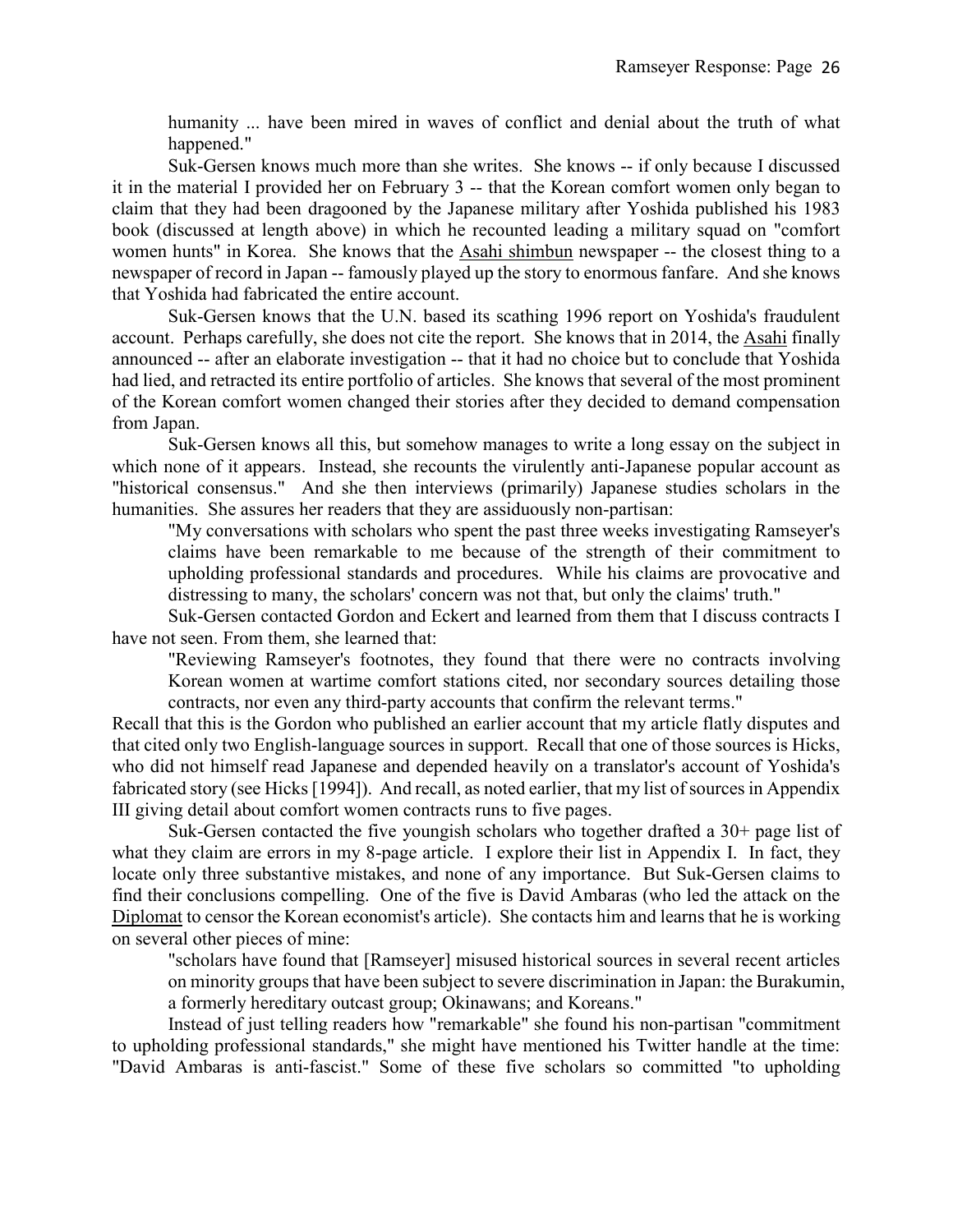professional standards" spend their time on Twitter calling me a "white supremacist."[16](#page-27-0) Obviously, these men and women can call themselves anything they want, and disparage me with whatever terms they please. But at the least, that a person describes himself as Antifa in 2021 might suggest an interpretation other than scholarly commitment for why he says what he does about an article by an old-school-Chicago law-&-economics professor.

Suk-Gersen closes her article with an account of Yi Yong-su (Lee Yong-soo). Suk-Gersen fondly calls the woman "Grandma Lee," and explains that she had been "conscripted as a comfort woman at fifteen." She writes that Lee had recently spoken at Harvard Law School. Shortly before the meeting, continues Suk-Gersen, she received an email defending me and describing Lee as a "fake comfort woman." She assures her readers that the sender was "a small far-right fringe group in Korea."

Suk-Gersen could not have chosen a more appropriate way to end her story about the comfort women. Several of the most vocal of the comfort women changed their stories once they decided to demand money from Japan, and (as noted earlier) Lee is among the most notorious. Lee had originally told historians that she left home with a friend in the middle of the night. Her friend had urged her to "[c]ome out quickly," she told them, so she had "tiptoed out" and followed her friend. There she found a Japanese man who gave her a "a red dress and a pair of leather shoes in a packet." So excited was she that she followed him "readily," and "without any further thought" (Soh 2008: 12-13, 98-100; Howard 1995: 89; Yi 2018, 2020).

By the next decade, Lee had joined the campaign to demand money from Japan, and told a radically different story. In 2002, she visited the Japanese Diet and declared that "she had been taken away at age 14 at bayonet-point" (Moto 2002). In 2007, she told the U.S. House of Representatives "that she had been kidnapped by Japanese soldiers." Shortly after that visit to the U.S., she added at a Tokyo news conference that "Japanese soldiers had dragged her from her home, covering her mouth so that she could not call to her mother" (Fackler 2007).

Suk-Gersen knew this. Like so much else, it was in the material I shared with her.<sup>[17](#page-27-1)</sup>

### F. The Apparent "Consensus":

 $\overline{a}$ 

Unfortunately, this is not the first time that questioning the orthodox account of the comfort-women issue within the English-speaking world has triggered a massive outpouring of professional outrage. As discussed above, in 2015 the Japanese government complained about a McGraw-Hill high school textbook. The book described the comfort-station regime in terms as fictitious and as bizarre as anything by Chwe: 200,000 women, as young as 14, "presented ... to the troops as a gift from the Emperor," but many of whom never returned -- in part because "soldiers massacred large numbers of comfort women to cover up the operation." When the Japanese government raised concerns about the truth of these claims to the textbook's publisher, Gordon and some 19 other historians savaged the government in the newsletter of the American

<sup>16</sup> E.g., https://twitter.com/SzendiChelsea/status/1379969613631393794

<span id="page-27-1"></span><span id="page-27-0"></span> $17$  As noted earlier, as the accusations against CDH head (Yoon Mi-hyang) mounted, the relations between her and Lee Yong-soo broke down. In mid-2020, Yoon (the head of the CDH) retaliated against Lee (the CDH's principal comfort woman representative) by publicly accusing her of having invented her entire life history. Yoon posted on her Facebook her memory of her first encounter with Lee. Lee had called her, said Yoon, and introduced herself by saying, "I'm not a victim myself, but my friend ..." See Yamaoka (2021); Murotani (2021).

In describing the way that the group affiliated with the nursing home publicized Lee's account, Joseph Yi (2020, 10), professor of Hanyang University, writes that it was an account "that it likely knew to be problematic." He then describes the way that Lee's testimonies changed over the years.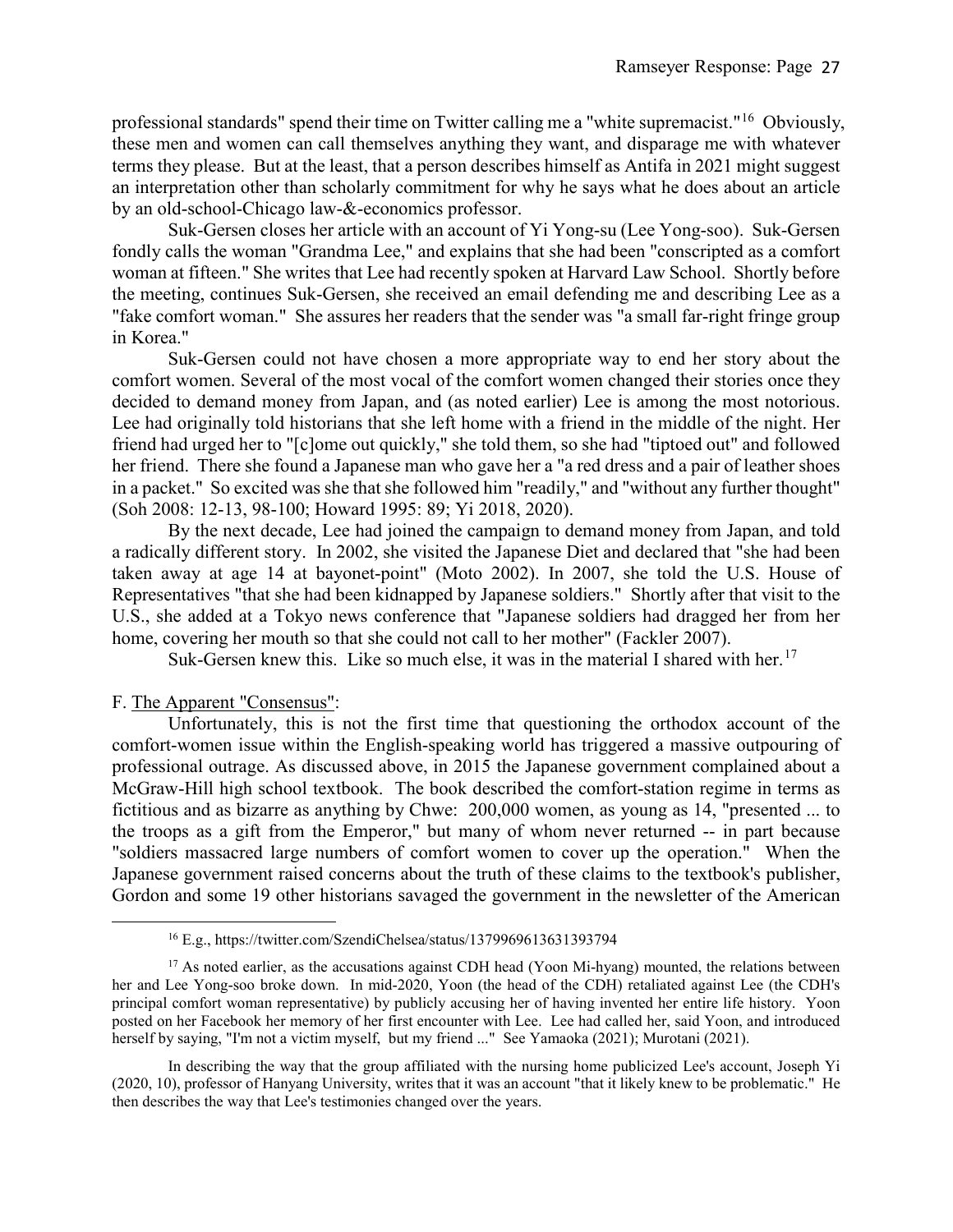Historical Association (Dudden et al. 2015; an attack celebrated in Suk-Gersen [2021]). The Japanese government's actions were censorship, apparently, and censorship they would fight relentlessly. The comfort-women regime, they declared, had been nothing other than "statesponsored sexual slavery." The Japanese government was "questioning the established history of the comfort women."

They wish. Suk-Gersen reports that no Anglophone historian contests the Japanese-armydragooned-Korean-women-at-bayonet-point claim. I wonder why. When Japanese scholar Naoko Kumagai (2015; see also Multiple Authors 2015b) wrote in the AHA newsletter to complain that the McGraw-Hill textbook was simply inaccurate, Gordon and his fellow historians (Multiple Authors 2015a) pronounced her a "denialist." Jason Morgan (2015) was a Ph.D. student in the Wisconsin Japanese history program at the time. He was studying in Japan, and he complained to the newsletter too. American scholars were far more intolerant than anyone in Japan, he wrote. Morgan's advisor e-mailed others in her department to express dismay that Morgan was speaking out on the comfort women issue. She then worked with the Fulbright coordinator in Madison to ensure that the Fulbright director in Tokyo upbraided Morgan for sharing his views on the comfort women.

Understand: this flaming intolerance is exclusively a creature of Western (and primarily U.S.) universities. Only in the West do Japan specialists enforce a "consensus" that the Japanese army dragooned Korean comfort women. The bayonet-point-dragooning legend began among the Japanese left with Yoshida's fabricated "memoir." The Korean left imported it and elaborated the account at elaborate length. Yet within Japan, fraud is fraud and everyone knows that the Yoshida memoir was fraud and the Asahi articles based on it false. Only a dwindling band of activists and fringe-left historians still cling to the dragooning legend. Cling to it they do, but still -- no one claims journals should retract their articles.

Debate is harder in South Korea, but it increases by the month. Scholars who question the coerced-at-gunpoint legend can still find themselves disciplined by their universities. They can find themselves fired. They can find themselves prosecuted for criminal defamation. At least one has gone to prison. Even so, however, an increasing number of courageous scholars speak out anyway. They lecture, they write articles, and they publish books calling the legend what it is.

Only in Western universities does the fraud perpetrated by Yoshida and perpetuated by the comfort-women nursing home pass for truth -- much less consensus.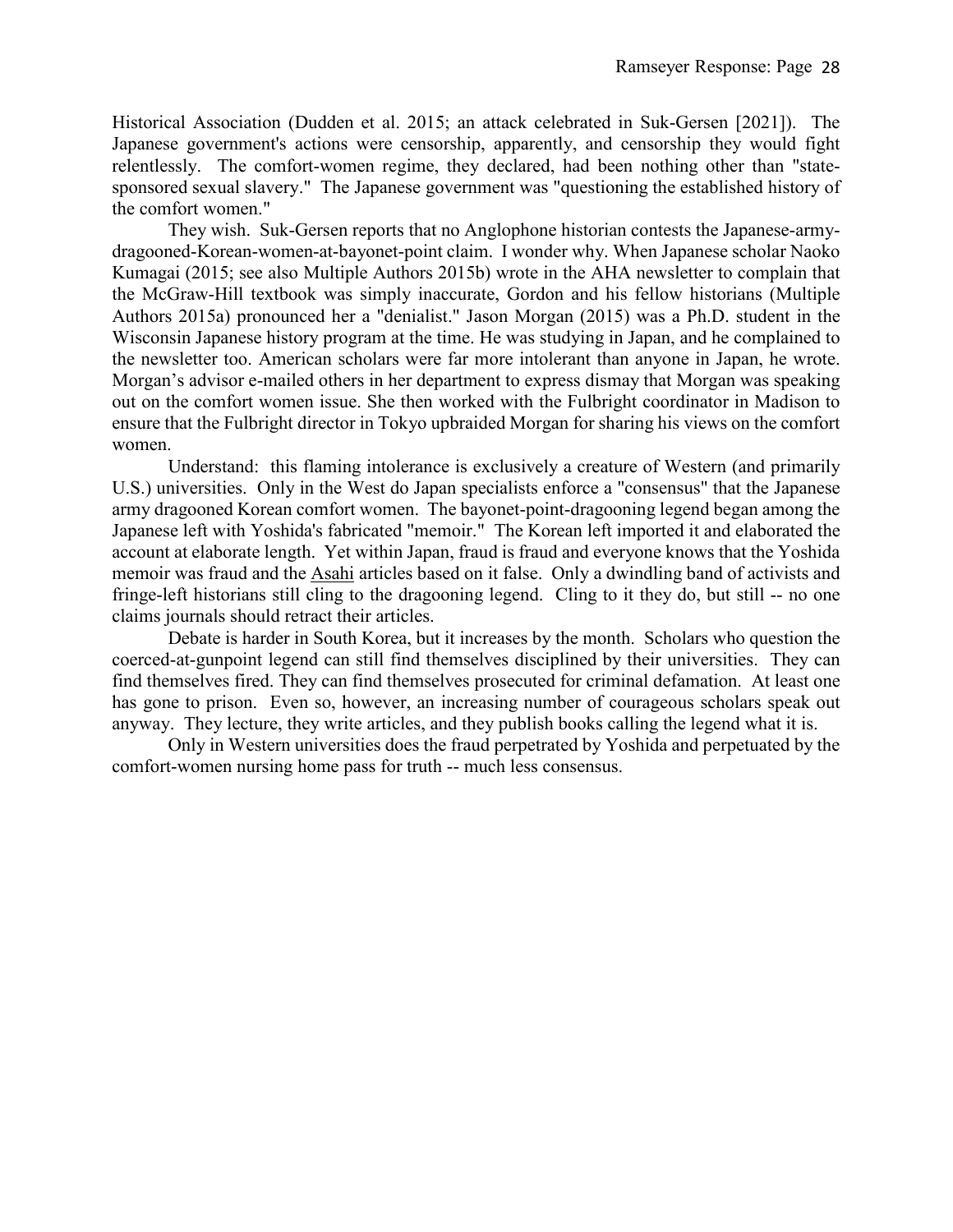### Appendix I:

Response to Amy Stanley, Hannah Shepherd, Sayaka Chatani, David Ambaras & Chelsea Szendi Schieder, "Contracting for Sex in the Pacific War": The Case for Retraction on Grounds of Academic Misconduct.

### A. Introduction:

 $\overline{a}$ 

I focus on this attack because of the sense of gravitas that its 30+page length gives it. But let me put the attack in context.

My IRLE article came out in late 2020. The Marginal Revolution website gave it a nice notice. Otherwise, it attracted no real attention.

In late January, however, a Japanese daily newspaper published a summary of the piece. The article appeared on the newspaper's website on Thursday, January 28. It appeared in the paper's Sunday hard copy.

I woke up on Monday, February 1, and checked my email account. The hate mail had started. The Korean media had picked up the story about my article from the Japanese newspaper. By the end of Monday, I had received 77 pieces of hate email, most of them obscene and virulently anti-Japanese. Every day for the next two months, I would receive still more, often dozens more.

Noticing this hate email, I checked the article on the IRLE website. I found that Elsevier posts the number of "tweets," and found that my article had been tweeted 1200 times. No one tweets articles by Ramseyer. No one. I did not even know how to find a tweet.

My son helped me open a Twitter account, and showed me how to search it. I quickly discovered that a group of American or American-based scholars had read about the article on the Korean media, and were livid. Yale assistant professor of Japanese history, Hannah Shephard, seems to have been one of the first. Early Monday morning, she tweeted that "I don't really know where to start with this. A Mitsubishi endowed Professor of Law at Harvard is arguing that comfort women were all prostitutes." An hour later, she added: "We might want to ignore the article above, but given the front page reporting on it in Korea, which includes his institution in every report, I'm not sure we can, or should." Amy Stanley, David Ambaras, and Chelsea Szendi Schieder joined this early group. They tweeted back and forth all day. One writer "wonder[ed] if [I] denie[d] the Holocaust, too." Another described me as a "[r]ight-wing English language fascist[]." Ambaras assured them that I "was like this even before the onset of white male privilege anxiety." A postdoc (now at UCLA) named Paula Curtis swapped tweets with them about my "heinous publication."[18](#page-29-0)

By Tuesday, the tweeting scholars had convinced each other to organize a retraction campaign. In fact, Stanley and Shepherd had already sent their own individual retraction demands by the end of the day on Monday. Shephard proudly posted her letter to Twitter so that others could use it as a model. In time she would join the other four co-authors in this cite-check project, but already on the very day she noticed my article she immediately wrote the editors to demand retraction: "All Ramseyer's article achieves," she declared to the editors, "is the reiteration in an academic journal of talking points from the echo chambers of Japan's far right denialists ...."

<span id="page-29-0"></span><sup>&</sup>lt;sup>18</sup> They were among the more polite. But you can always count on the ivies for class: Columbia University assistant professor of Japanese history, Paul Kreitman, described my artiucle as a "batshit misogynistic commiebashing screed[]."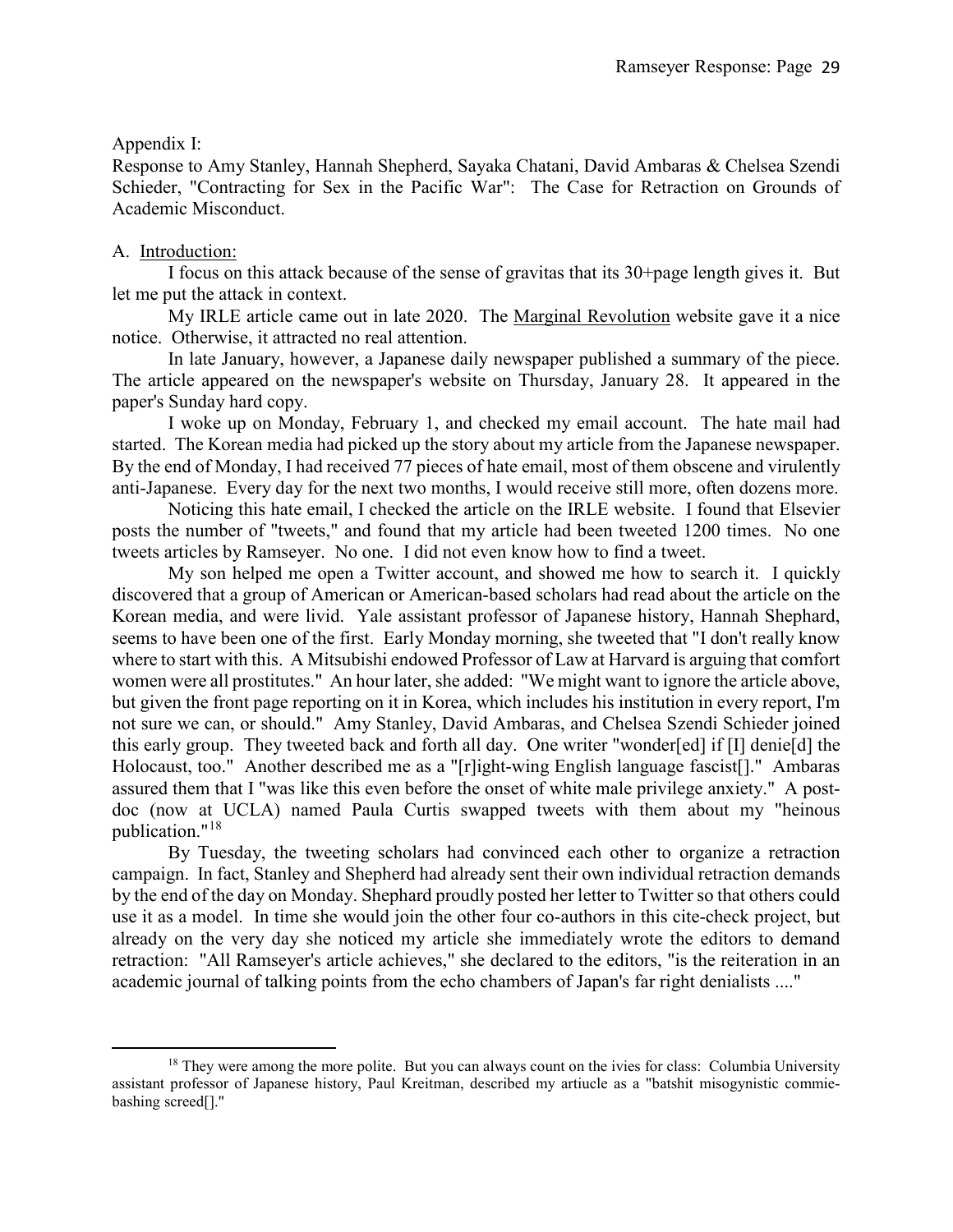The tweeting scholars seemed to be running a carnival. "Hey now that I've seen at least 5 women stating that they have already sent letters to the editor about that terrible JMR piece (and most of them shared them publicly)," announced Curtis, "how many of the male scholars have written?" The IRLE editors wrote to me: "Boy, Mark -- These people really hate you. I think we've gotten about 50 emails today." A couple of weeks later, the quintet had sent in their collective retraction demand.

Unfortunately for the academy, this is a crowd that works deliberately to ensure that other perspectives never appear in print. As noted earlier, in mid-November 2021, prominent Korean economist Lee Wooyoun published an article in the Diplomat magazine. Like me, he contested the sex-slave interpretation that the Gordon and Stanley crowd declare to be the only acceptable view in the Anglophone world. David Ambaras posted a screenshot of the article on Twitter: "Comfort Women denialists are despicable," he declared. "Why is @Diplomat\_APAC publishing this garbage?" Amy Stanley re-tweeted the article. Others re-tweeted it. Sayaka Chatani wrote in. Within hours, Mitch Shin, correspondent for the magazine, replied on Twitter: "I am working on it. Sorry." And as if that were not enough: "It's down now. I am truly sorry that we made such a horrible and unacceptable mistake."<sup>[19](#page-30-0)</sup> In case that were not penitent enough, he posted yet another apology: "I sincerely apologize that we published this story on our website. It's down now."[20](#page-30-1) A bystander noted approval: "Good to hear! This is a better retraction than many.

In fact, Ambaras was not done: "The editors still owe it to the public to explain why they allowed it to appear in the first place and what steps they will take to avoid such mistakes moving forward." Shin replied: "The statement will be coming up in our official account, David. Again, there is no excuse I can make. As a Chief Correspondent on the two Koreas, I will do my best to work more closely with our editors to review the articles from contributors outside of the organization." Ambaras: "Thank you, Mitch. We all have our work cut out for us when it comes to dealing with denialism." Shin was not done apologizing, however: "Lastly, I would like to express my deepest gratitude to those who brought up this issue and directly asked me and our organization to take action in a timely manner. Please keep checking our contents and deliver your perceptive thoughts whenever you are available. Thank you."  $2<sup>1</sup>$ 

Paula Curtis (2021a) gives a sense of how some historians seem to view the law & economics community. I am able to publish my articles because I work within an "ecosystem that shelters these views," she explains, "a closed circuit." "Privilege, institutions, and networks of enablers allow certain groups of people," she ominously warns, "most often senior, white men at elite institutions, to abuse their positions." And it is from these "senior, white men" that scholars like her have been struggling to "reform and decolonize" the university.

Three of the authors (Stanley, et al. 2021b) write that I "inspired a wave of condemnation" because of the way I reached conclusions that were "[c]ontrary to decades of historical research." Dream on. Obviously, I contradicted Woke articles of faith about prostitution, Japanese imperialism, and God-knows what else. But as I note in Section F of the essay above, I contradict

<span id="page-30-0"></span> $\overline{a}$ 

<sup>19</sup> https://twitter.com/dambaras/status/1460099767279755269.

 $^{20}$  https://twitter.com/dambaras/status/1460112141684559875

<span id="page-30-2"></span><span id="page-30-1"></span><sup>21</sup> https://twitter.com/dambaras/status/1460266541434429455/photo/1. Readers interested in the article that Ambaras, Stanley and Chatani harassed the Diplomat into censoring will find it at Lee (2021b) and also here: https://archive.ph/20211115071637/https://thediplomat.com/2021/11/anti-japan-tribalism-on-the-comfort-womenissue/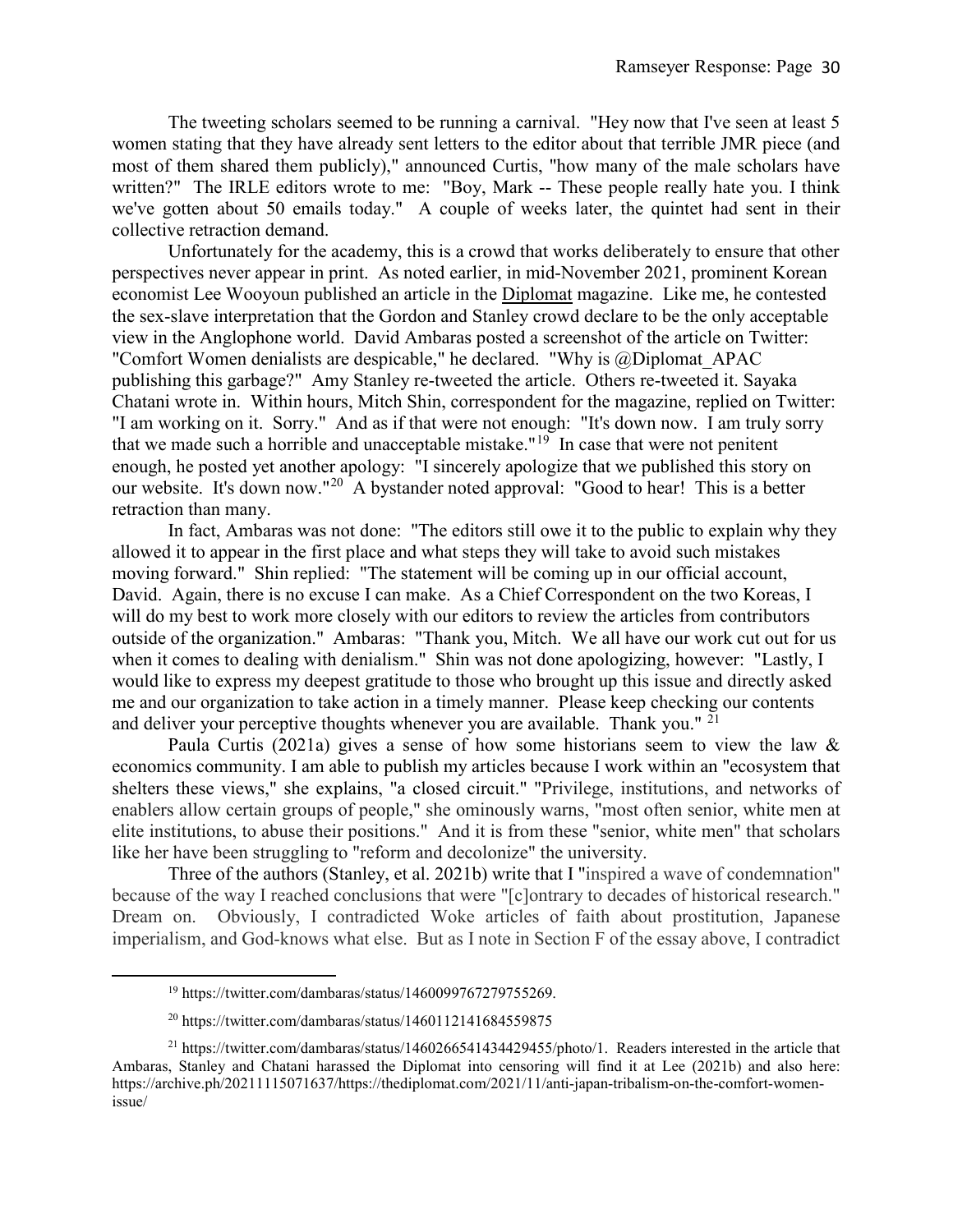a consensus based on "decades of historical research" only in the Anglophone world. In turn, that Anglophone "consensus" exists only because of the viciousness with which these decolonizers attack anyone who suggests anything else. Among scholars in Japan and even among many scholars in South Korea (as economist Lee Wooyoun illustrates), I contradict no consensus at all.

### B. The Dispute:

1. Introduction. -- In the discussion that follows, I respond to the objections raised by Stanley, et al. (2021a) (or "Stanley critics"). They characterize the heart of their objection as:

There are two factual claims that are fundamental to [Ramseyer's] argument. One is that there were contractual agreements between women and brothel keepers that paid women large cash advances. The other is that the women in brothels could leave early if they earned out by paying off their loans and debts. Neither is supported by the evidence Ramseyer uses; in fact, in some cases the evidence he cites directly contradicts these claims.

This statement is flatly untrue.

I hesitate to continue in what seems to me such an unseemly line, but given the Stanley critics' self-serving claims about fighting "academic misconduct," I think I have no choice. First, all of the problems that arise with Gordon (2003) and Eckert (1996) apply in spades to this account by the Stanley critics. They are obviously obsessed with what they call "denialism." Yet for all their claims about full disclosure, they do not tell the reader that the comfort women only claimed to have been dragooned after Yoshida published his book. They do not tell the reader that Yoshida fabricated the entire account. They do not tell the reader about the Yoshida scandal at all. They do not tell the reader that several of the women claiming to have been dragooned live in a nursing home connected to a woman long suspected of North Korean ties (and by the time they published their attack, already accused of embezzling the comfort women's funds). They do not tell the reader that the Korean press published virtually nothing about the comfort women until after Yoshida's book appeared. They do not tell the reader that many of the comfort women claiming to have been dragooned had earlier told dramatically different stories.

Second, this statement by these critics -- "a model of academic integrity," Curtis (2021b) assures us -- flagrantly misstates some sources. The critics made hay of the fact that I missed the prostitute (not comfort woman) Osaki's complaints when first told to have sex. I missed this, and for that am very embarrassed. They stress her complaints -- but then, as I detail below, fail to tell the reader that a few pages before this passage Osaki (whose own sister, half-sister, and cousin had all gone abroad to work as prostitutes) herself assures the reader that she took the job knowing the rough contours of what it entailed.

Similarly, the Stanley critics complain at length about my discussion of the comfort woman Mun Ok-ju. In fact, I misstate nothing concerning Mun Ok-ju. All the while stressing that Mun claimed to have been forced into the job, the Stanley critics fail to tell the reader the crucial end of the story. After Mun had fulfilled the terms of her contract and obtained the right to return to Korea, she went to the harbor -- and turned around. On her own volition, entirely without pressure, she decided to return to the brothel to make more money. I detail this further below.

And in a May post to her website, Stanley (2021) describes at length (in what she styles an attack on my article) an infamous rogue Japanese POW camp in Indonesia. The guards in this camp had built for themselves a "brothel" in which they routinely raped young female prisoners. Never mind that I explicitly limited my article to comfort women from Japan and Korea (which was part of Japan). Never mind as well that I limited my article to "comfort stations," and the Indonesian camp obviously violated army fundamental rules about both comfort stations and POW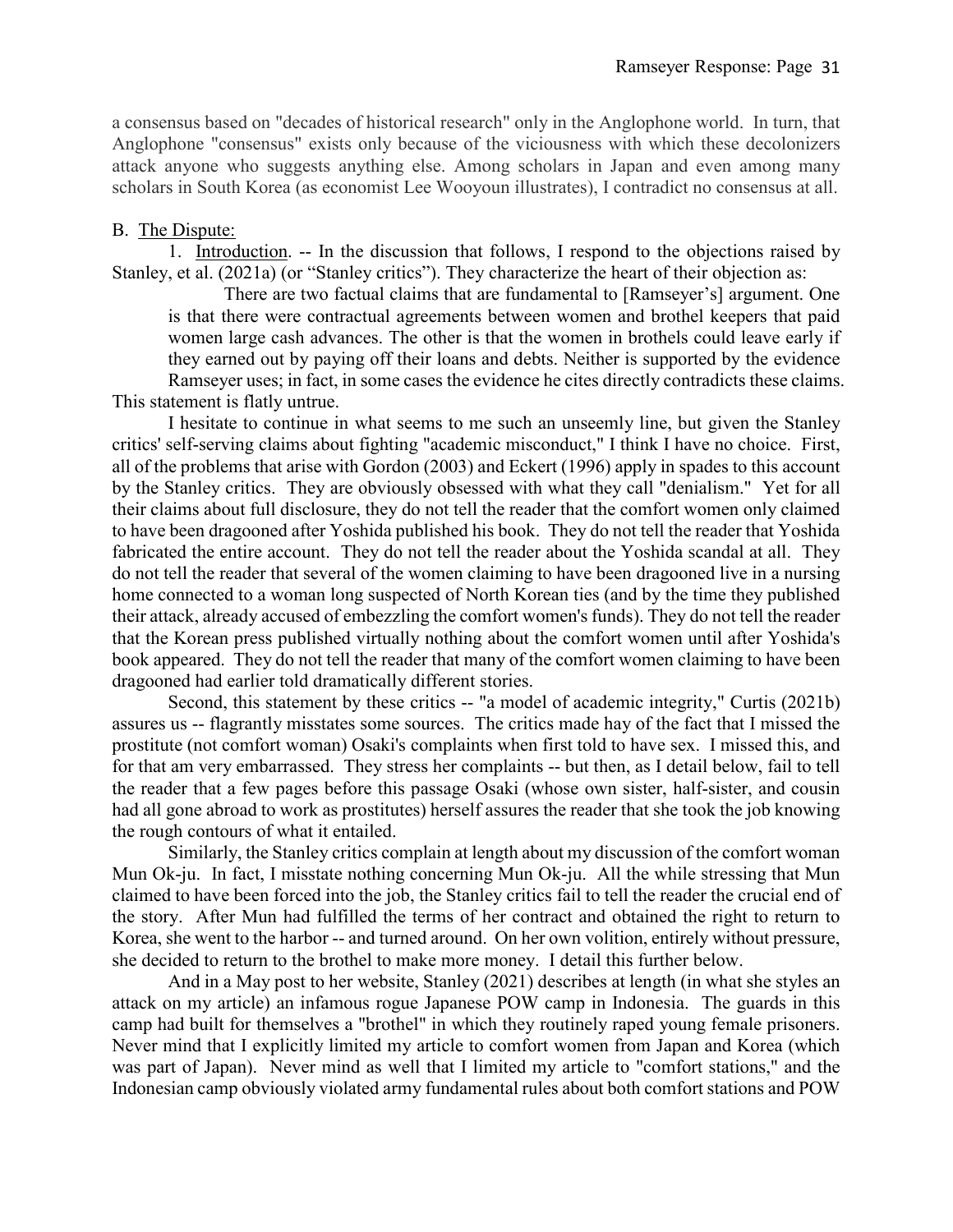camps. The Japanese army command insisted on strict discipline. When it learned about the rogue "brothel," it shut it down immediately.

Yet when serious historians point out that the Japanese army command ordered the "brothel" closed for its egregious violations, Stanley savages them as "denialist." As she and her colleagues did with Osaki and Mun, Stanley once again fails to disclose to the reader crucial information. Contrary to the Woke narrative that she and her colleagues apparently want to tell, the Japanese army command did not turn a blind eye to violence against women. Instead, it shut down the POW camp "brothel" as soon as it learned about it. More troubling still, Stanley fails to tell her readers that when one guard tried to continue the earlier practice of raping young women prisoners, the new commanding officer assembled the camp, and called the guard to the front of the group. He handed him a pistol, and stood there until the guard dutifully blew his brains out (Ruff-O'Herne 2008).

On the other misstatements, please read on.

1. Advances. The Stanley critics first contest my claim that "there were contractual agreements ... that paid women large cash advances."

Unfortunately, I am not sure quite what the critics mean. First, do they deny that a substantial fraction of the women were paid large advances? Do they assert instead -- like Chwe's "Concerned Economists" -- that all Korean women were forcibly dragooned into the work? Alternatively, do they assert that the Korean women agreed to work for daily or weekly wages but did not receive an advance? If so, that would be an assertion that I have not seen anywhere in the literature. Last, do they assert that the women received the advances, but did not sign contracts? I find it implausible that a recruiter or brothel would advance a large sum of money without documentation.

For evidence that the comfort women did indeed work under contracts that paid large advances, please see Appendix III. The list of contractual sources runs to five pages. Please do let me reiterate: my claims are purely descriptive. Just because large advances were paid does not imply that I think the institution was morally acceptable; my study is not normative.

2. Quitting. The Stanley critics contest my statement that "women in brothels could leave early if they earned out by paying off their loans and debts." Again, I am not sure what they mean by this. Are they denying that the contracts prescribed duration limits? Or are they denying that the women could quit if they repaid their debt? Either way, they are flatly wrong. As Korean economist Lee Wooyoun (2021b) wrote in the Diplomat article that Ambaras, Stanley and Chatani intimidated the editors into censoring:

"'Comfort women' were engaged in a 'high-risk, high-return' occupation. Some occasionally earned enormous sums, and a great many returned to Korea or re-entered the workforce after their contractual term of employment ended. ... [C]omfort women were not sex slaves, but sex workers who were fundamentally no different from today's sex industry workers."

The Stanley critics attack my discussion of the three prostitutes who left their Singapore brothel to seek work in a Borneo brothel. In Section 2.2.4 of my article, I had discussed three prostitutes (not comfort women) who were dissatisfied with their brothel in Singapore. They went to the harbor, and boarded a ship for Borneo, where they found a new brothel. Two of them convinced the new brothel owner to pay off their debts at the former brothel, and stayed at the new brothel. The third was unable to convince the new brothel owner to repay her debts, so she returned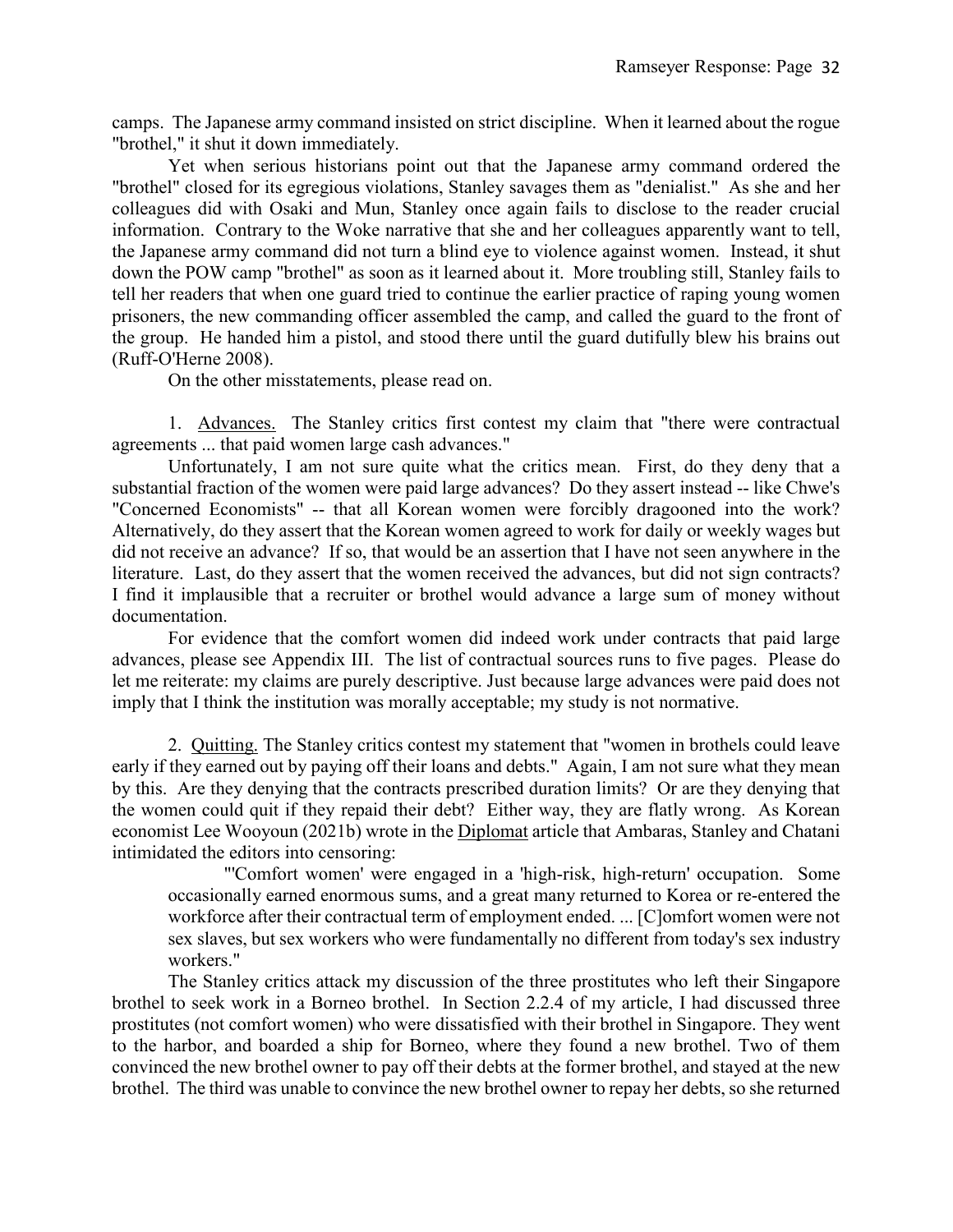to the first brothel. My point in the article was simple: the women could quit, but if they had not repaid their debt they would owe the unpaid balance on their loan. Arrangements like this are called contracts.

The Stanley critics seem to stress the practical difficulties that women faced in returning to Japan or Korea during the war. Those practical problems were indeed real; that is why I explicitly discussed them in my IRLE article. Note, however, that the problems concerned the war. They did not concern performance of or compliance with contractual terms.

On the legal right of the women to quit, consider the following clause from a sample comfort-woman form contract (found in the sources the Stanley critics claim to have read): $^{22}$  $^{22}$  $^{22}$ 

Should this contract be dissolved during the contractual period, the remaining principal, the penalty [elsewhere defined as 10 percent of the principal per year], and costs incurred at the time of hiring shall be due and payable.

By any of the contracts (at least according to the discussions I have seen), women could quit before the end of the contractual term if they repaid the advance. According to the terms of this sample comfort-woman contract, however, the women could quit before the end of the contractual term even if they had not repaid the advance. They would owe any amount still due on the advance, but they could legally quit.

Within Japan itself, the courts made it clear that a licensed prostitute could quit anytime she chose. Already in 1896, the Japanese Supreme Court had held that a brothel could not enforce a woman's agreement to work as a licensed prostitute. It was a point the courts would repeat time and again: the brothel could usually (not always) recover the unpaid portion of the initial advance, but the personal service contract was not specifically enforceable. Within Japan, a woman could quit even if she had not repaid her loan. See, e.g., Musashino v. Kushi, 2-3 Daihan minroku 50 (Sup. Ct. Mar. 11, 1896); Sakai v. Yamada, 6-2 Daihan minroku 81 (Sup. Ct. Feb. 23, 1900).

Note that economic historian Lee Younghoon (2019, 320) from Seoul National University makes exactly the point that I do: "The comfort station ... was an extremely fluid place. It was a place that many comfort women left -- they left when they had completed the contractual term, or when they had earned the money they hoped to make, or when they had paid off their advance."

Again, just to restate -- the fact that a provision is in a contract implies nothing about whether the contract is morally just. My article is a purely descriptive project.

### C. Detail:

 $\overline{a}$ 

Please let me go through -- one by one -- the remaining objections that the Stanley critics raise in support of their demand that the editors bury the article. Other than the following three objections, I believe that all of these allegations of error are unfounded. First, I mistaken characterize the Osaki biography (Sec. 2(a) below). This error does not go to the substance of my article, but I find it extraordinarily embarrassing nonetheless. Second, the critics correctly note that I erroneously tabulated the advance amounts in one Home Ministry document (Sec. 5(a)). Third, the critics point out that in discussing another document I mentioned petitions made to the Japan-controlled government of Korea, when the document in fact referred to petitions granted by the Japanese army (Sec. 9).

<span id="page-33-0"></span><sup>&</sup>lt;sup>22</sup> Reproduced in Josei, 1-50; dated 1938; from the Ibaraki prefecture governor's office; regarding recruiting women to a Shanghai comfort station as prostitutes.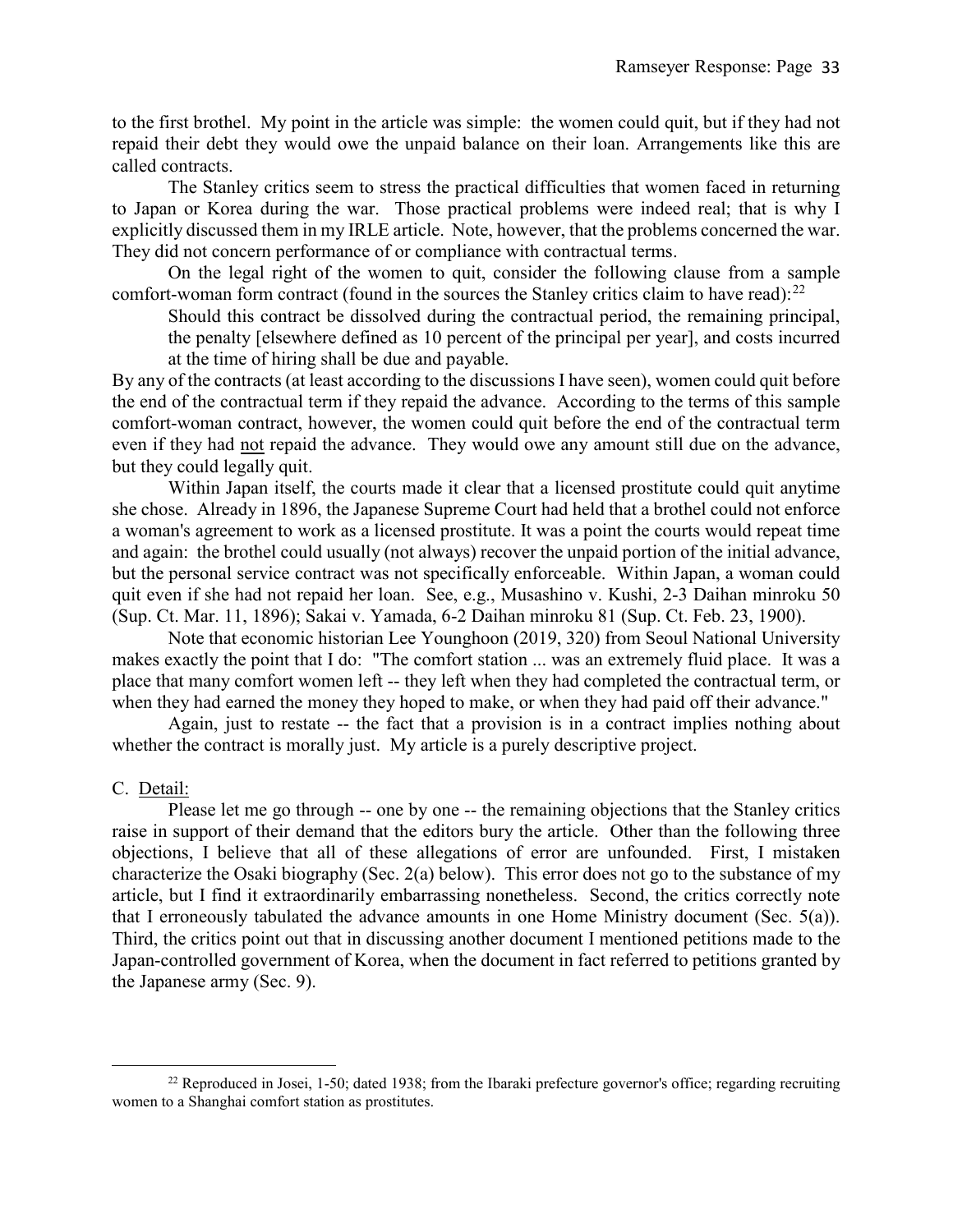These are the only non-typographical errors that the Stanley critics locate in my article. None of them goes to the substance of my analysis. Nonetheless, consider the following -- on May 11, Stanley excitedly posted on Twitter:

"Happy to announce that our roundtable "It Can Happen Here: Confronting Denialism Through Interdisciplinary Collaboration" will be happening at [the American Historical Association (AHA) 2022] in [New Orleans]! Join us to hear about our response to the Ramseyer debacle and what comes next!!!"

Apparently, to the Stanley critics, anyone who questions the claim that the Japanese military dragooned Korean women at gunpoint is a "Denialist" (the allusion to Holocaust denial is obvious). In turn, that specter of "Denialism" justifies a no-holds-barred assault on any editor who would try to publish such an article.

And seemingly, the AHA is on-board with this.

I respond to the balance of criticisms in the order the Stanley critics assert them.

1. Failure to acknowledge an absence of evidence.

a. No actual contracts. Gordon-Eckert acknowledge that the Korean as well as Japanese comfort women worked under contracts. I assume that the Stanley critics recognize that the contracts existed. They seem to claim that I do not acknowledge that I do not have any signed contracts for work at the comfort stations. This is grossly misleading for the same reason Gordon-Eckert's letter was misleading: I never claimed I had them. Private documents between the comfort stations and the comfort women, the contracts seem not to have survived the war -- as any scholar in the field would know. Instead, as is common practice in my field, I try to generalize from the best available historical evidence and reason from basic economic principles. The Stanley critics, like Gordon-Eckert, make no claim that the historical evidence I rely on is not the best available historical evidence or that it is any way inherently unreliable.

b. Representativeness. Stanley critics claim that "readers are asked to assume, with no justification, that the few cases Ramseyer cites are representative rather than outliers." Please glance at Sections 3.2 and 3.3 (page 6) of the article. I make no bones about having scattered observations. I never claim that what I have is representative. Rather, I describe what I have, and work from it. Please see the list of contractual cases I provide in Appendix III.

More generally, Korea was part of Japan, and Koreans were Japanese citizens. For decades, licensed prostitutes in Korea worked under contracts having the same structure as licensed prostitutes in Japan. That the contracts for comfort women had the same structure as that used for licensed prostitutes is no accident. The Japanese government deliberately modeled the comfort station regime on its domestic licensed prostitution regime. The only -- only -- evidence that the Japanese army recruited Korean comfort women differently than the way it recruited Japanese comfort women comes from the late-in-life testimony of a few of the former comfort women. For reasons discussed at length in the essay above, this testimony is not credible. Absent evidence to the contrary, the reasonable inference would be the one I adopted: that the comfort women (both Korean and Japanese) worked under contracts having the same structure as domestic licensed prostitutes -- and that is what the cases in Appendix III show.

If the critics would like to argue from evidence that the cases I detail are indeed outliers, they are certainly free to do so. That is the process by which scholarship advances. I will say this, however: I have no reason to think they were not representative.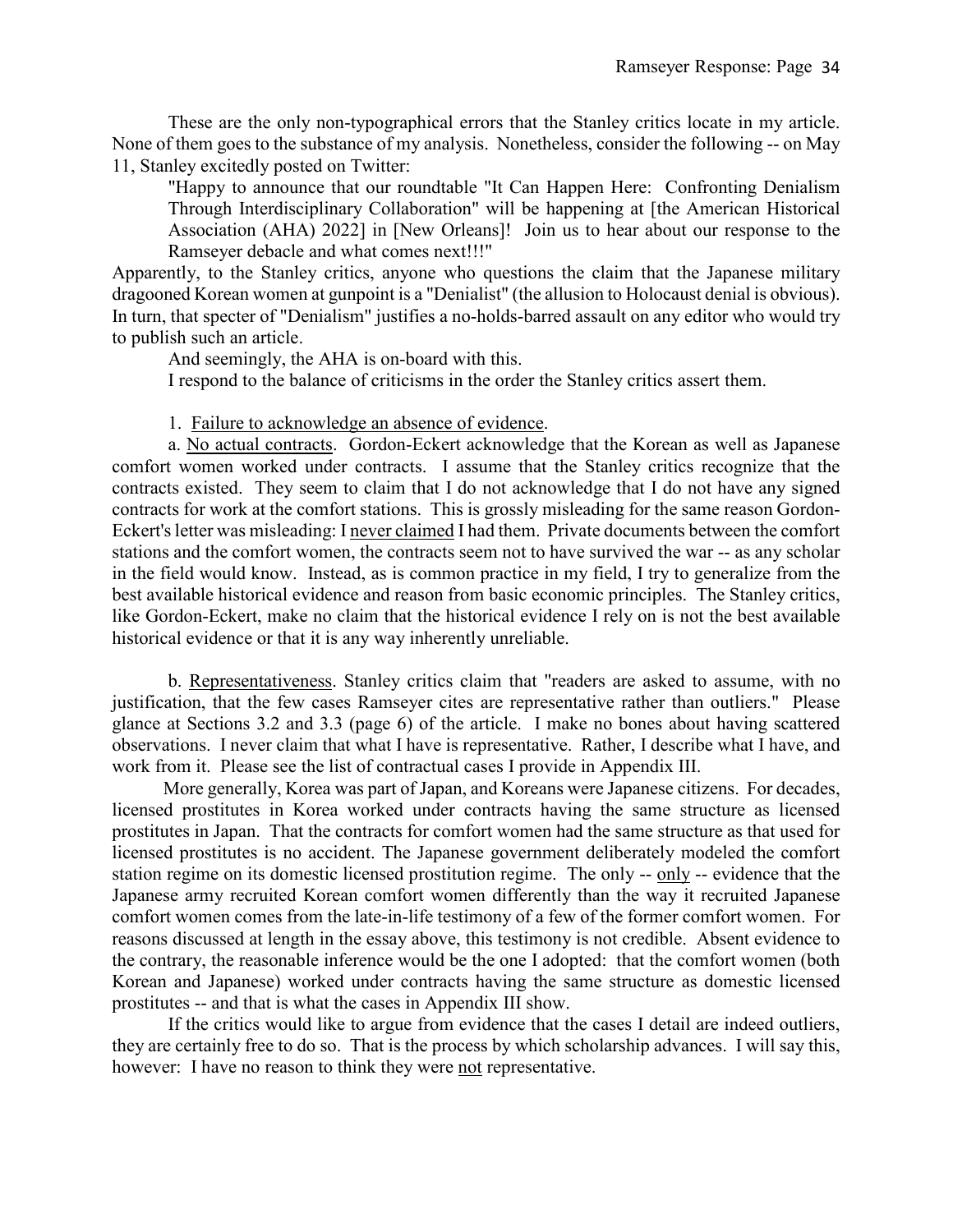### 2. Mischaracterization of Yamazaki.

a. Awareness of nature of work. The Stanley critics correctly observe that I mistakenly described the case of a girl named Osaki. Osaki had travelled abroad to work as a private prostitute (with no connection to any comfort station) early in the 20th century, and one Tomoko Yamazaki (1972) had interviewed her for an informal biography. In Section 2.2, I wrote that she had not been tricked and "knew what the job entailed." In response, the critics describe the way that she was shocked when she was first required to have sex.

This criticism is correct. Stanley and her co-authors are right to point out Osaki's complaint. Nonetheless, readers should understand what the Stanley critics are omitting. On page 87 of the biography I was paraphrasing, Osaki (whose sister, half-sister, and cousin had all gone abroad to work as prostitutes) states that although no one had told her what the job entailed, she did indeed have a "rough" sense (usuusu kento ga tsuitotte) of what her work as a prostitute would involve. On page 152, the author Yamazaki similarly writes that Osaki had come from the island that had "historically produced the most foreign-bound prostitutes," had indeed had a "rough" understanding (usuusuwa shochi no uede) of what was involved, and had deliberately accepted the job.

As embarrassing to me as it most assuredly is to have missed Osaki's complaint, it has no material effect on the central object of the paper. I included Osaki's story to provide a lived experience for an otherwise relatively colorless discussion. It has no relevance to the economic logic of either Japanese or Korean comfort women contracts. Osaki worked in unlicensed brothels. She was not a comfort women. And she went abroad several decades before World War II.

 b. Brothel accounting. The critics point out that I could have said much more about the accounting procedures within the brothel. These critics quote 9 lines from Osaki's biography - but the coverage of the disputes concerning finances extends over pages 92-97. What is more, the discussion about finances in the book is not so one-sidedly exploitative as the critics would have it. I wrote that Osaki could repay 100 yen a month -- and that is what Osaki said. I certainly do not ignore potential brothel accounting fraud: after all, I explicitly observe that Osaki found that her initial 300 yen loan had ballooned to 2000 yen. It is important to note as I do in the paper that fraud occurred, and that comfort station owners sometimes took advantage of the women. It is worthy as a normative matter to call it out. Nonetheless, please let me stress: my article is exclusively descriptive, and it specifically concerns the structure of the contracts made (knowingly) at the point of recruitment.

c. Quitting. The Stanley critics object to my statement that "even overseas, women who disliked their jobs at a brothel could -- and did -- simply disappear." Although I appreciate that this statement has been criticized, based on my sense of the evidence, I stand by it. As I discuss above, the critics observe that one of Osaki's friends returned to her original brothel when Osaki's new patron refused to buy out her indenture. In the process, the critics ignore the obvious point: these three women simply walked out of their Singapore brothel and disappeared onto a boat bound for Borneo. It is true that Osaki and one of her friends found a friendly brothel owner who agreed to buy out their debt (but not that of their third friend). But Borneo was large, anonymous city. They could disappear -- nothing about Borneo at the time would have required them to find someone who would buy them out. This is not about law; this is about common-sense.

These three young women walked to the harbor, caught a boat, and went to Borneo. Had they wanted, they could simply have disappeared.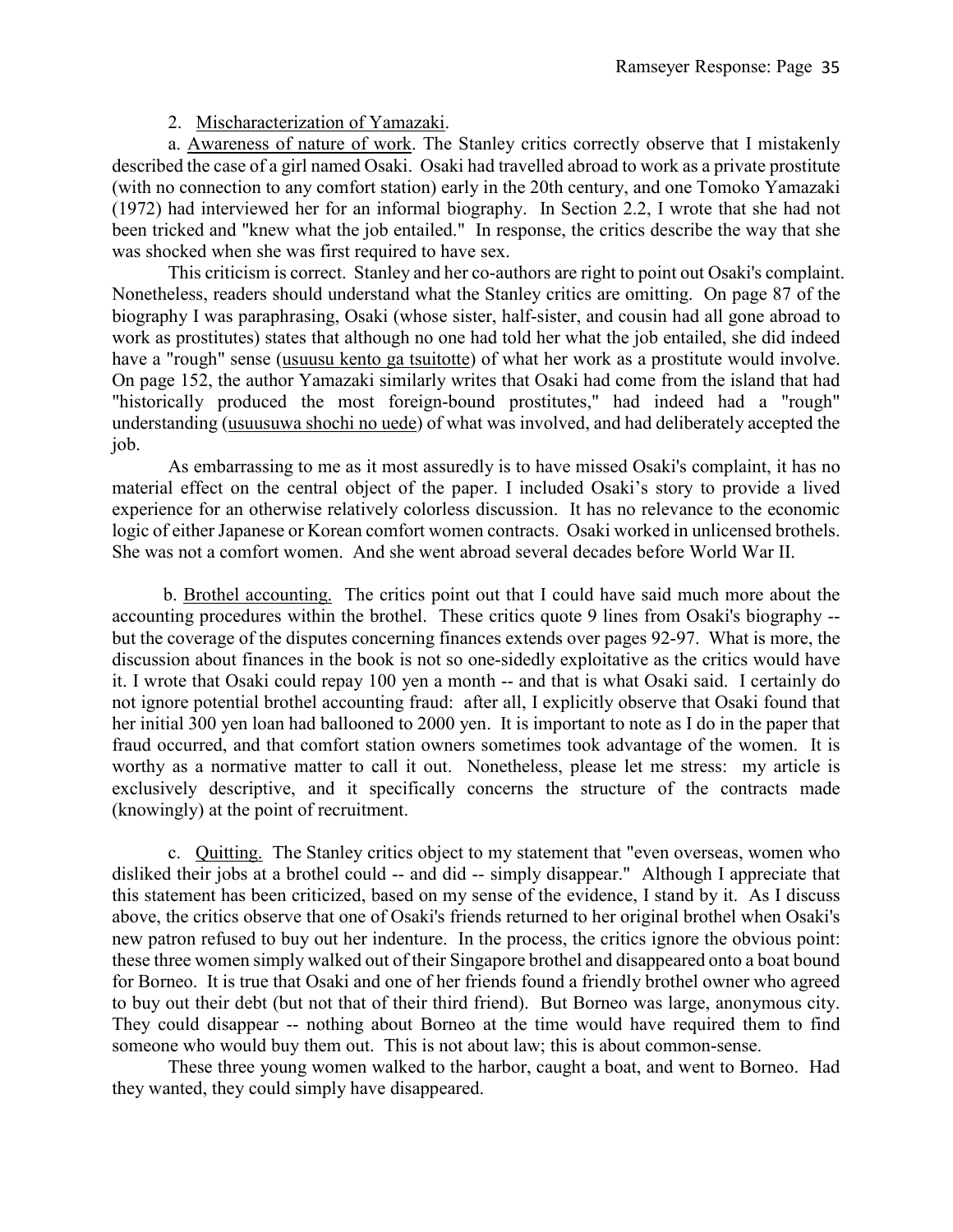# 3. Mischaracterization of testimony of Mun Ok-ju.

The Stanley critics assert that I mischaracterize the testimony of Mun Ok-ju. In no way do I mischaracterize anything about Mun Ok-ju. I find three aspects of this attack particularly troubling.

a. Dragooning. First, the Stanley critics attack me for not reporting that Mun claimed to have been abducted by military police. Several former comfort women do indeed now make this claim, as I discuss above in detail. Mun is one of them. I do not dispute that Mun made this claim -- but the claim was simply irrelevant to the point I was making in the article about the money Mun made at the brothel. One of the key points at issue is the extent to which abduction testimony like this is reliable, especially in light of the absence of documentary or other corroborative evidence.

b. Yoshimi. Second, Yoshiaki Yoshimi (1995, 98) -- celebrated doyen of Gordon and the many historians who signed the 2015 petition (see D.5., essay above; Appendix II, below) - himself doubts Mun's account. The Stanley critics write that "two military police" abducted her. In fact, Yoshimi (1995, 98) himself writes:

It is not possible to determine whether the Japanese who abducted [Mun] were military personnel, police personnel, or civilians in khaki colored civilian clothing. The time, however, was dusk. There were no accompanying personnel. She is transferred to a civilian like person. This leads to a high probability that she was abducted by civilians.

c. Deliberate return to comfort station. Third, the Stanley critics omit a crucial detail about Mun Ok-ju's career -- the fact that she deliberately chose to return to the comfort station rather than go home to Korea. The Stanley critics claim that the comfort women could not quit their work. Yet some of the women who concluded their comfort women contracts deliberately chose to stay at the brothels even after fulfilling their contracts because they wanted the high incomes. Mun Ok-ju was one of them. By 1944, Mun had been in Burma for two years and had repaid her advance. She obtained permission to return home, and travelled to Saigon to catch the boat to Korea.

At the last minute, Mun deliberately decided not to board the ship, and returned instead to comfort station work in Rangoon (Lee 2019, 279-80; Mun 1996: 114-22). This fact appears in the very memoir that the Stanley critics cite. In that memoir, Mun makes it clear that she had permission to quit, yet deliberately -- on her own volition -- decided not to quit. Instead, she returned to her comfort station. Mun continues: "When I arrived at [the comfort station] Rangoon Hall, everyone was surprised. 'Why didn't you go home to Korea? How did you get back here?,' they asked. Since everyone was joyful, I was happy" (Mun 1996, 122).

d. Other criticisms. The critics object that I quote from a nicely done English translation on a publicly available website rather than using her Japanese or Korean memoir (see Mun 1996). They object; I suspect that some non-specialist readers will thank me for citing to a source they can read. In any event, the critics do not contest the accuracy of the material that I do quote. I respond to a few specific points below: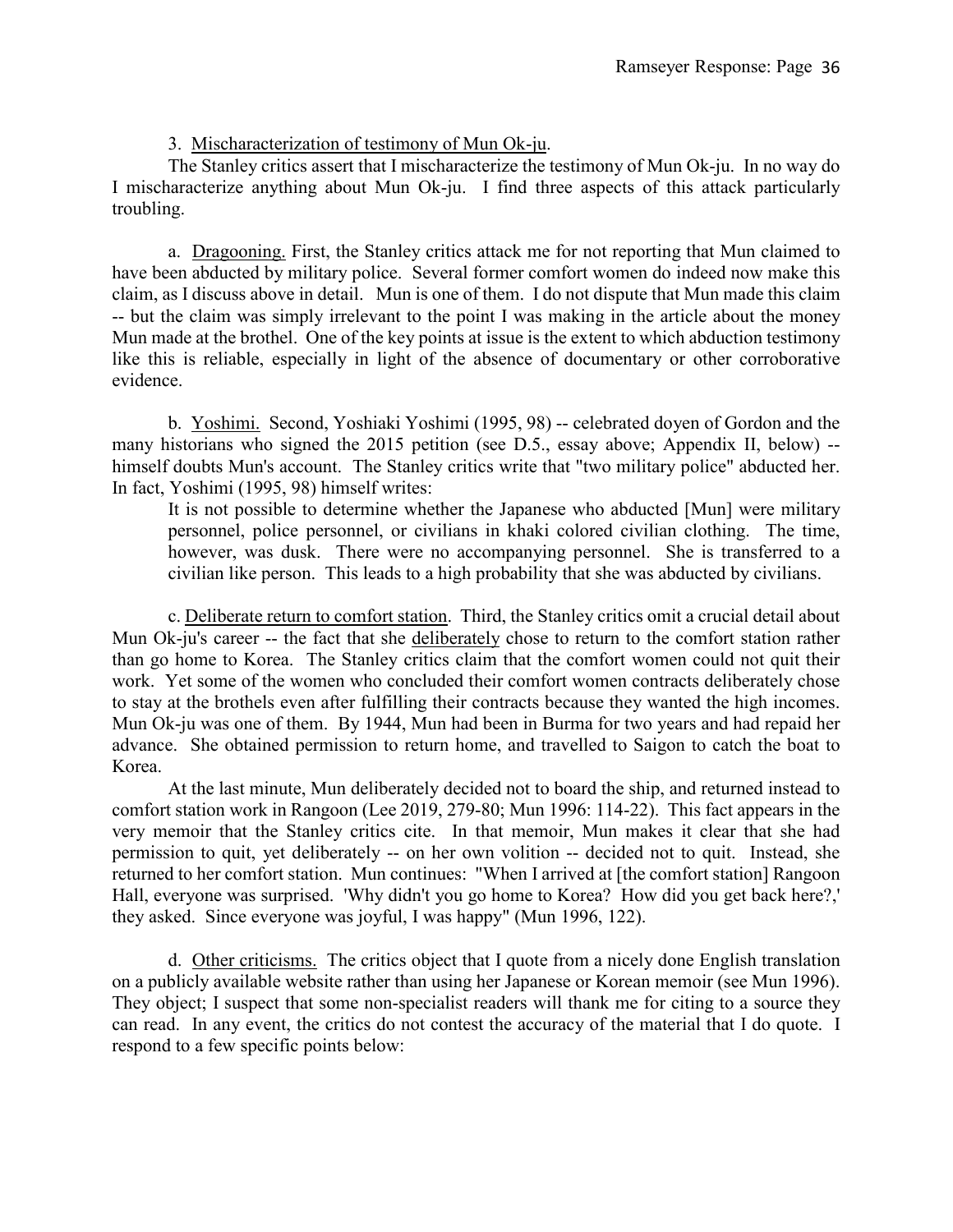(i) Tips v. wages. The critics note that Mun Ok-ju recalled making money from tips rather than from wages. I note this myself -- I explicitly quote Mun's comments about earning the money from tips (see my IRLE article, page 6, Sec. 3.5). Second, this is a distinction without substance. As anyone who has worked as a waiter or waitress knows, tips are a crucial part of a worker's income throughout the hospitality industry. Although tipping is not customary in ordinary modern Japanese restaurants, it remains the norm in some traditional, ultra-high-end kaiseki restaurants. Where tipping is a custom, a worker's market wages will reflect (that is to say, will be discounted by) the tips that an employee can expect to make.

(ii) Going to town. The critics note that I did not quote Mun's statement that she was "not completely free" to go into town, but "could go out once a week or twice a month with permission from the Korean owner." It is true that I do not quote this statement, but the statement does not contradict anything I said in the original article. These comfort stations were located across the Japanese empire. Local rules governing a woman's ability to leave the brothel and travel through town would have depended on an enormous number of considerations -- most obviously, the distance from the frontlines and the militancy of the local anti-Japanese resistance.

Indeed, on page 6, Section 3.2, I explicitly note the point, writing:

"In Tokyo, [a woman] could walk out of the brothel and disappear into the anonymity of the Tokyo metropolis. On the front, she might be able to do this -- but it all depended on where more specifically the brothel might be."

More basically, as Korean economist Lee Wooyoun (2021b) explained in the Diplomat article that Ambaras, Stanley, and Chatani intimidated the editors into censoring, some of the comfort stations were in a war zone:

"Restrictions on daily freedoms applied equally to military personnel, civilian employees, nurses, and anyone else in the battlefield environment."

(iii) Abuse. Stanley critics write that Mun reported abusive treatment. This is correct, and on page 6, Section 3.2 of my IRLE article I discuss exactly this problem. To give the fuller version of the quotation in Subsection (b) immediately above:

"[A comfort woman] faced far more serious risks of brothel non-performance. Should a brothel owner in Tokyo try to cheat on the contract, a prostitute might complain to the police. On the front, she would find no police except those that worked for the army. In Tokyo she might sue the brothel owner in court for nonperformance. On the front, she had no such option. In Tokyo, she could walk out of the brothel and disappear into the anonymity of the Tokyo metropolis. On the front, she might be able to do this -- but it all depended on where more specifically the brothel might be."

 (iv) Recover savings. The critics write that Mun Ok-ju was unable to obtain her savings after the end of the war: "[T]he Shimonoseki post office refused to give the money back to her on the grounds that she was no longer a Japanese citizen after the 1952 San Francisco Peace Treaty." This claim is interesting. If it is true -- and I have not yet investigated -- the restriction on her account would have applied to all Koreans with postal savings accounts in Japan that antedated the end of the war. It has nothing to do with someone's having worked as a comfort woman. I discuss this issue more fully in my response to Yoshimi (Appendix II).

4. Selective use of evidence from military sources.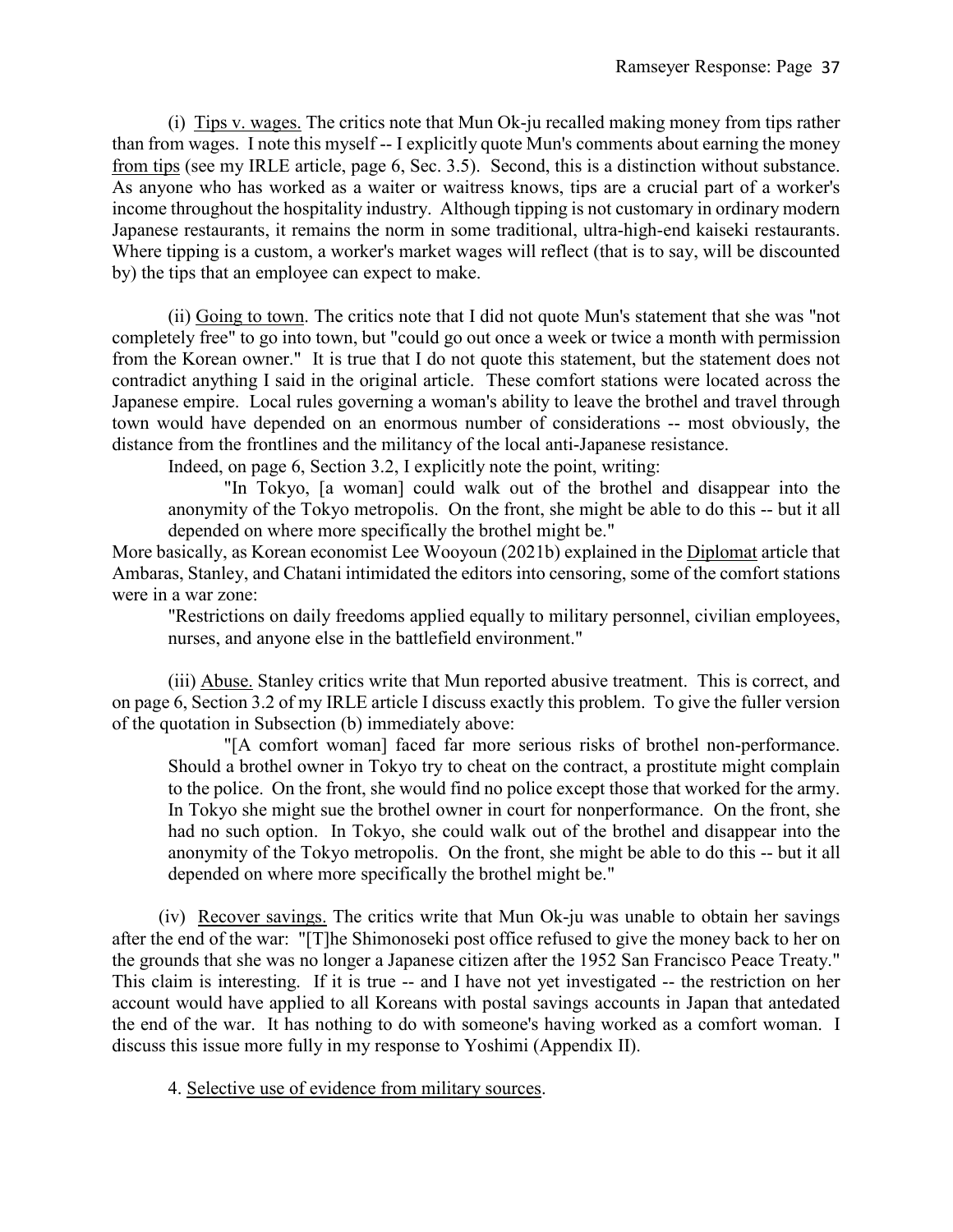a. Recruiter fraud. The critics quote a 1944 U.S. interrogation report that details recruiter fraud. This is certainly true; recruiter fraud was indeed a problem in Korea. Mindful of this, I stress this point in my article (e.g., page 5, Sec. 2.4.2).

b. Return. The critics quote a 1945 report indicating that by 1943 the "war conditions" had made it hard for women to return home upon the completion of their contract. On page 7, Sec. 4, I include exactly that qualifier: "Until the last months of the war, the women served their terms or paid off their debts early, and returned home."

c. Miscitation. In their almost comic determination to scour my article for errors, on page 13 n. 28 Stanley critics write that I "miscited" the U.S. military Report 49. The heading of Report 49 refers to it "Japanese Prisoner of War Interrogation Report No. 49" -- the citation I give. Stanley, et al., write that this should instead be called the "Information Report." This alternative title comes from the title that the Japanese editors mistakenly gave the report when they compiled it into volume 5 of the Josei series. Respectfully, I continue to think that the title I use is more accurate.

# 5. Mischaracterization of Japanese Home Ministry documents.

 a. Advances. The Stanley critics focus on my discussion of the size of the advances paid to comfort women in the IRLE article, Sec. 3.3, page 6, and in particular on the range of the amounts paid. This is a worthy point for argument -- and I make explicit the limitations from which I am estimating the size of the advances. I write that "Sample contracts for Japanese women recruited to the Shanghai comfort stations in 1937 provided advances of 500 to 1000 yen," and that "Home Ministry documents from 1938 report Japanese women travelling to the Shanghai comfort stations on 600-700 yen advances, with one woman receiving advance in the 700-800 range, and two in the 300-500 yen range."

I make clear that the 500-1000 yen number comes from "sample contracts." The critics complain that I do not use "actual contracts" -- and, as I have written, this is correct. I do not purport to use actual contracts. I draw my inferences about the structural and particular terms of the contracts from government and other compendia of data. The simple reason, which my specialist critics know well, is that actual contracts probably did not survive the war. But as such critics also know well, the actual contracts did at one point exist.

I write that "Ministry documents from 1938 report Japanese women travelling to the Shanghai comfort stations" on various advances. The critics complain that this is an "indirect report" that does not "include specific information about actual contractual conditions." This criticism is exactly right -- but I never claimed anything else.

One important point: Stanley, et al., observe that there is no report of a 700-800 yen advance in the 1938 report. After reexamining the original document, I think that this specific point is correct. This is an error on my part. I apologize for the error and retract this specific point. I do not think this correction, which is most welcome, undermines the primary claim (that the range was 500-1000 yen).

b. Page numbers. The critics complain that I cite to the document, but do not give page numbers internal to the report. As the report is 14 pages long, I agree that it would have been kinder for me to give the internal numbers (what law reviews call "pin cites"). However, Stanley, et al., claim that this prevents "confirmation" -- and that seems to me perhaps to be a bit of an overstatement. After all, the document is only fourteen pages.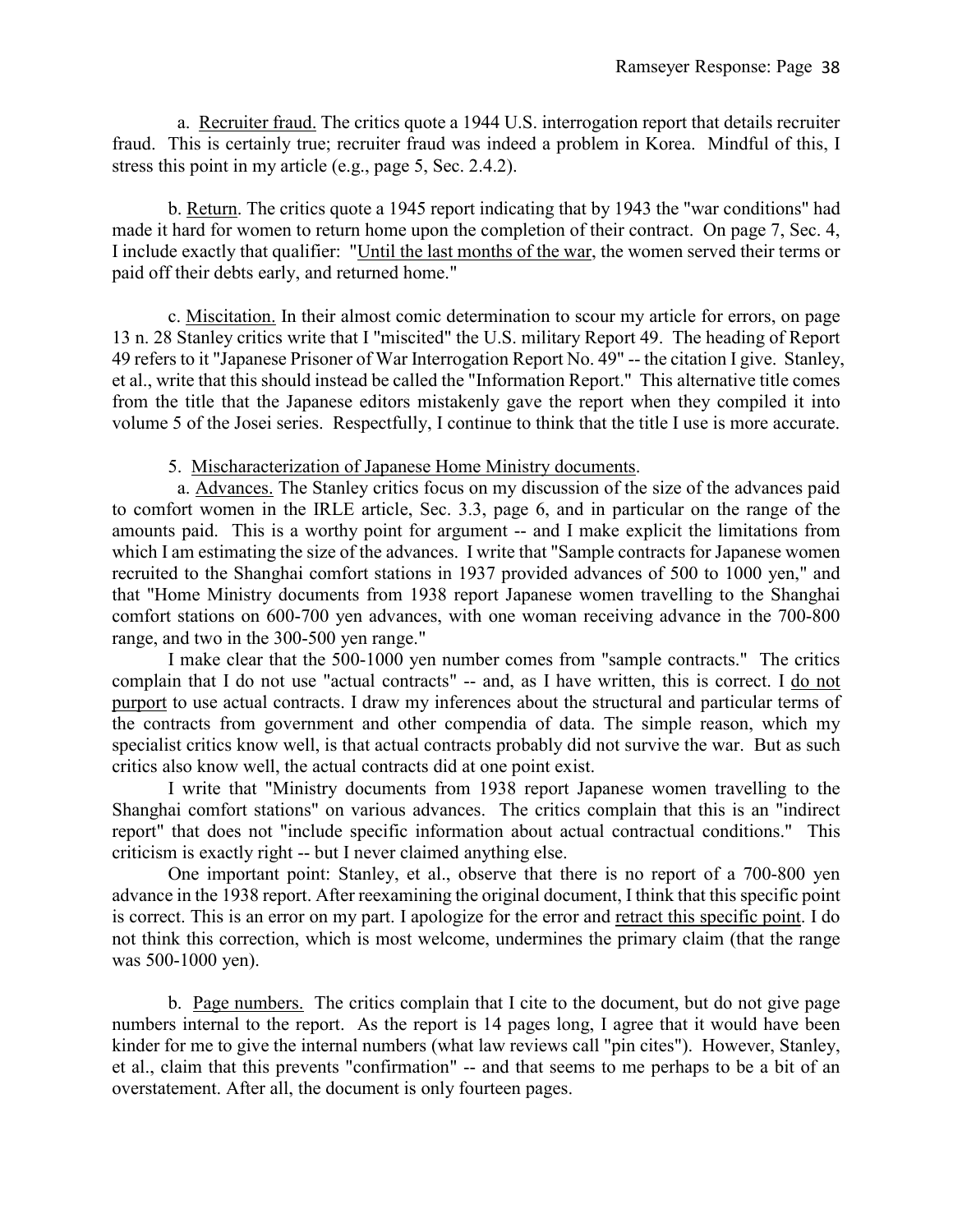c. Correct citation. The Stanley critics also declare that the "correct citation" for the 1938 Home Ministry document in question would be to the Japanese national archives. Perhaps this is true. If it is important to Stanley et. al., I am willing to concede that citation to the national archives might be more "correct." In my original article I directed readers to a readily accessible volume that conveniently reproduced the document, rather than to the National Archives. I do find it hard to believe that readers would prefer to be directed to the government archives in Tokyo rather than to a source available in any major university library.

6. Mischaracterization of Shina 1938 and Gun'ianjo 1938.

a. Translation. Stanley critics write that I selectively translate a government regulation. On page 5 of my IRLE article, Sec. 2.4.1, I write:

"For women traveling for the purpose of prostitution, approval shall be granted only to those women heading to North and Central China who are currently working as licensed or effective prostitutes, who are 21 years old or older, and who are free of venereal and other infectious diseases ...."

The critics claim that the correct translation would be:

"For women traveling for the purposes of work in prostitution, *for the time being we will tacitly permit this* only in the case of women heading ... ."

In effect, the concern here seems to be that I dropped a qualifier without noting the absence with ellipses. In fact, however, in the Japanese original, the italicized qualifier appears at the end of the sentence -- and thus is fully within my ellipses.

In addition, as my discussion in Sec. 2.4.1 of my article makes clear, I quote this regulation to emphasize the way that the government was trying to limit comfort station recruits to women already in the sex industry. It was doing this, moreover, to head off domestic pressure from groups that had been trying for several decades to ban prostitution.

For the point I was trying to make, whether the policy was for "the time being" or more permanent did not matter. After all, governments repeal even nominally permanent regulations all the time. Neither was it relevant whether the approval was "tacit" or more forthright. My point was that the government was trying to limit comfort women to those already working as prostitutes.

b. International treaties. After this discussion, the critics provide a long explanation of the connection between stated age limits and international treaties. Even were this true, I am not sure why it would be relevant to any point I am trying to make about the contractual structure of these agreements.

In fact, it is not true. Waseda historian (and specialist in Japanese government documents) Tetsuo Arima (2021a; 2021c, 161-64) observes that Stanley, et al., miss the point of the document entirely.

c. Reformers. In their long discussion of "reformers" on pages 17-18, the critics seem to misunderstand the point I was trying to make in my original IRLE article. In Sec. 2.4.1, page 5, I drew on my work on licensed prostitution in Japan (Ramseyer 1991). During the pre-war decades, activists (what I call reformers) had worked hard to ban prostitution. Many of them were connected with the Christian church. Perhaps the Stanley critics are unaware of this. In this section, I was arguing that it was pressure from these groups that the government was trying to circumvent.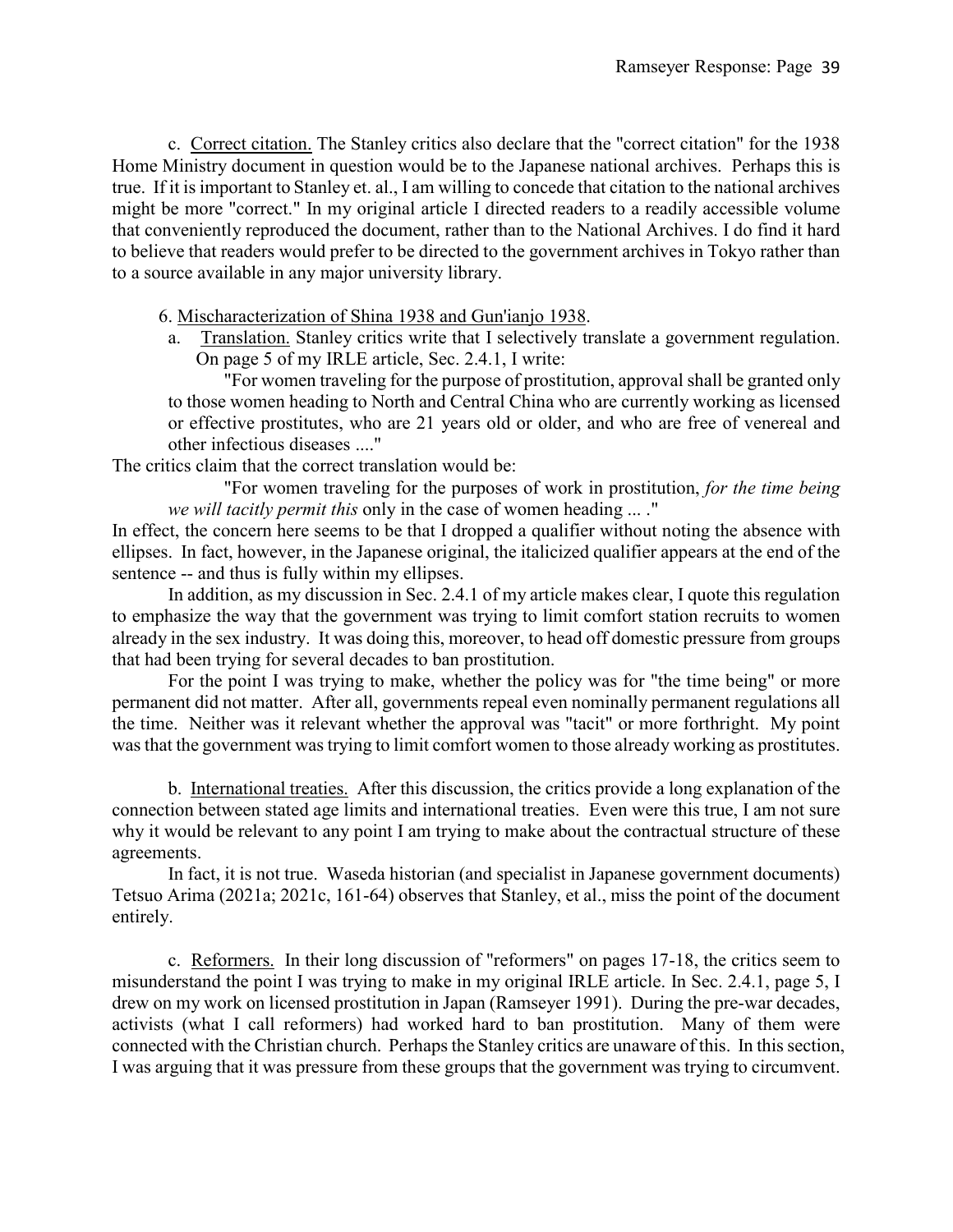I have re-read my discussion on page 5. I do not think I was ambiguous. But I am happy to offer this clarification here, if that is helpful.

7. Mischaracterization of "Korean comfort station manager's diary."

I do not mischaracterize this diary. The source that I cite as Choe (2017) is Choe Kilsung, Chosen shusshin no choba nin ga mita ianfu no jijitsu [The Truth About Comfort Women, as Seen by a Korean Receptionist] (Tokyo: Haato shuppan, 2017). I write that the manager received confirmation telegrams when he wired money for the comfort women. The critics claim that he did not. In fact, he did receive the confirmations. Choe writes (2017, 207):

"Each individual woman received money, wired the money to Korea, and received confirmation telegrams. There were some people who were returned to work after getting married and leaving the comfort women work for a while. But there were those who simply joined households. On the whole, it was fairly free, and they did things like go to movie theaters."

More recently, Choe (2021a; see also 2021b) confirms my interpretation of the diary. He writes:

"Ramseyer's article is consistent with the diary and with my research in many places. If we look at them together, it is an objective conclusion that "the comfort women were prostitutes."

The critics write that it is "widely known that compulsory savings ... were used by Japanese employers of Korean wartime workers as a strategy to stop them from running away." That may or may not be true -- I do not know. But please review the lengthy quotation from comfort woman Mun Ok-ju at Sec. 3.5, page 6. She very deliberately -- on her own initiative -- opened her postal savings account, and was very proud of the amount she had saved.

The critics write that many comfort women never recovered their savings after the war. This may or may not have been true, but it had nothing to do with their being comfort women. I discuss this more fully in my response to Yoshimi (Appendix II).

7. Mischaracterization of primary sources from Takei 2012.

In Section 2.3.2 (pp. 4-5), I note that Korean women had been travelling abroad to work as prostitutes long before the first comfort station opened in 1932. I gather that the critics are not quarreling with this general proposition. I hope not, because in Section 2.3 and accompanying footnote 5, I cite multiple sources for variations on this proposition. To pick yet another source nearly at random, Lee Dong-Jin (2020, tab. 5) writes that in Manchukuo in 1940, 19,059 Chinese women worked as "shakufu" (a standard euphemism for prostitute), 2,264 Japanese worked as shakufu, and 3,586 Koreans worked in the role. Historian Ikuhito Hata (1999: 51) notes that in 1930 712 Japanese women worked as prostitutes in Shanghai; 1,173 Korean women worked there as prostitutes.

Instead, the critics seem to be quarreling with the specific numbers (12 Korean comfort women in Shanghai, and 527 unlicensed Korean prostitutes). The Takei (2012) that I listed as a source in footnote 5 was an internet source. The critics note that it is no longer available. They apparently found it in a cached webpage, but I was not able to find it even there. In any event, my point -- with which I trust Stanley, et al. will not quarrel -- was that Korean women had been travelling abroad in large numbers to work as prostitutes.

8. Misrepresentation of Kitashina, 1938.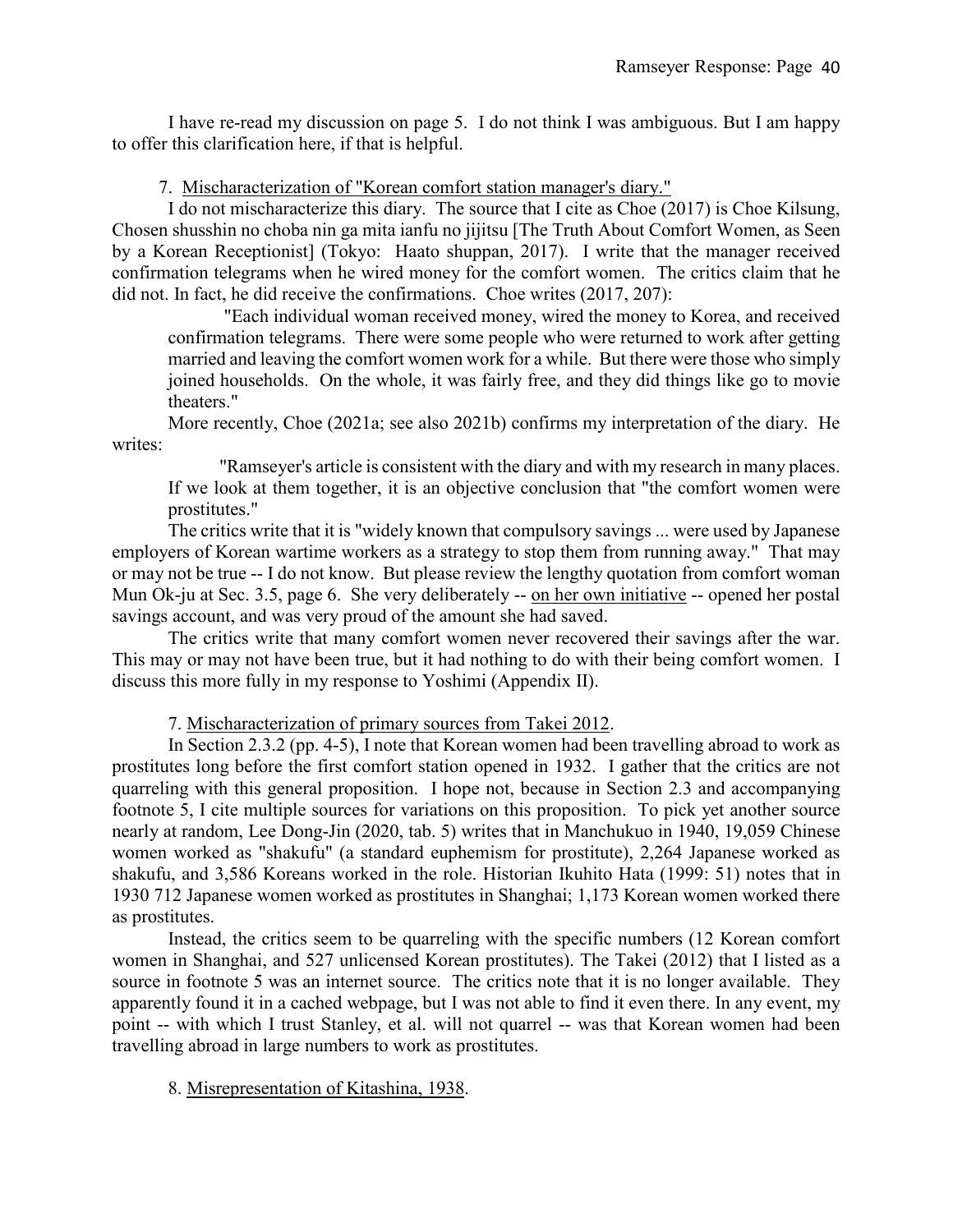Here, the Stanley critics continue their attacks on Section 2.3.2 (pages 4-5). Again, I find it hard to believe that they would contest the claim that Korean women went abroad in large numbers to work as prostitutes. It is easy to find other data showing exactly that point -- such as Lee (2020) and Hata (1999), cited immediately above.

In any event, I wrote in Section 2.3.2 that 90 Korean women petitioned for travel permits to go to Tianjin to work as prostitutes. The critics point out -- and they are correct -- that 90 is the number who were granted the permits. Apparently, the number who petitioned for the permits may have been even larger.

I am grateful for this observation, which is absolutely correct. I certainly accept this correction; my apologies for the error. A larger number of petitioners supports rather than detracts from the proposition that many Korean women went abroad to work as prostitutes.

Stanley, et al., also point out that the permits were issued by the Japanese army rather than the Japanese-controlled government in Korea. This is also correct, and I am also grateful for this correction as well.

However, I do not think that these two corrections—right though they are—undermine the point I was making: that a large number of Korean women traveled abroad to work as prostitutes before the first comfort women station opened. These corrections are worthy points; but I think they are orthogonal to the main point at issue.

If I am missing why Stanley, et. al., think that these corrections undermine my broader argument, I apologize. I certainly would welcome further discussion on this issue.

### 9. Selective citations to Kim & Kim.

The critics write that the materials that I cite from Kim & Kim (2018) "are accurate." However, they then assert that I "ignore[] what the book argues, and disregard[] some of its factual claims ...."

I am not sure I understand this criticism. In this section of my IRLE article, I cite material from Kim & Kim -- a secondary source that is making an argument that is in some ways contrary to a point I am making. I do not understand why this might be a problem. I was not saying—or even implying—that Kim & Kim support the thesis of my IRLE article. I was citing some specific material in their book. If anything, I might have thought it good practice to read and cite the work of authors who disagree with one's thesis and conclusions.

The point that seems to be driving the attack by Stanley critics is -- yet again -- their claim that the Japanese army forcibly dragooned Korean women into comfort station work. As explained above, the IRLE article does not address this claim. But as I also discuss above, I believe the Stanley critics are wrong. The Japanese army did not dragoon Korean women, and (as I read their book) Kim & Kim do not claim that it did either. Korea had a preexisting problem with fraudulent labor recruiters. Rather than exploit the fraud, the Japanese army tried to stop it. Nothing in Kim & Kim is inconsistent with this.

10. Mischaracterization and selective citation of Hata.

I do not mischaracterize anything in Hata. I write (IRLE article at p. 7, Sec. 3.2) that "brothels and high-end restaurants began to close." The critics assert that I "appear[] to conflate 'brothels' and 'comfort stations'" and explain why that would be a mistake to do.

I agree that this would be a mistake. That is why I did not do it. When I wrote "brothels," I meant brothels. I did not mean "comfort stations." I meant to write (and did write) that the brothels began to close. I am not sure why this appears to conflate brothels and comfort stations.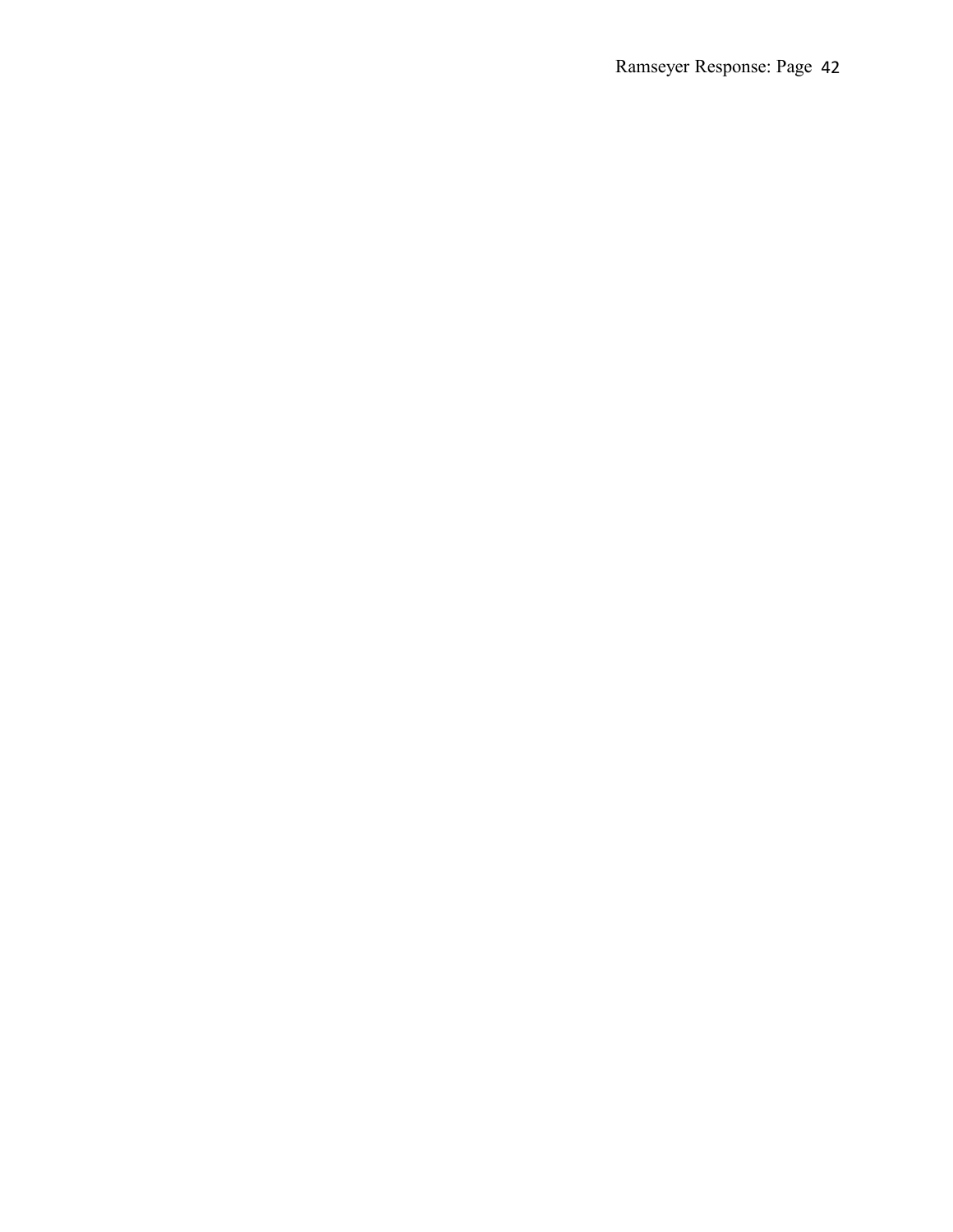# Appendix II:

Response to Yoshimi Yoshiaki, Response to "Contracting for Sex in the Pacific War" by J. Mark Ramseyer.

# A. Introduction:

Readers in the West need to understand the central role that Yoshiaki Yoshimi plays in this dispute. Recall that in the wake of Yoshida's fabricated account about dragooning Korean comfort women, several comfort women began to demand compensation from Japan. Recall that the Asahi shimbun newspaper played up Yoshida's account at great length. Yoshimi is the scholar who then announced that he had found a document that showed the responsibility of the Japanese government for this comfort station regime.

That Yoshimi claimed to show government responsibility transformed him into the academic celebrity in the comfort-women campaign. His was the Japanese scholarly book that Columbia University Press chose to publish in translation in 2002. When Gordon and others attacked the Japanese government for complaining about the comfort-women coverage in a McGraw-Hill textbook, they lauded Yoshimi's "careful research" (Dudden 2015). When one of the intellectual magazines in Japan chose to publish an attack on my IRLE article this spring, Yoshimi is the scholar they chose. Chatani (co-author on Stanley, et al. [2021a]) introduced the dispute (Chatani 2021). Yoshimi (2021b) wrote the article that followed.

This letter by Yoshimi to the IRLE is primarily a translation of that article (Yoshimi 2021b). Apparently, among the scholars supporting the claims by the Korean comfort women, this is the best they could do. Yet this attack is something of a puzzle. In my IRLE article, I try to understand the economic logic behind the contracts used in the sex industry. Much of the Yoshimi letter is simply irrelevant to this -- either normative statements about human rights, or the arguments about the Japanese government's responsibility for the comfort women regime that he has been making for decades. When Yoshimi does make legal or factual claims that matter, on several occasions I believe he is simply wrong.

# B. Response to Yoshimi:

# Introduction, pages 1-2.

First paragraph: In footnote 5, Yoshimi declares that the military "owned" the comfort stations. I am puzzled by this, and assume that Yoshimi means that the military sometimes owned the building and rented it to the "private entrepreneur." Choe (2021a) notes that according to the comfort station manager's diary (discussed earlier), the comfort stations themselves could be - and sometimes were -- bought and sold. Yoshimi asserts that there were several different ownership models for the comfort stations (page 9). That sounds plausible -- near the front lines, the military would probably have found it hard to attract private entrepreneurs.

In my article, I deal exclusively with the comfort stations that employed Japanese and Korean comfort women. All discussions I have seen indicate that at these comfort stations, the entrepreneur was the residual claimant. He (or she or them -- some were husband-wife teams) may have paid a fixed rent to the military, but it was generally the entrepreneurs who paid the women the contractual advances, and they who bore the principal economic risk. Lee (2019, 275) confirms this point.

Second paragraph: Yoshimi makes three claims.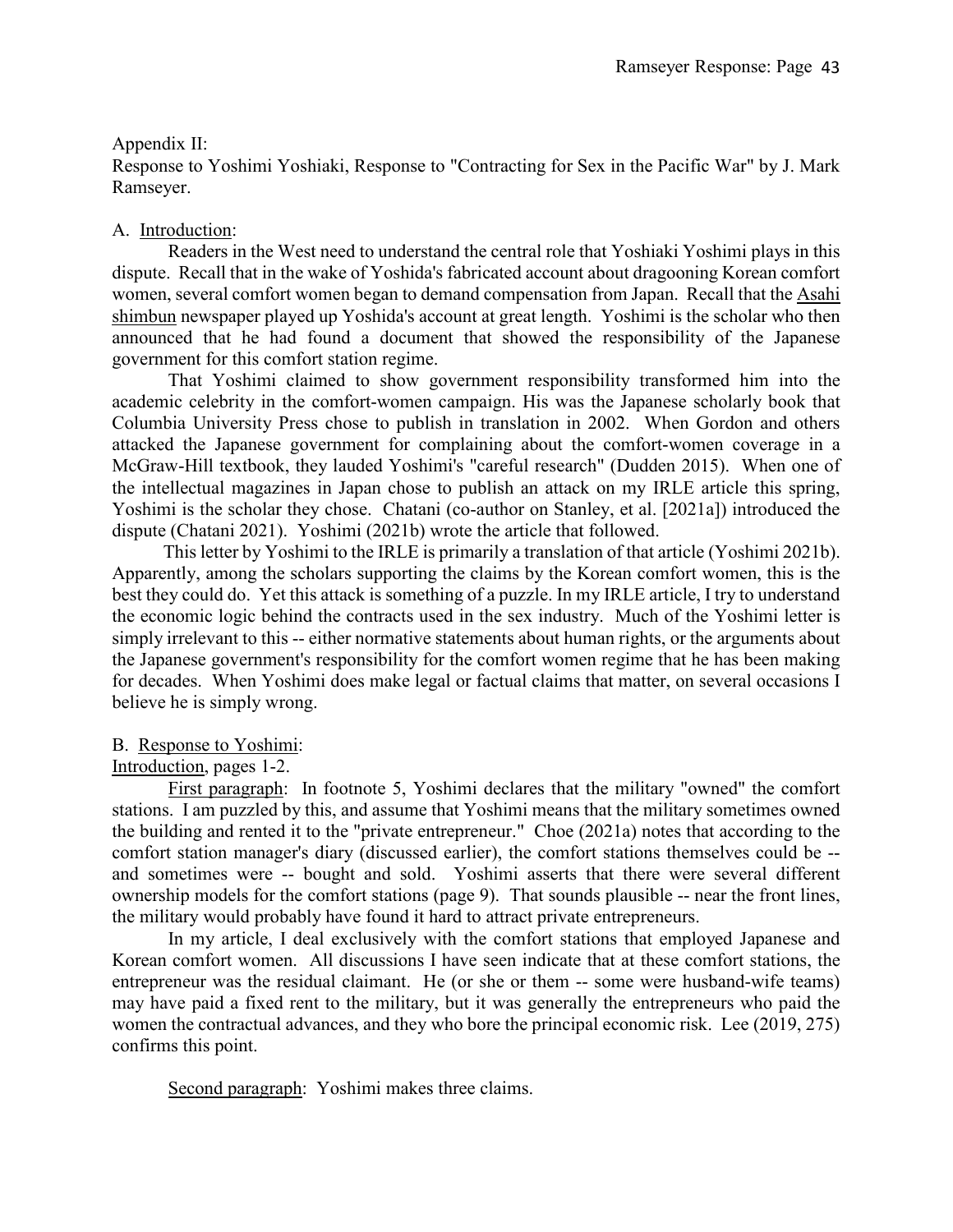(i) Yoshimi writes that I do "not provide any samples of actual contracts." I addressed this at elaborate length in my essay above, and will not repeat the discussion here.

(ii) Yoshimi writes that I "presuppose[] the women's freely exercised agency." In fact, I expressly note that some women were pushed into the work by their parents (IRLE, page 2, sec. 2.1), but I do "presuppose" that a substantial fraction chose the work themselves. I will discuss this at length in Sec. 1-1 below.

(iii) Yoshimi writes that the contracts were "a form of human trafficking and not legitimate contracts in ordinary civil society" (page 2). In this article, I try to explain the economic logic behind the structure of the contracts used in this industry. As such, I undertake an descriptive inquiry -- I ask, why did the men and women involved in this industry negotiate the deals that they did?

I take absolutely no position on whether these contracts were "legitimate." Instead, I deliberately limit myself to understanding why the men and women did what they did. On that empirical question, the questions of whether the Japanese government should have permitted licensed prostitution, or whether the courts should have enforced these contracts are simply not relevant. Subject to a variety of qualifications (see, e.g., Sec. 1-1 below; I discuss the various qualifications in still more detail in Ramseyer 1991), the courts did enforce the debt contract.

Yoshimi interjects his normative claims repeatedly. All of these normative comments are irrelevant to my strictly descriptive project. By now, I suspect that readers are tired of my reminding them that I am not justifying anything that may have happened -- indeed, am not making normative claims at all. Rather than repeat this point each time Yoshimi makes a normative statement, please let me limit myself to this one reply.

1-1 Contemporary legal issues, pages 2-3.

Yoshimi claims that the licensed prostitutes in Japan had been sold into the work by their relatives.

(a) Introduction. The prostitutes at the Tokyo licensed brothels worked under indentured servitude contracts. They received a large lump-sum payment at the outset. They agreed to work for a maximum number of years (typically six). And the brothel agreed that they could quit early if they repaid their advance through the revenue they generated at the brothel (I detail the some of the accounting involved at IRLE, page 3, section 2.2.1(c)).

In multiple places, Yoshimi flatly asserts (e.g., page 1) that the women never "exercised their freedom in contracting to become prostitutes." The notion that they did, he writes "is contrary to fact." I agree that some of the women were pushed into this work by abusive parents -- though most of the economic logic to the nature of the contracts would apply not just to decisions by the women but to decisions by parents as well. I explicitly discuss the parental involvement (IRLE, page 2, section 2.1): I write, "Yes indeed, parents did sometimes sell their daughters."

In fact, Yoshimi knows better than to make statements like the one he did. In his own 1995 book in Japanese, he writes that some women did indeed become comfort women by choice. He discusses one who had worked as a prostitute in Saipan and Palau, but returned to Japan in 1939. She thought to herself (Yoshimi's words) "If there's a good business, I think I'll make some money" (Yoshimi 1995, 89). She then went to China and worked as a comfort woman in a Nanking comfort station (given her older age, Yoshimi suggests she probably worked partly as a prostitute, and partly in other work).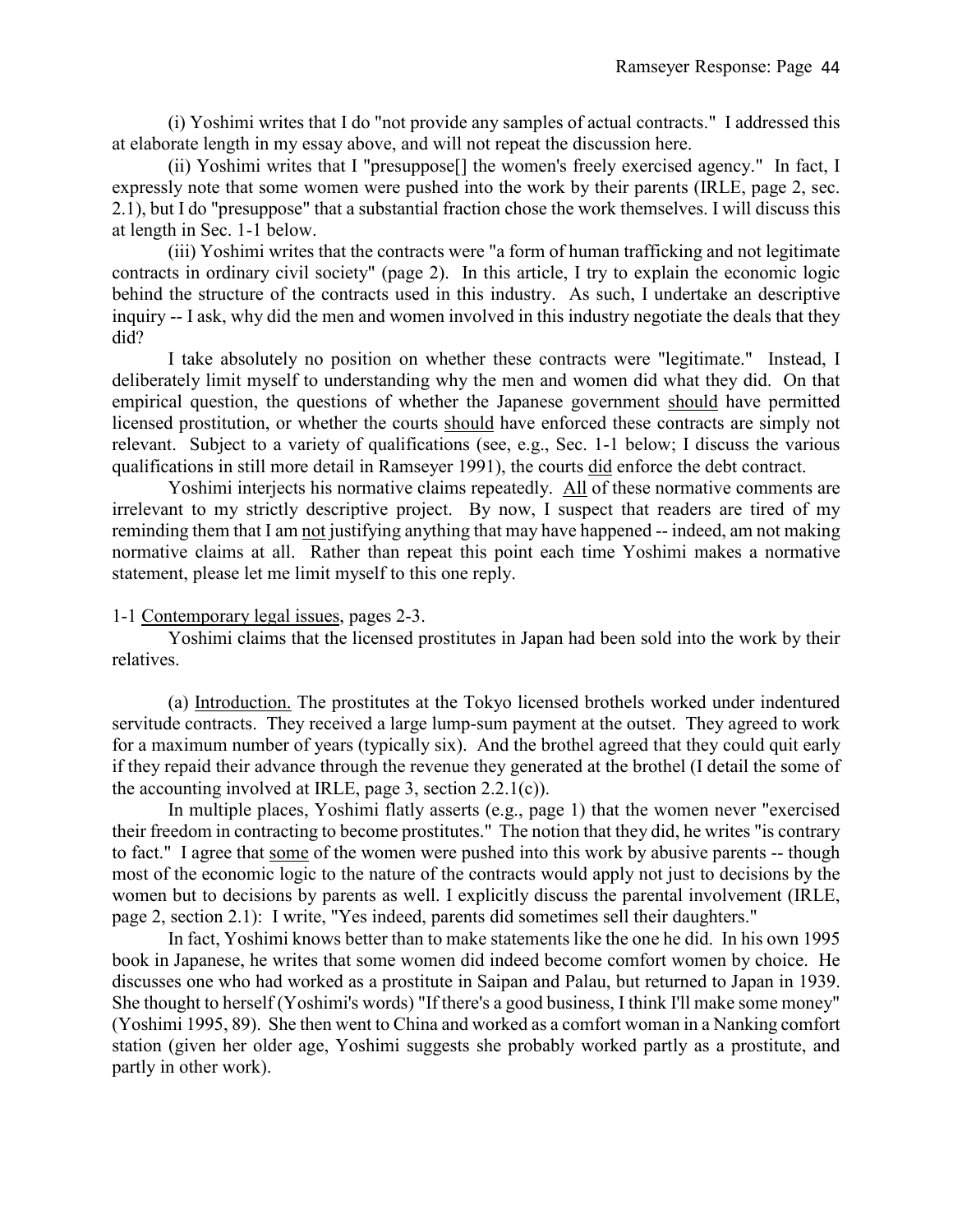For reasons given below in subsection (c), any claim that parental pressure accounts for all of the women is implausible on its face.

(b) Age. Licensed prostitutes in Japan were required to be at least 18. Most of them were in their 20s. Those who were minors (18, 19) would have needed their parents' consent to enter into this contract, but those already in their 20s would not. Adult women in Japan could freely contract on their own.

That said, I suspect that most brothels did require a woman's parents to consent to her contract even when she was over 20. The reason is simple: they were advancing an enormous sum of money, and would have wanted another guarantor on the debt.

(c) The right to quit. The licensed prostitutes in Japan could freely -- legally -- quit when they wanted. They would still owe any unpaid advance, but the brothel could not force them to work as prostitutes. If women had been sold into this work by abusive parents, I would expect that some of them would have quit -- and happily let the brothel sue their abusive parents for the money. Given that the women themselves had no assets, after all, the brothels would have sued those parents -- and levied against their home, their assets, or their land (if they owned any). Had her parents forced her into prostitution, a woman would not have cared. Even Confucianism does not go that far. In fact, this seldom happened -- and the very fact that women rarely quit before repaying their debt strongly suggests to me that very few of the women were sold into this work against their will.

On the legal right to quit, I believe Yoshimi's statement is badly misleading. In multiple places, he states that licensed prostitutes in Japan could not quit until they had repaid their advance. For example, at pages 3-4, he writes: "Freedom to leave must mean the freedom to stop engaging in prostitution at any time a woman wished to do so, but these women had no such freedom." This is simply untrue. The Supreme Court made clear as early as 1896 that prostitutes could indeed quit when they wished, whether they had repaid the advance or no. See, e.g., Musashino v. Kushi, 2-3 Daihan minroku 50 (Sup. Ct. Mar. 11, 1896); Sakai v. Yamada, 6-2 Daihan minroku 81 (Sup. Ct. Feb. 23, 1900). The Court's logic was straightforward. The employment contract coupled a debt contract and a personal service contract, and the two were severable. The debt contract was generally (even here, not always) enforceable. The personal service contract was not. Should a prostitute want to quit, she (and any guarantors) would (generally) still owe the unpaid advance. The brothel, however, could not force her to work.

What is more, Yoshimi knows that his statement is misleading. In his 1995 book in Japanese, Yoshimi (1995, 227) himself writes that after 1900, by law, licensed prostitutes in Japan could freely quit. Her promise to work as a prostitute was "unenforceable" (muko). The loan was still valid, and therefore -- adds Yoshimi (id.) -- quitting before the end of the term was "in practice difficult" (jijitsujo konnan). In this attack, he writes (correctly) that the "agreement for prostitution labor [was] illegal and void" (page 2), but nevertheless flatly asserts that the women were left "under the control of the brothels and unable to exit."

(d) The crucial importance of marginal analysis. In all this, Yoshimi obviously misses the point of marginal analysis. Provided that some non-trivial fraction of women chose to become prostitutes on their own, the fact that another non-trivial fraction might not have so chosen is irrelevant to my analysis. Recall that the point of my article is to explain the logic behind the contractual structure involved. As I explained in my essay at the outset, the brothels used standard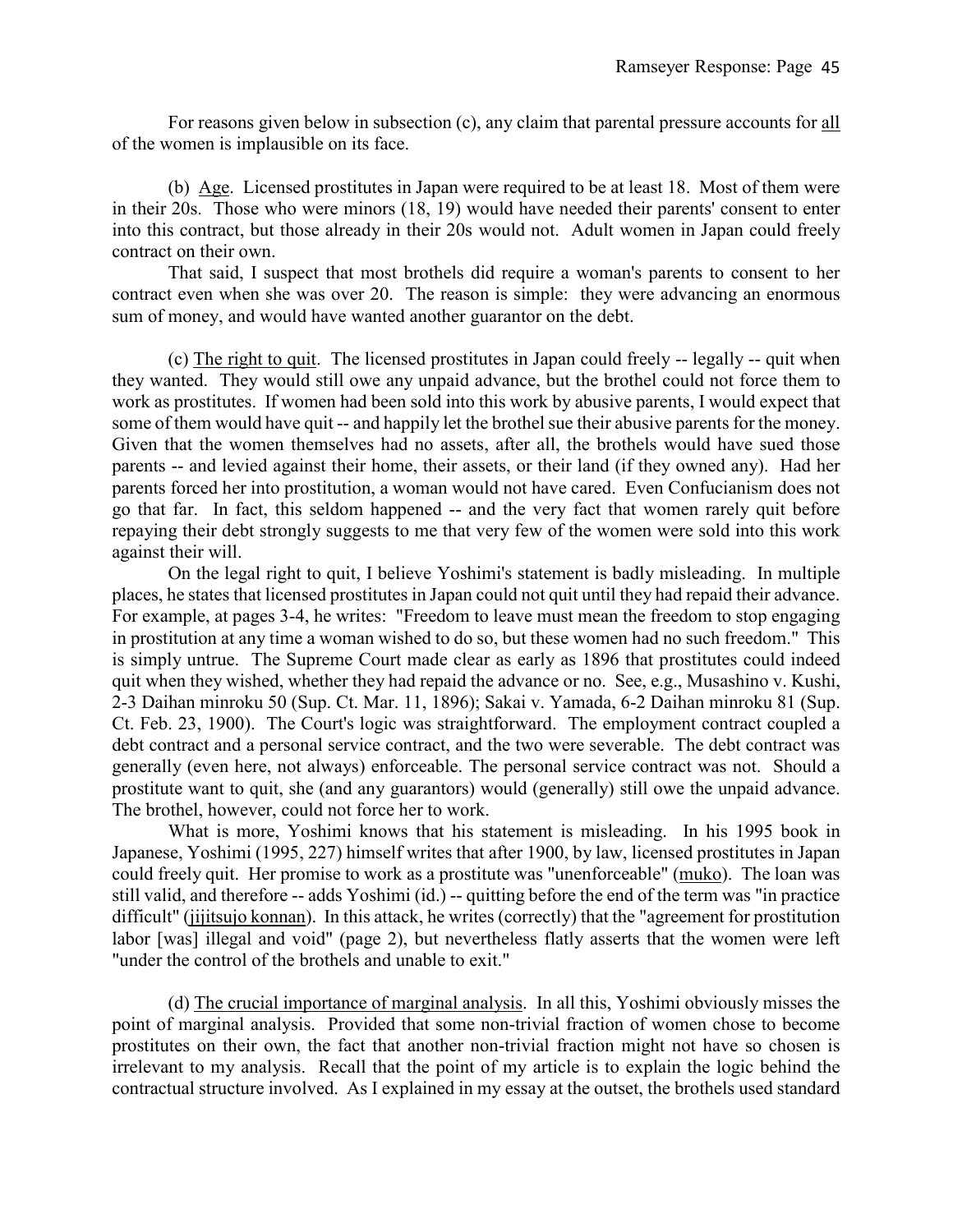form contracts. They paid different advances to different women, but they generally did not use different contracts. In this market, the brothels and prostitutes would have used contracts that maximized the joint welfare of the brothel and the most hesitant recruits. Those were the women who chose prostitution voluntarily.

To restate the point differently, the women who were sold into prostitution by abusive parents were infra-marginal. Being infra-marginal, they would have had no effect on the standard form contracts at use in the industry. This logic is basic to modern economics, of course. Apparently, it is not basic to disciplinary training in history, and Yoshimi fairly clearly does not understand it.

(e) The family under the pre-war Civil Code. Yoshimi misstates pre-war Japanese family law. In Chapter 5 of Ramseyer (1996), I discuss at length the power that the pre-war Civil Code assigned to a household "head." Contrary to the usual claims, the Code did not give the head effective power over where a member would live. Neither did it give him effective power to tell a member what job to take. It merely gave him the power to exclude an uncooperative member from the legal "house" (a sanction with no real bite). In turn, primogeniture was simply the rule for people who died intestate. Those who wished to divide their assets among all members of their family could freely do so by writing a will (subject to other rules about descendants "taking against the will").

1-2 Conditions facing women in brothels, pages 3-5.

Yoshimi writes that my claim that women could "leave [domestic Japanese] brothels and disappear into the anonymous urban environment" is "incorrect."

I stand by my statement. First, I believe Yoshimi is wrong on the law, as I detail in Item 1(c). A woman could legally quit even if she had not repaid the loan, and the brothel could not force her to continue working. Second, by 1928 the population of Tokyo had already passed 5 million. That a man or woman could "disappear" into a city of 5 million strikes me as common sense.

Yoshimi writes that "prostitutes were unable to exit the trade unless they had completely repaid the debt or after they had served the required number of years as determined by each prefecture."

Yoshimi is wrong on the law, as I have pointed out multiple times above. Moreover, some prefectures may have set maximum term lengths (I have never heard of this claim), but generally the term was the one that the parties chose by contract.

2 Licensed prostitution in Korea, page 5.

(a) Could they quit? Yoshimi writes that "it was virtually impossible for prostitutes to exit the trade in Korea."

I believe Yoshimi is wrong on the facts. Licensed prostitutes in Korea could -- and did - quit after about three years. Consider the statistics for two provinces in Korea in 1924 (Doke 1928):

Age Distribution of Licensed Prostitutes, 1924 (Doke 1928, 787, 800):

| Gyeonggi province $\frac{6}{6}$ . |       |       |           | South Gyeongsang province %. |       |
|-----------------------------------|-------|-------|-----------|------------------------------|-------|
| 18-19                             | 1(1)4 | 9.45  | 18-19     | 176                          | 19.22 |
| 20-24                             | -680  | 61.76 | 20-24 415 |                              | 45.30 |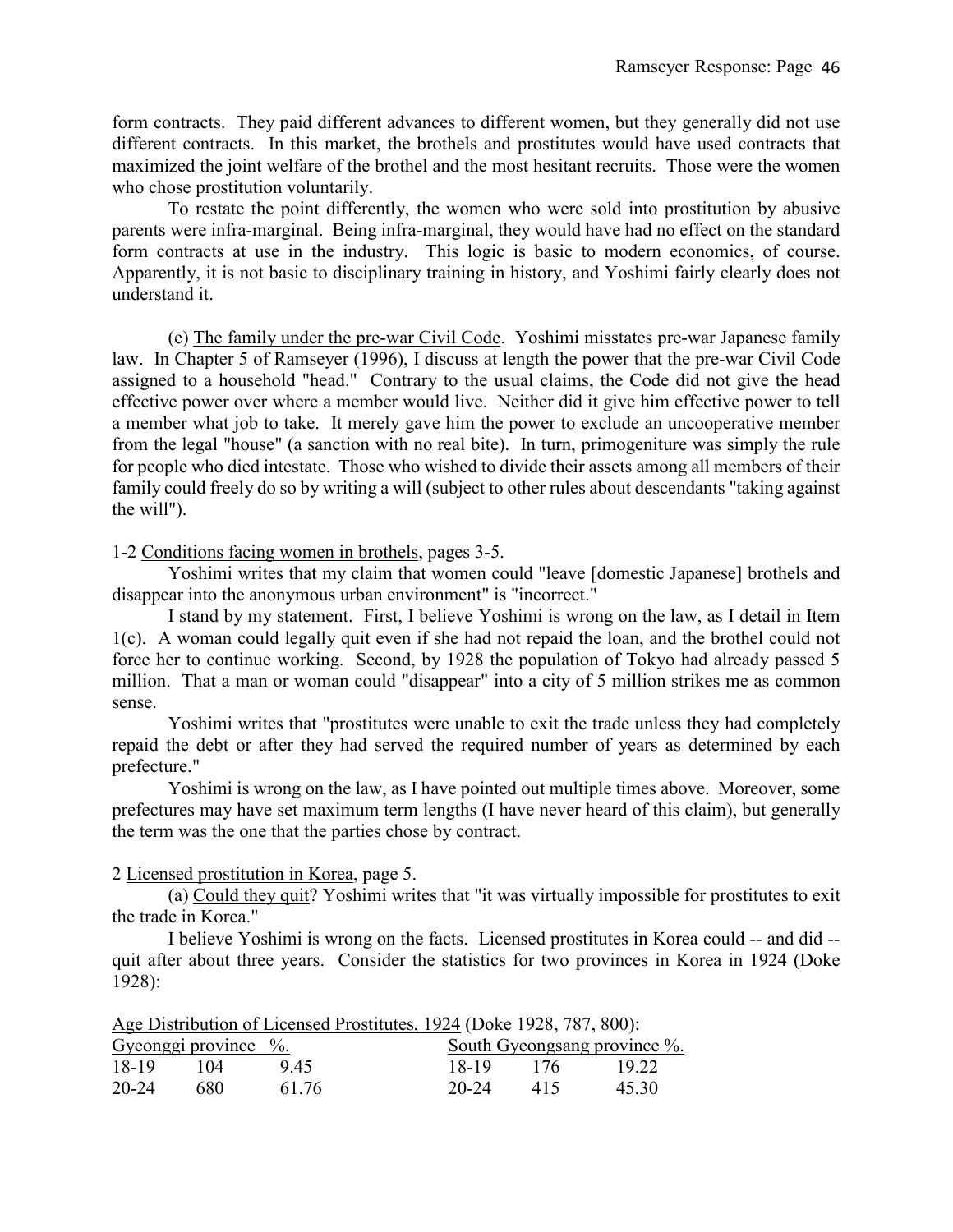| 25-29 273 |    | 24.80 | 25-29 230 |      | 25.11 |
|-----------|----|-------|-----------|------|-------|
| $30+$     | 44 | 3.99  | $30+$     | - 95 | 10.37 |

Years' Experience of Licensed Prostitutes, 1924 (Doke 1928, 788, 801):

Most commonly, licensed prostitutes were in their early 20s. If it had been "virtually impossible" (as Yoshimi put it) for them to quit, the brothels would have insisted that they continue to work into their late 20s. They did not.

|                | veonggi province | $\%$ . | South Gyeongsang province %. |     |       |  |
|----------------|------------------|--------|------------------------------|-----|-------|--|
| $0+$           | 134              | 11.17  | $()+$                        | 328 | 35.81 |  |
|                | 154              | 13.99  |                              | 198 | 21.61 |  |
| $\overline{2}$ | 186              | 16.89  |                              | 158 | 17.25 |  |
| 3              | 222              | 21.16  | 3                            | 99  | 10.81 |  |
| $\overline{4}$ | 294              | 26.70  | 4                            | 65  | 7.10  |  |
| 5              | 65               | 5.90   |                              | 44  | 4.80  |  |
| 6              |                  | 1.55   | 6                            | 20  | 2.18  |  |
| 7+             | 29               | 2.64   | 7+                           |     | 0.44  |  |
|                |                  |        |                              |     |       |  |

Consistent with most prostitutes being in their early 20s, most worked only for a few years. In Gyeonggi, prostitutes seem to have worked four or five years, and then quit. In Gyeongsang, they worked two or three years and quit. If it had been "virtually impossible" (as Yoshimi put it) for them to quit, they would have been working for much longer than this. Instead, they worked a few years, and quit.

Similarly, Lee (2019, 284) notes that in the course of 1924, 3,494 women entered the prostitution industry in Korea and 3,388 quit. All told, there had been 7,527 prostitutes at the end of 1923. Each year, in other words, over a third of the prostitutes quit. Lee estimates that the average prostitute worked 2-1/2 years.

(b) Medical exams. Yoshimi writes (page 5) that the prostitutes in Korea "were subject to involuntary examinations for venereal disease." Obviously, this question is irrelevant to my paper, but I will note: (i) the examinations benefited the prostitutes, and (ii) the women agreed to these examinations when they decided to take the job.

(c) Recruiters. Yoshimi writes (page 5) that I "state[] that the problem with Korea was the presence of a great many recruiters." I do not write that having many recruiters was a problem. I write that having many "deceptive" recruiters was a problem (IRLE, page 5, sec. 2.4.2). I am not aware of there being a similar level of complaints about recruiter fraud in Japan. Taiwan and Manchuria are irrelevant to this article.

### 3. "Karayuki-san," pages 6-7.

(a) What she knew. In my IRLE article, I discuss the plight of a young girl named Osaki who contracted to work as a prostitute. In the article (IRLE, at page 4, sec. 2.2.4), I write that she knew what she was doing when she signed up as a prostitute. Like Stanley, et al., Yoshimi notes that in fact Osaki did not understand what prostitution entailed.

As Yoshimi correctly notes (and as I discussed in my response to Stanley, et al. App. I, Sec. 2(a)), Osaki was surprised and distraught when first told to have sex. I made a mistake.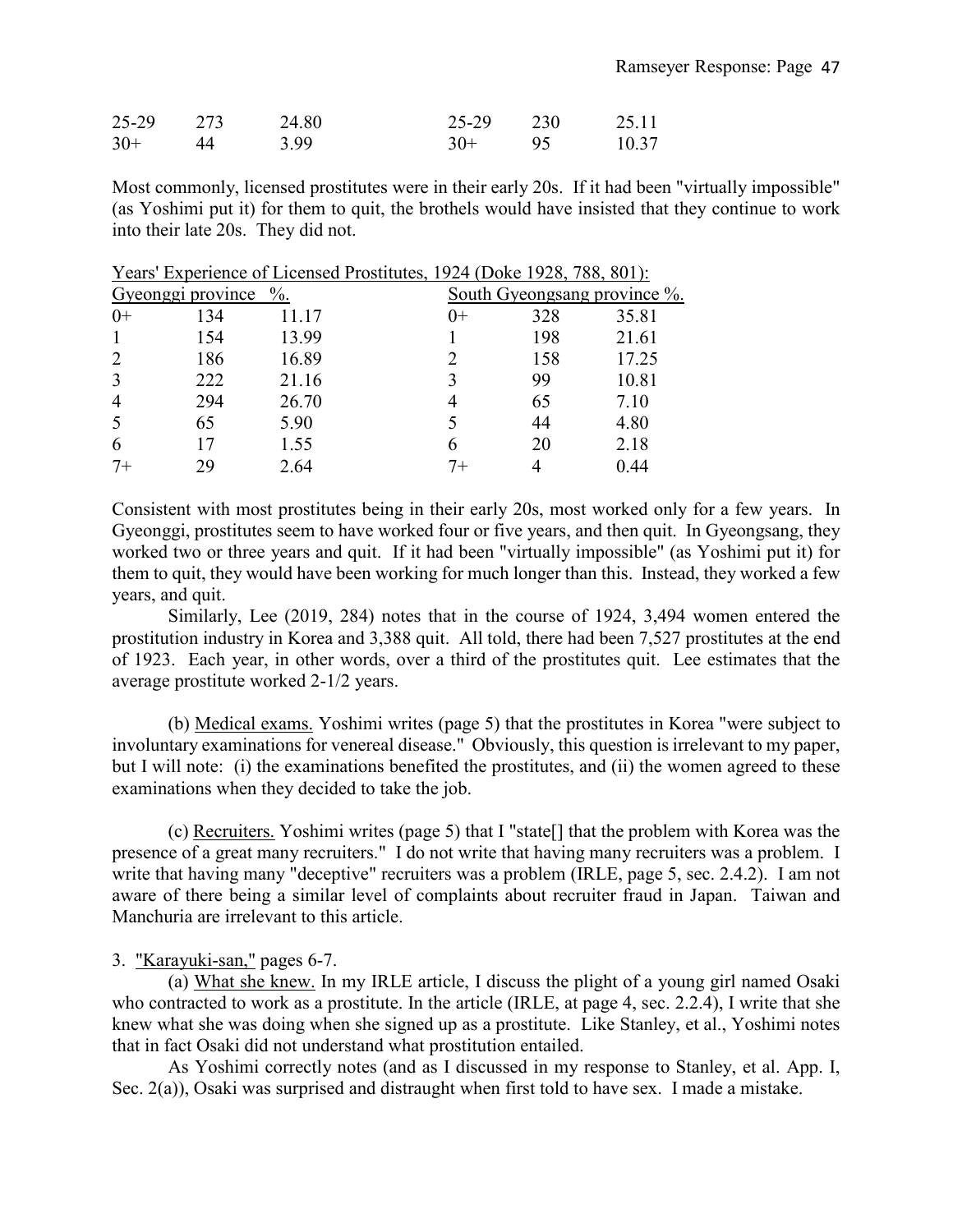That said, Yoshimi (like the Stanley critics) is not being forthright. On page 87 of the biography (Yamazaki 1972), Osaki states that although no one had really told her what was involved, she did indeed have a "rough sense" (usuusu kento ga tsuitotte; even if very incomplete sense) of what prostitution entailed. On page 152, the author similarly writes that Osaki came from the area that had produced the largest number of foreign-bound prostitutes, and had a "rough" idea (usuusuwa shochi no uede) of what was involved and deliberately accepted the job.

(b) Does it matter? Note that the discussion of Osaki is not relevant to anything central to my article. She was not a comfort woman, and the events in question happened several decades before World War II. I included it merely because her story is a poignant one that illustrates the economic pressures out of which some poor Japanese women chose to travel abroad and work as prostitutes.

(c) Who signs. Yoshimi claims that Osaki's brother decided whether she would go abroad. This is not true. Osaki had an older sister and an older brother. After their father died, their mother had abandoned the children for a lover. The older sister left to work abroad as a prostitute, and Osaki and her brother survived in a shack by eating whatever scraps they could find. When a recruiter came by, Osaki discussed the question of taking the job with her brother. He asked her to take the job, and she agreed to work abroad in order that he would have the money to start a farm. By her own account, she took the job (whatever she thought it entailed) on her own volition. Her brother signed the papers because he received the money.

(d) What did prostitutes working abroad make? Yoshimi contests my claim that prostitutes working abroad earned more than they could earn at home (page 6). He notes that my citation to Park Yu-ha's (2014) book gives page 451, which does not exist. The correct page (my error) is page 41, and there Park does indeed state that prostitutes earned higher wages abroad than at home.

I report that Osaki found that she could repay about 100 yen per month. Yoshimi does not contest this quotation. He instead criticizes me (page 7) for not quoting her complaints about the accounting. In fact, I forthrightly report (IRLE, page 4, sec. 2.2.4) that Osaki found that her initial 300-yen advance had ballooned to 2000 yen by the time she began working as a prostitute.

(e) Contractual assignment. Yoshimi accuses me (page 7) of "obfuscating the important fact that she was sold and then resold." I do nothing of the sort. As I note (IRLE, page 4, sec. 2.2.4), Osaki was "transferred" -- which is simply another way of saying that the brothel where she worked assigned her debt to another brothel. Creditors assign business debts today, and they assigned the debts of prostitutes in early 20th century Japan. I never "obfuscate" this.

Recall the interview of comfort woman Hyun Byung-sook I included in Section A of my opening essay. In the course of the negotiations leading up to her employment, Hyun's father insisted on a clause that would prohibit the brothel from assigning her contract. The brothel agreed.

(f) Could the women disappear? I argued that prostitutes in large cities like Borneo and Singapore could "disappear." Yoshimi (page 7) describes this as a "fabrication." These were massive cities -- I stand by my claim. This is not a legal question; to me, this is common sense. If Yoshimi disagrees about the anonymity of Borneo and Singapore, he is welcome to introduce evidence showing that these cities were in fact well-ordered environments with the tight networks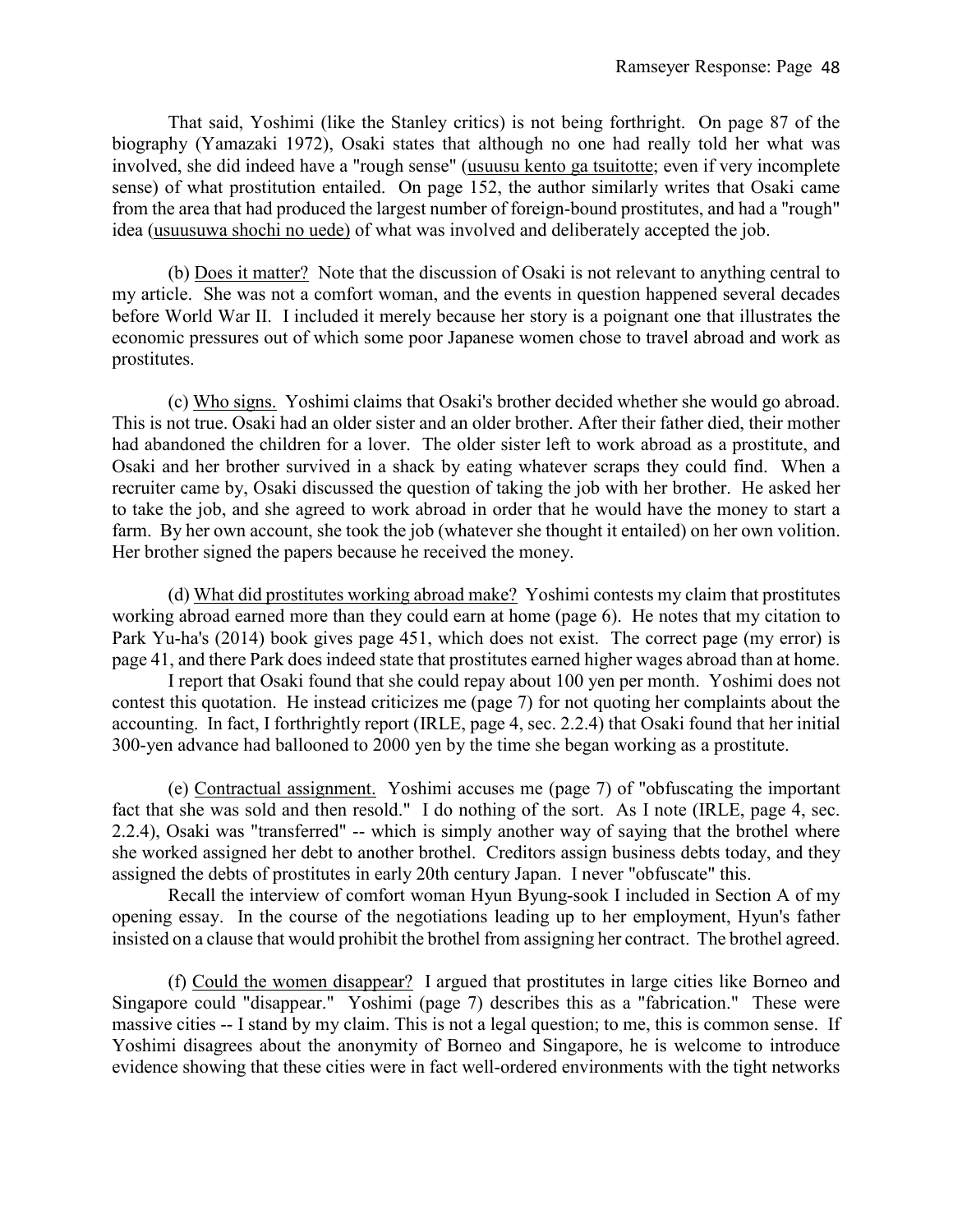of social capital necessary to prevent people from "disappearing." Again: this is how scholarship advances.

### 4-1. The 1938 Home Ministry directive, pages 7-8.

Yoshimi made his career arguing that this specific directive proved the moral responsibility of the Japanese government for the comfort stations. I do not think that the directive does this, but I understand Yoshimi's argument. At this point, I merely observe that the question is irrelevant to the issue at stake in my article: the economic logic to the contracts.

4-2. Kidnapping by Korean recruiters and the military/Governor-General, pages 8-11.

(a) Kidnapping. Yoshimi argues that many of the Korean comfort women were "kidnapped." More specifically, he writes that the "kidnapping of women as 'comfort women' was exceedingly common" (page 9). Korean recruiters did sometimes lie, as I note at IRLE, page 5, sec. 2.4.2. I am not aware of any accounts in the pre-war or war-time literature of kidnappings.

Let me quote again the 2019 interview by Yoshimi for the Mainichi newspaper that I introduced in the opening essay (Yoshii 2019):

"So, how were the comfort women gathered? There were three general methods. First, an industry member [recruiter] selected by the military lent money to a woman's family (the advance loan), and she in exchange worked at a comfort station (the purchase of a human). Second, a member of the industry [recruiter] fooled a woman into thinking that she would be working in a job like bar hostess or nurse (kidnapping). Third, government officials or a member of the industry used threats or violence forcibly to impress the woman (capture).

"On the Korean peninsula, which was a colony, the first and second were common. There is testimony and court material indicating that the forcible impressment by government officials occurred in occupied territories like China and Southeast Asia."

Recruiters and government officials forcibly captured women in China and Southeast Asia, explained Yoshimi. In Korea, writes Yoshimi, the women either contracted to work in the comfort station in exchange for a loan, or were "fooled" into taking the job.

Apparently, this is a linguistic sleight-of-hand. Most of us would use "kidnapping" to refer to a forcible capture. If a recruiter fools a woman by lying to her, we call it "fraud." Yoshimi himself explicitly states in his interview that no one forcibly captured Korean women to send them to the comfort stations. Instead, sometimes recruiters lied to the women and fooled them into taking the job. This is exactly my point at IRLE, page 5, sec. 2.4.2.

(b) Quitting. The author of U.S. Office (1944) (Report No. 49) interviewed 20 Korean comfort women. Yoshimi observes that these women had arrived in Rangoon in August of 1942 and were still there when captured in August of 1944. Given that they had contracted for terms of six-months to a year, Yoshimi argues that their continued presence in 1944 disproves my claim that the women could quit.

This disproves nothing of the sort. First -- and most fundamentally -- Yoshimi is not being forthright: the document explicitly states (U.S. Office 1944, 205):

"In the latter part of 1943 the Army issued orders that certain girls who had paid their debt could return home. Some of the girls were thus allowed to return to Korea. "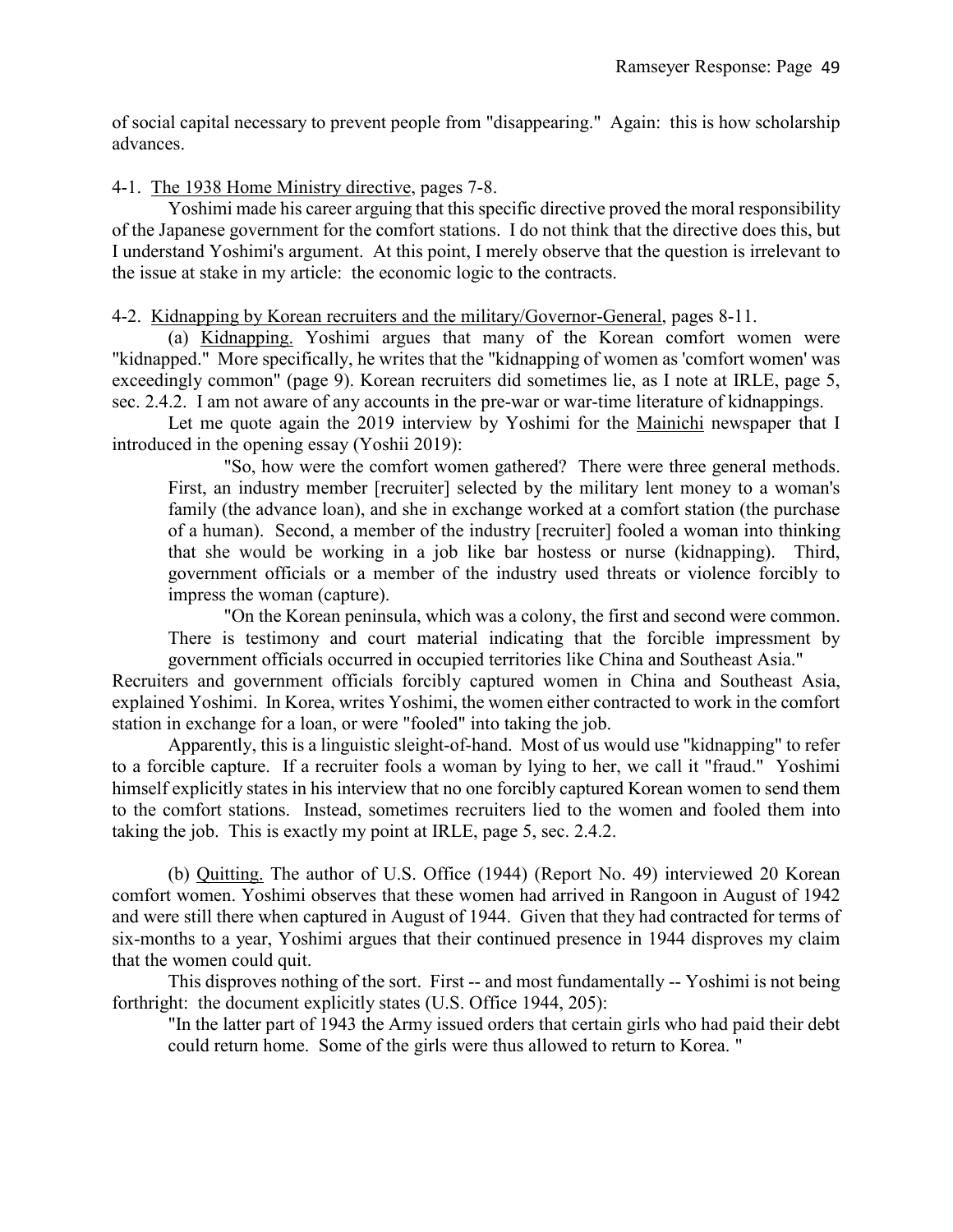Second, as I expressly note in my conclusion (at IRLE, page 7, sec. 4), the women could return home "[u]ntil the last months of the war." By those last months, war conditions sometimes made travel by anyone impossible.

Third, some of the women who concluded their contracts chose to stay at the brothels even after concluding their contracts because they wanted the high incomes. Indeed, this was the case of Mun Ok-ju, whom Yoshimi discusses at pages 14-16. By 1944, Mun had been in Burma for two years and had repaid her advance. She obtained permission to return home, and travelled to Saigon to catch the boat to Korea. At the last minute, she decided not to board the ship, and returned instead to comfort station work in Rangoon (Lee 2019, 279-80).

Yoshimi devotes much attention (again) to arguing that the Japanese government was responsible for the recruitment in Korea. As noted above, this question is irrelevant to my article.

#### 4-3. The purposes for establishing comfort stations and the principal party behind their establishment, pages 11-12.

I argue that the Japanese military instituted the comfort station regime because of its concern for venereal disease. Yoshimi argues that this was a secondary concern. Yoshimi also (again) stresses what he considers to be the Japanese government's responsibility for the comfort station regime. These questions are not relevant to my paper.

4-4 Contract duration and income, pages 12-13.

(a) High incomes. Yoshimi contests my claim that comfort women earned higher incomes than domestic prostitutes.

Emeritus economic historian at Seoul National University, Lee Younghoon similarly observes that the comfort women earned high pay. "Compared to licensed domestic prostitution, the military comfort system was 'hard work, high income, and high risk,'" he writes (Lee 2019, 261). The comfort women saw more men per day, and faced all the risks of working on the front lines, but "from the perspective of the comfort women, the comfort station was a market where demand was guaranteed and income was high" (Lee 2019, 262). Hata (1999: 392) similarly estimates that comfort women made 5 times the income of domestic Japanese prostitutes, 10 times those in Pyongyang.

In an article in the Diplomat that Ambaras, Stanley and Chatani harassed the magazine into censoring, prominent Korean economist Lee Wooyoun (2021) writes:

"Comfort women" were engaged in a "high-risk, high-return" occupation. Some occasionally earned enormous sums, and a great many returned to Korea or re-entered the workforce after their contracted term of employment ended. Restrictions on daily freedoms applied equally to military personnel, civilian employees, nurses, and anyone else in the battlefield environment. In conclusion, comfort women were not sex slaves, but sex workers who were fundamentally no different from today's sex industry workers.

Yoshimi notes that I do not list the source for my statement at IRLE page 6, sec. 3.2 about 6-12 month terms. The correct citation is to the Interrogation Report 49 discussed earlier (U.S. Office 1944, 203). In fact, Yoshimi correctly identifies this source later in the paragraph, but complains (page 12) that "this is but one specific comfort station."

Yoshimi (page 13) also discusses the 1938 Home Ministry document noted at Sec. 4-1 above. He does not contest my description of the document, but writes that it "cannot be generalized to all Japanese 'comfort women.'"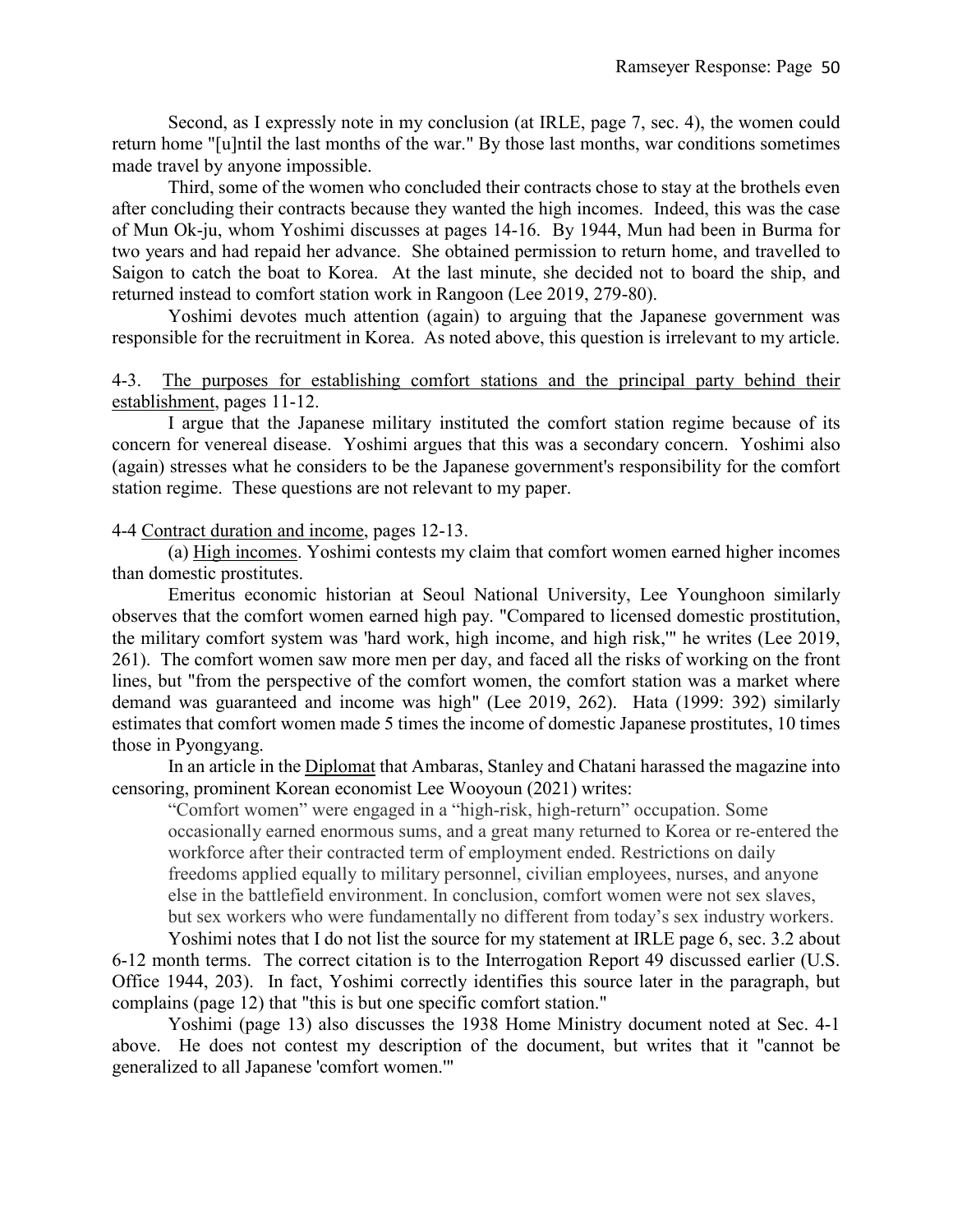(b) Comparing across decades. Yoshimi questions whether I can properly compare Tokyo contracts in the 1920s with comfort station contracts in the 1930s.

Note first that general price levels are stable until the late 1930s but then explode in the 1940s. The wholesale price index was 1.296 in 1921, 1.157 in 1926, 0.748 in 1931, and 1.036 in 1936. It hits 1.466 in 1939, 1.758 in 1941, and 2.046 in 1943 (Ando 1987, 2-3).

Second, prices in the 1940s are complicated by the government's attempt to enforce stringent wage and price controls. Steadily over the course of the late 1930s and early 1940s, the government tried to impose ever-more-stringent controls. The effect was exactly what an economist would expect: the government successfully kept some nominal prices steady, caused massive shortages in some sectors, caused still other prices to turn stratospheric, and massively disrupted the allocation of resources. In a world like this, I question whether I should rely on the wholesale price index.

Third, if anything the shadow wages for the comfort women fell from the 1920s to the 1930s. These were women who would otherwise have worked in factories or on the farms. Factory wages for women were lower in the 1930s than they had been in the 1920s. A standard reference volume in economic history (Ando 1987, 12) gives the daily female wage in manufacturing (in sen  $= 1/100$  yen) as: 1920 - 96, 1925 - 103, 1930 - 92, 1935 - 67, 1939 - 82 (the table ends with 1939). Female wages in agriculture fluctuated more broadly (Ando 1987, 12): 1920 - 94, 1925 - 131, 1930 - 86, 1935 - 70, 1939 - 131.

#### 4-5 Conditions for exiting the trade, pages 13-14.

I observed that prostitutes could return home when they completed their contract. Similarly, economic historian Lee Younghoon (2019, 320) writes: "The comfort station ... was an extremely fluid place. It was a place that many comfort women left -- they left when they had completed the contractual term, or when they had earned the money they hoped to make, or when they had paid off their advance."

Yoshimi claims that the comfort women needed the permission of the brothel owner to quit. The only grounds for the owner to object would have been that they had neither completed the full contractual term nor repaid the advance.

Yoshimi notes that wartime conditions sometimes prevented women from returning home. I explicitly note this point at IRLE, page 7, sec. 4: "Until the last months of the war, the women served their terms or paid off their debts early, and returned home" (ital. added).

Yoshimi raises examples from China, the Philippines, and Java. I deliberately limit my discussion to Japanese and Korean comfort women. Yoshimi distinguishes the comfort women from these areas from those from Japan and Korea in his Mainichi interview as well.

Yoshimi notes that the recruiter quoted in the Senda (1973) book was self-interested. I make exactly that observation, IRLE, page 6, sec. 3.4.

#### 4-6 High-earning "comfort women," pages 14-16.

(a) Mun Ok-ju's earnings. Yoshimi claims that the officers tipped Mun Ok-ju lavishly because they were tipping her in worthless scrip. Comfort women did not receive high pay, he writes. The pay only appears high because of the hyper-inflation.

This is badly misleading. Mun herself had a savings account, and it was an account denominated in yen. The transactions within the brothel may or may not have been in scrip. The tips may or may not have involved scrip. But if so, Mun seems to have had no trouble converting that scrip into yen -- because yen is what she deposited in her savings account.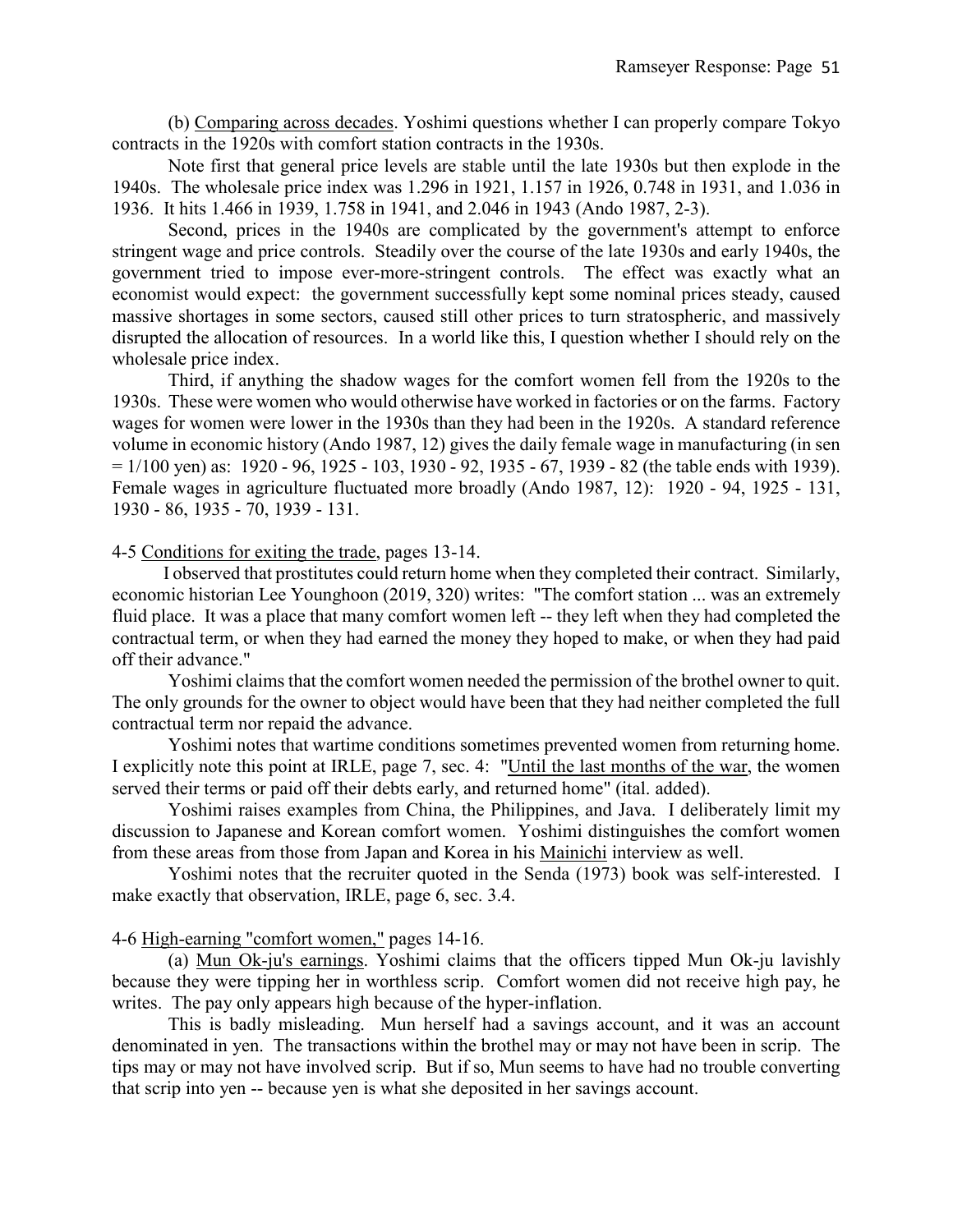Here is the way that Mun describes her earnings. Purely for the convenience of my readers, I quote from the website that neither Stanley, et al., nor Yoshimi likes (Yoshimi calls it "rightwing," page 15), but whose accuracy neither disputes: $^{23}$  $^{23}$  $^{23}$ 

"I saved a considerable amount of money from tips. So I asked a clerical staff whether or not I could have a saving account and put the money in the account. His reply was positive. I knew that all the soldiers put their earnings in the saving accounts in the field post office, so I decided to put my money in the saving account. I asked a soldier to make a personal seal and put 500 yen in the account. I got my savings passbook and found 500 yen written on the passbook. I became the owner of the savings passbook for the first time in my life. I worked in Daegu as a nanny and a street seller from the childhood but I remained poor no matter how hard I worked. I could not believe that I could have so much money in my saving account. A house in Daegu cost 1,000 yen at the time. I could let my mother have an easy life. I felt very happy and proud. The savings passbook became my treasure."

The same website includes a photograph of the post office's records of Mun's account. It is clearly denominated in Japanese yen.<sup>[24](#page-52-1)</sup>

Note that Mun also had enough hard cash to purchase valuable items in Rangoon. She reports travelling into Rangoon to buy a diamond (quotation from same source):

"I was able to have more freedom in Rangoon than before. Of course, not completely free but I could go out once a week or twice a month with permission from the Korean owner. It was fun to go shopping by rickshaw. I can't forget the experience of shopping in a market in Rangoon. There were lots of jewelry shops because many jewels were produced in Burma, and ruby and jade were not expensive. One of my friends collected many jewels. I thought I should have a jewel myself, so I went and bought a diamond".

Yoshimi is working hard (again) to hold the Japanese government responsible for the comfort women regime. As noted above, this issue is not relevant to my article.

(b) Tips and wages.. As I discussed in my response to Stanley, et al. (Appendix I, Sec. 3(a)), the distinction between wages and tips in the service industry is a distinction without a difference.

(c) Cost of living adjustments. Yoshimi tries to argue that Mun's savings were worthless because of the different cost of living across the Japanese empire during the last years of the war.

Yoshimi's discussion makes no sense. Mun's postal savings account was denominated in yen. It was not denominated in military scrip, or in currency specific to Burma or Seoul or Tokyo or anywhere else. It was simply denominated in yen. If she had 25,142 yen on deposit, that was worth exactly 25,142 yen in Tokyo and 25,142 yen in Seoul -- not 124.8 yen, or 21.8 yen, or any of the other figures that Yoshimi advances.

Any losses Mun suffered from the hyper-inflation had nothing to do with her being a comfort woman. All men and women with yen-denominated savings suffered the same loss.

 $\overline{a}$ 

<span id="page-52-1"></span><span id="page-52-0"></span><sup>23</sup> As quoted in http://scholarsinenglish.blogspot.com/2014/10/former-korean-comfort-woman-munoku.html.

<sup>24</sup> http://scholarsinenglish.blogspot.com/2014/10/former-korean-comfort-woman-mun-oku.html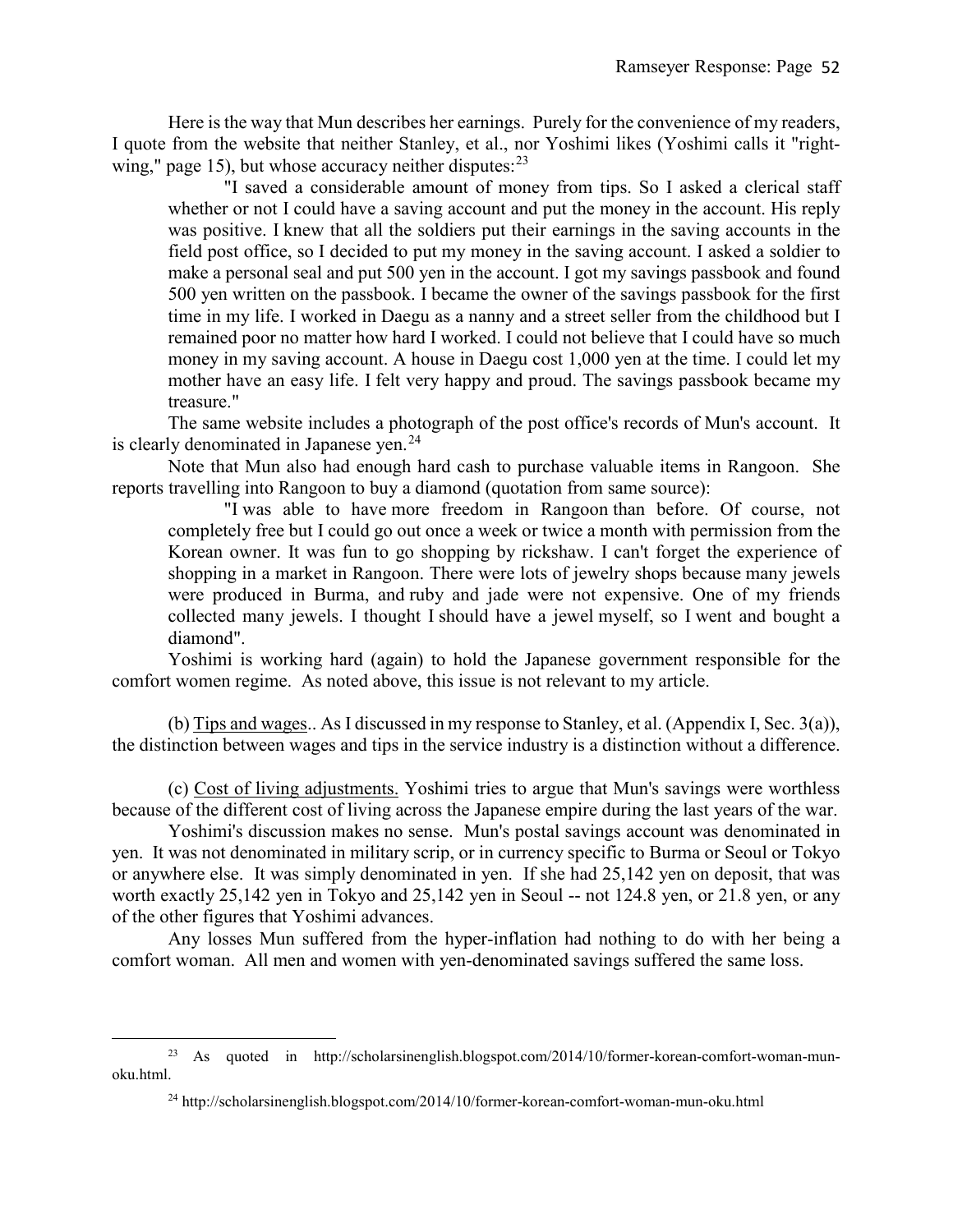(d) Limits on withdrawals. Yoshimi tries to argue that Mun's savings were worthless because she could not have withdrawn them.

In fact, economist Lee Younghoon (2020, 67-71) concludes that the comfort women would have been able freely to send money back to Korea and Japan at least through early 1944. In any case, any losses Mun suffered from an inability to withdraw the amounts would have had nothing to do with her being a comfort woman.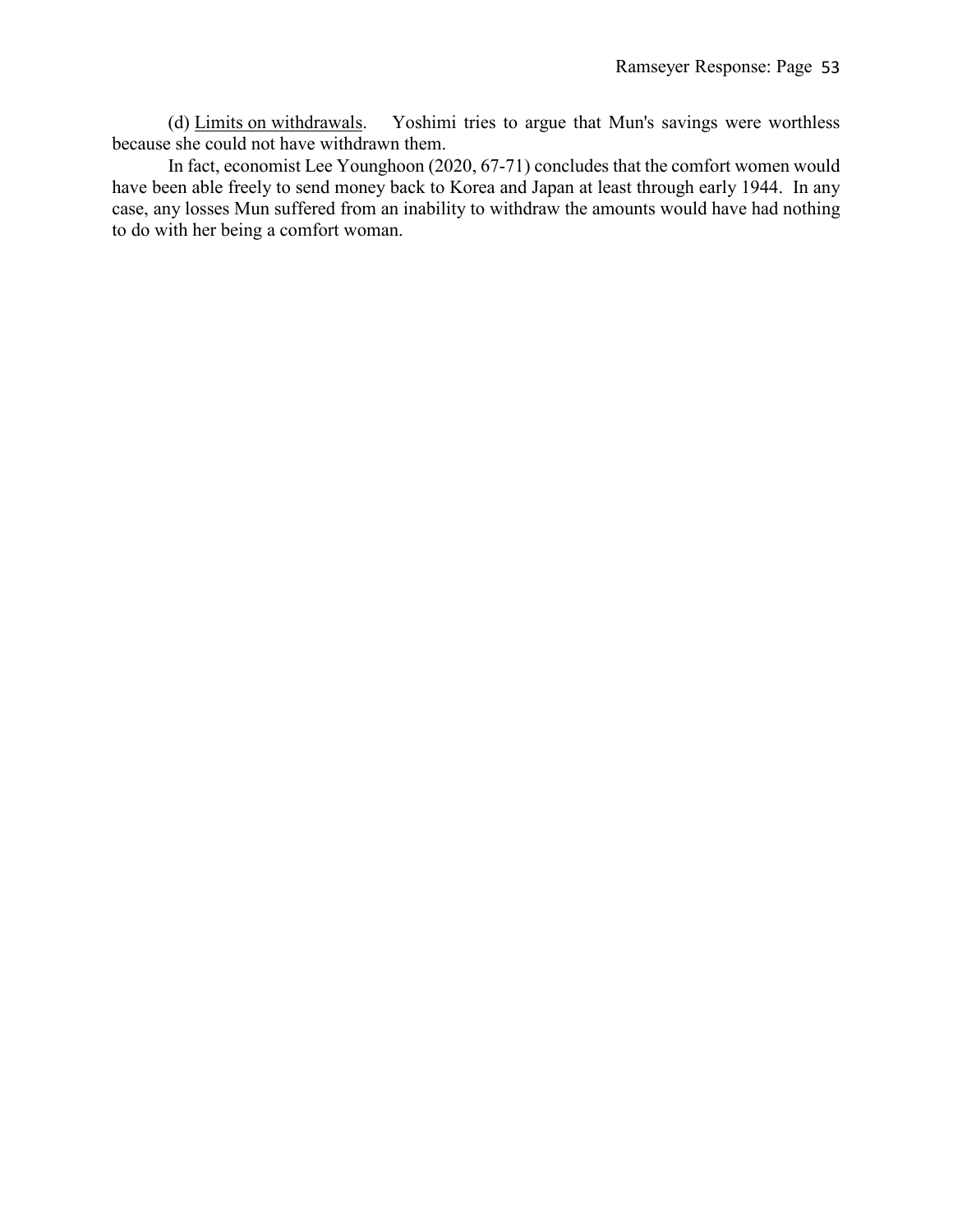#### **Appendix III: Information About Comfort Women Contracts**

NB: Given the focus that the critics place on the number of sources, I have continued since the time of the criticisms to search for additional documentary evidence of comfort women contracts. Sections G through M are sources that were not cited in the IRLE article. Note that they are fully consistent with the material in Sections A through F, and with the contractual analysis in the IRLE article.

# **A. Naimu sho keiho kyoku, Shina toko fujo no toriatsukai ni kansuru ken [Case Regarding the Treatment of the Passage of Women to China], Feb. 18, 1938, in Yuko Suzuki, et al., eds., Nihongun "ianfu" kankei shiryo shusei [Collection of Materials Relating to the Japanese Military "Comfort Women"] (Tokyo: Akashi shoten, 2006), vol. 1, pages 124- 138.**

\* Kobe brothel owner tries to recruit 500 women from Yamagata prefecture for north China comfort stations (part of a 2500 women recruitment effort), ages 16-30, advances of 500-1000 yen, maximum 2-year terms (page 127).

\* Kobe brothel owner tries to recruit 500 women from Gunma prefecture (part of a 3000 women recruitment effort). First sample contract does not specify advance size or maximum term. Second sample contract specifies ages 16-30, advances of 500-1000 yen, maximum 2-year terms (pages 127-29).

\* Miyagi governor reports Fukushima entrepreneur who recruited approximately 30 women to work at Shanghai comfort station, ages 20-35, advances of 600 yen, unspecified terms (page 130).

\* Ibaraki governor reports Kobe brothel owner who recruited two women (already working as prostitutes) for Shanghai comfort station, one for an advance of 642 yen, and one for 691 yen. Sample contract (p. 131) included, but with maximum term and advance amount unspecified. A second sample contract (p. 132) also included, specifying specifies ages 16-30, advances of 500- 1000 yen, and maximum 2-year terms (pages 131-32).

\* Wakayama governor reports recruitment effort involving 70 women for a Shanghai comfort station (part of a 3000-women recruitment effort). Solicitation specified maximum advance of 800 yen. Additionally, the report discusses a 26 year-old who received 470 yen, and a 28-year-old who received 362 yen (pages 134-35).

\* With respect to all contracts for women from Japan, note the police order quoted at IRLE, page 5, sec. 2.4: All women traveling from Japan to north or central China to serve as prostitutes must bring their contract with them and apply in person at the police office for a permit. They must be told to return to Japan "upon the conclusion of their provisional contract" (page 125). Historian and specialist in government documents, Tetsuo Arima (2021c, ch. 11) explains that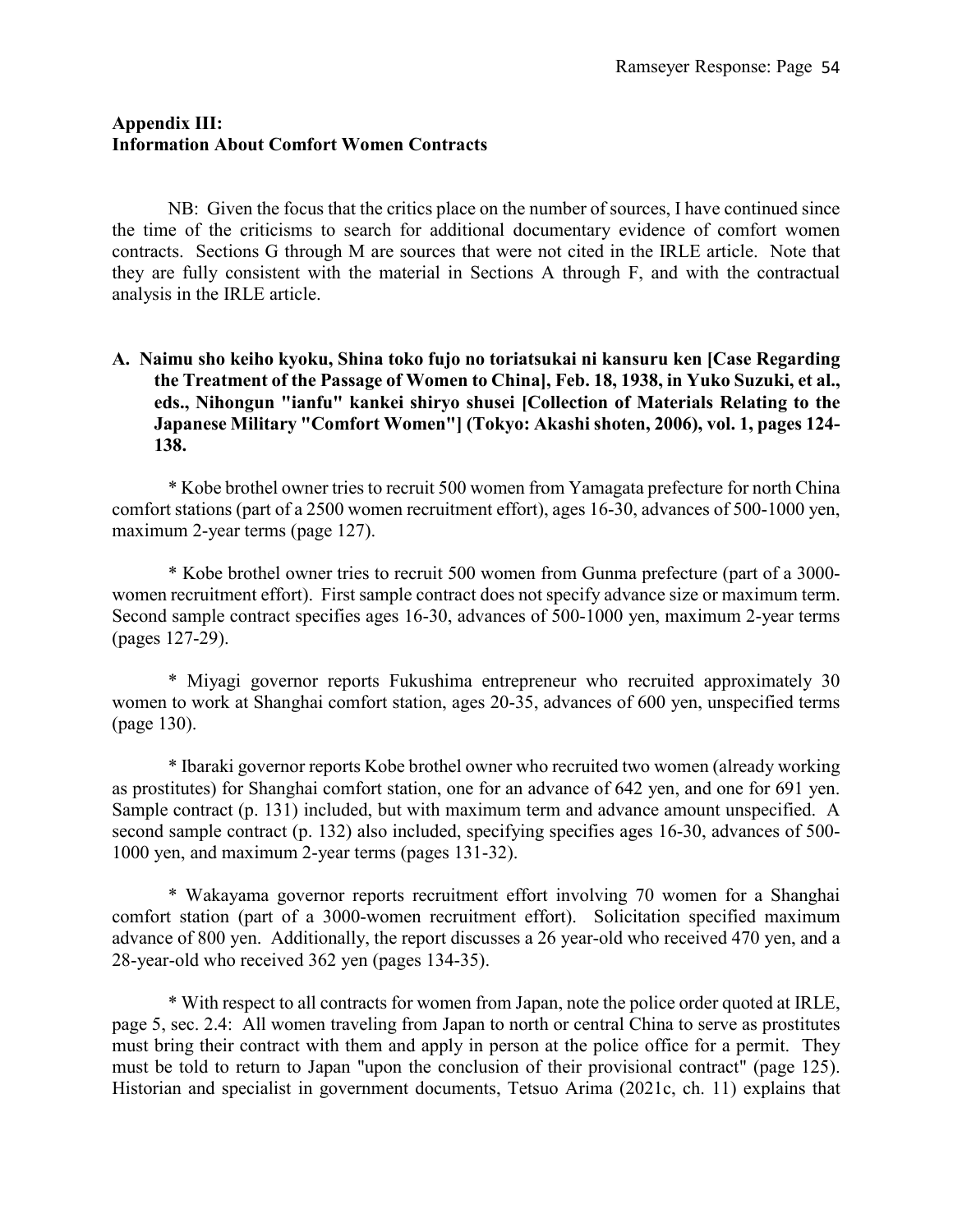Ambaras misunderstands government practice at the time, and notes that this directive would have applied to women traveling from Korea as well.

# **B. SCAP, Research Report: Amenities in the Japanese Armed Forces, Nov. 15, 1945, in Josei no tameno Ajia heiwa kokumin kikin, ed., Seifu chosa: "Jugun ianfu" kankei shiryoshusei [Government Investigation: Documents Relating to the "Military Comfort Women"] (Tokyo: Ryukei shosha, 1998), vol. 5, 137-66.**

\* Report discusses comfort station operator who "purchased 22 Korean girls, paying their families from 300 to 1000 yen ...." The women were 19-31 years old, and arrived in 1942 (page 151).

\* Report further notes: "Every 'comfort girl' was employed on the following contract conditions. She received fifty percent of her own gross takings and was provided with free passage, free food and free medical treatment" (page 152).

# **C. U.S. Office of War Information, Interrogation Report No. 49, Oct. 1, 1944, in Josei no tameno Ajia heiwa kokumin kikin, ed., Seifu chosa: "Jugun ianfu" kankei shiryoshusei [Government Investigation: Documents Relating to the "Military Comfort Women"] (Tokyo: Ryukei shosha, 1998), vol. 5, 203-09.**

\* This is an interrogation of 20 Korean comfort women found in Burma in 1944. The women had been recruited in 1942 through fraud, had received "an advance of a few hundred yen," and served maximum contractual terms of 6 to 12 months (page 203). Yoshimi (page 95) states that they received advances of 300-1000 yen.

\* Report notes that about 800 women had been recruited through this effort (page 204).

\* Report notes that the Army permitted "certain girls who had paid their debt" to return home (page 205).

\* Reports comfort-woman: comfort-station revenue split of 50:50 or 60:40, but also reports that comfort stations charged the women high prices for various goods (p. 205).

**D. Fukuoka ken chiji, Shina tokosha ni taisuru mibun shomeisho hakkyu ni kansuru ken [Case Regarding the Issuance of Identification Documents for People Travelling to China], Dec. 15, 1937, in Josei no tameno Ajia heiwa kokumin kikin, ed., Seifu chosa: "Jugun ianfu" kankei shiryoshusei [Government Investigation: Documents Relating to the "Military Comfort Women"] (Tokyo: Ryukei shosha, 1997), vol. 1, 113-115.**

\* Document shows two prostitutes applying to travel in 1937 to a Shanghai comfort station -- one for a 1-year term, and one for a 1-year-9-month term (page 115).

### **E. Park, Yu-ha, Teikoku no ianfu [Comfort Women of the Empire] (Asahi shimbun shuppan, 2014).**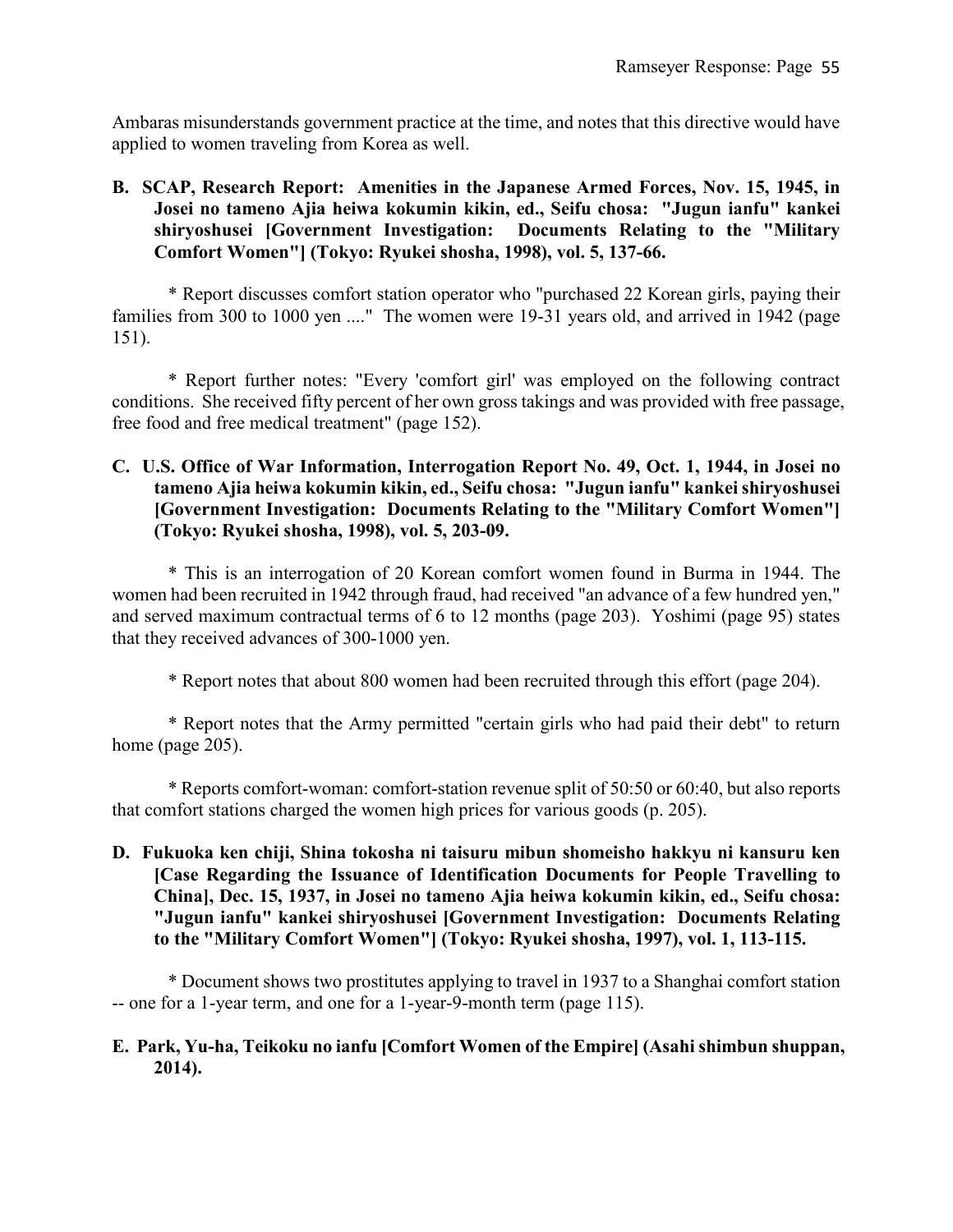\* Park quotes a 1937 Korean newspaper article (page 29):

"Choi Jae-hyun (37) and his wife Lee Seong-Nyeo (24), from [address] conspired several days ago to entice Kim In-Sop's [address] second daughter Yohngoon (12) and sell her as a prostitute to a Chinese restaurant owner Chang Wookyeong at [address] for a 50 yen ransom [i.e., price]. He was caught by the police as he was drafting the contract, and is currently being stringently investigated. "

\* Park reproduces two 1944 Korean newspaper advertisements for comfort women (page 33): One specifies women aged 18-30, with contractual details to be determined upon interview. The other specifies women aged 17-23, monthly income of at least 300 yen, and advances of up to 3000 yen.

### **F. Senda, Kako, Jugun ianfu [Military Comfort Women] (Tokyo: Futaba sha, 1973).**

\* Reports being involved in the recruitment of over 100 women, both Korean and Japanese, for comfort women service from northern Kyushu (pages 24-28). The advance was generally about 1000 yen, and the women were free to leave when they had repaid the amount.

\* Reports a recruiter from northern Kyushu who brought 20 women to serve as comfort women in Shanghai brothels in 1938 (pp. 60-62). The recruiter states (I find the claim implausible) that the women provided sexual services to the Japanese military personnel at the stations along the way, and by the time the train reached Shanghai they had repaid their 1000 yen advance and were free.

### **G. Lee, Younghoon, Hannichi shuzoku shugi [Anti-Japanese Tribalism] (Tokyo: Bungei shunju, 2019).**

\* Reports a 22-year-old Korean daughter sold by her father in 1937 to Manchurian brothel for a 1300-yen advance. She objected, and complained to the police (page 251).

\* The comfort women at a comfort station operated by a Korean in Burma in 1942 repaid their advances in six months (pages 273-74).

\* Reports a Rangoon comfort station from which in 1944 15 of the 20 comfort women completed their contractual obligations and went home to Korea. One of the comfort women had sent home 11,000 yen that year (pages 275, 283, 320).

### **H. Yoshimi, Yoshiaki, Jugun ianfu [Military Comfort Women] (Tokyo: Iwanami shoten, 1995).**

\* Reports one Japanese woman who went to a Shanghai comfort station in early 1938 on an advance of 1000 yen (pages 88-89).

\* Reports one Japanese woman who returned from prostitution in Saipan and Palau in 1939. She had repaid her advance, but then volunteered with several other women to go work in a Nanking comfort station (page 89).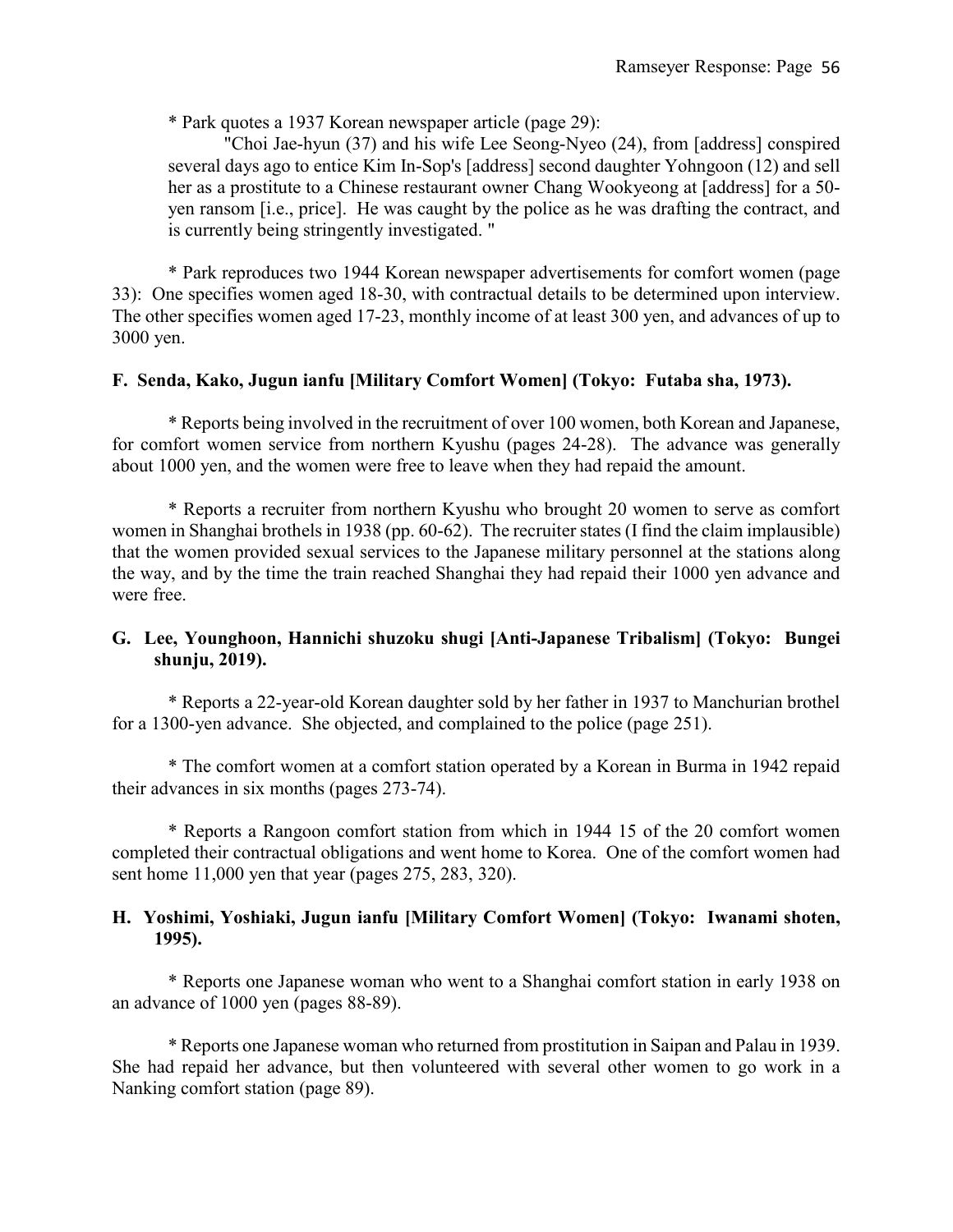\* Reports that a Japanese geisha went to work at a navy-operated comfort station in the Truk islands in 1942 because it agreed to take on the nearly 4000 yen she owed to her placement agency (okiya), on a 1-1/2 year term (page 89).

# **I. Lee Woo-yeon, Chosenjin gyosha to keiyaku shi ianjo wo tenten to shita ianfu no shogen [The Testimony of a Comfort Woman Who Contracted with a Korean Member of the Industry and Moved from Comfort Station to Comfort Station], Yahoo News Japan, Mar. 7, 2021 (originally JB Press).**

\* Sixteen-year-old Korean signs up for a three-year term as a prostitute for an advance of 3000 yen. Eventually, she consents to having her contract assigned to a comfort station. Date uncertain.

# **J. Yamada, Seikichi, Bukan heitan [Wuhan Logistics] (Tokyo: Tosho shuppan, 1978).**

\* Reports that Wuhan area comfort women (130 Japanese, 150 Koreans) in 1943-44 (by which time inflation was serious) had average advances of 6000-7000 yen, could repay 400-500 yen per month, and could repay their advances and return home after about 1-1/2 years (page 77, 84).

\* Revenue split for Wuhan area comfort stations was 60:40 comfort-station:comfortwomen for women with debt; it was 50:50 for those without debt.

\* Reports one comfort woman from Osaka, age 20, with a 10,000 yen advance (page 87).

\* Reports a woman whose mother died at age 2 and whose father abandoned her; who then applied for work as a comfort woman and came to Wuhan (narrative notes that Korean recruiters often used other terms for the work), repaid the advance in two years, returned to Korea, and then signed up for another term in Wuhan (pages 102-03).

# **K. Nishino, Rumiko, et al., "Ianfu" basshingu wo koete [Beyond "Comfort Women" Bashing] (Tokyo: Otsuki shoten, 2013).**

\* Reports accounts of Japanese prostitutes volunteering for comfort women service and repaying their advance in one or two years and returning home (p. 37).

\* Reports Japanese 18 year-old who left to serve as comfort woman in 1942; she returned in 1943 having repaid her 4000 yen advance and saved an additional 10,000 yen (pp. 37, 53-54). Probably the same woman reported by Yoshimi, supra.

\* Reports Japanese geisha who received an advance of 2,300 yen to serve as a comfort woman on a 1-year contract (p. 37).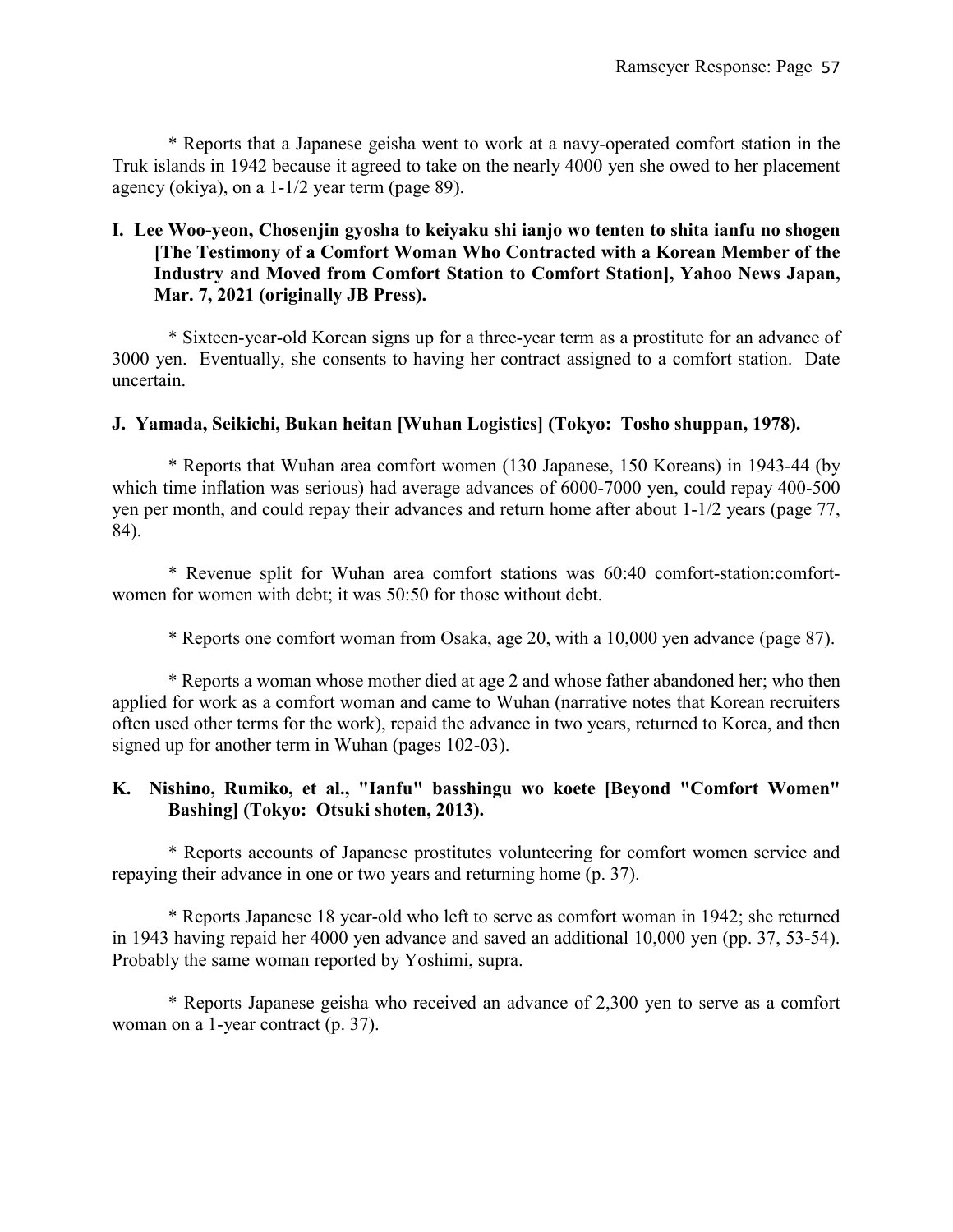\* Reports Japanese prostitute who enlisted as comfort woman for Shanghai on a 1,500 yen advance. She returned to Japan two-years later and opened a restaurant (pp. 37-38). She reports that the comfort women in Shanghai repaid their advances in 1 to 3 months.

# **L. Soh, C. Sarah. The Comfort Women: Sexual Violence and Postcolonial Memory in Korea and Japan (Chicago: University of Chicago Press, 2008)**

\* Confirms that the "lived experience of some Korean comfort women" mirrors the contractual structure under which licensed Japanese prostitutes worked, including large upfront advances, maximum terms, and the ability to quit earlier by repaying the debt (page 114).

### **M. Hata, Ikuhito, Ianfu to senjo no sei [Comfort Women and Sex on the Battlefield] (Tokyo: Shincho sensho, 1999).**

\* Reports woman who volunteered to work as comfort woman on Trak islands repaid her 4,000 yen advance in two years (p. 224). Possibly same woman reported by Yoshimi, supra.

\* Reports Korean owner of comfort station in China noted that the women tended to repay their advances of 300-500 yen in 1 or 2 years; after they had saved additional money, they tended to marry or return home; hiring their replacements was one of his biggest problems (pp. 382-83).

# **N. Hosoya, Kiyoshi, Nihon gunjin ga shogen susu senjo no hana: Chosenjin ianfu [The Flowers of the Front, Reported by Japanese Soldiers] (Tokyo: Haato shuppan, 2019).**

\* Former Manchukuo police officer reports the comfort woman: comfort station revenue split as 40:60; reports claims that debt grew, and describes role of police as stopping such schemes; reports that all Korean comfort women had formerly worked as prostitutes within Korea (account concerns mostly Korean comfort women with some Japanese (pp. 42-43).

\* Former naval officer reports (1940s) reports that women were recruited on advances of 4,000-5,000 yen for a one-year contractual term; most of the women were able to repay their advances in 6 months, but some within 3 months; further reports that women were able to save 5,000 to 10,000 yen (p. 140).

\* Reports 50:50 split in Philippine comfort stations (p. 145).

\* Reports 40:60, 30:70 comfort woman: comfort station split (location unclear; p. 172).

### **O. Hasegawa, Shin, Ikiteiru shosetsu [A Living Novel] (Tokyo: Chuo koro, 1990 reprint) (orig. pub. 1958) (NB: notwithstanding the title, this is a memoir rather than a novel).**

\* Account of comfort station of island off south China: reports one woman who caused so much trouble within the comfort station that the owner paid her additional money and sent her home to Taiwan (pp. 103-4); reports shipowner stating that the women who had arrived had been tricked (p. 106).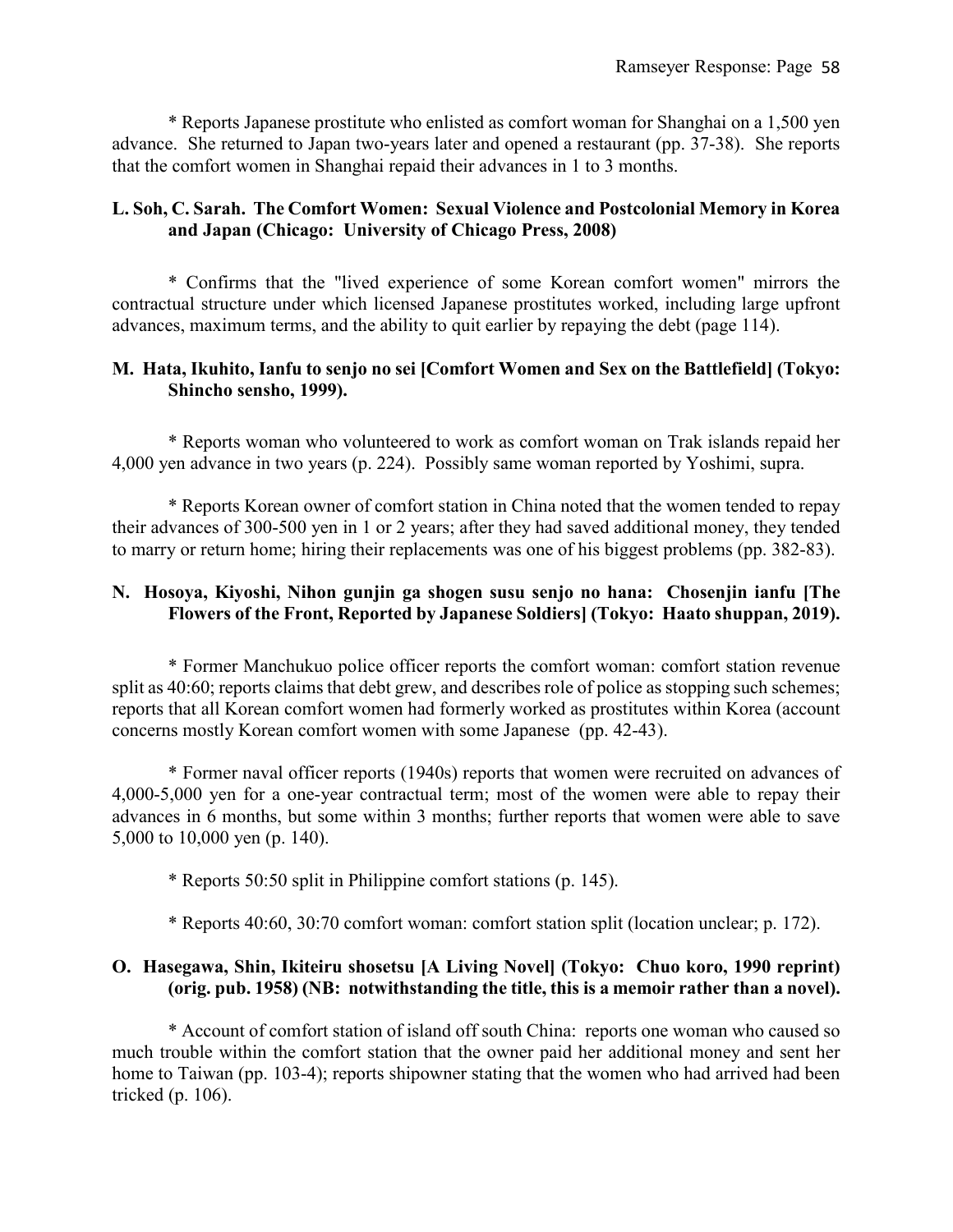\* Reports advances at the island comfort station (in 1938) ranging from 500-600 yen to 1200-1300 yen (women from Taiwan). Reports that women preferred dealing with non-officers at 2 yen rather than with officers at 5 yen because the greater volume enabled them to earn more money.

\* Reports case where physician discovered that a new recruit was a virgin; officers pooled their savings, repaid her advance, and negotiated her immediate return (pp. 107-09).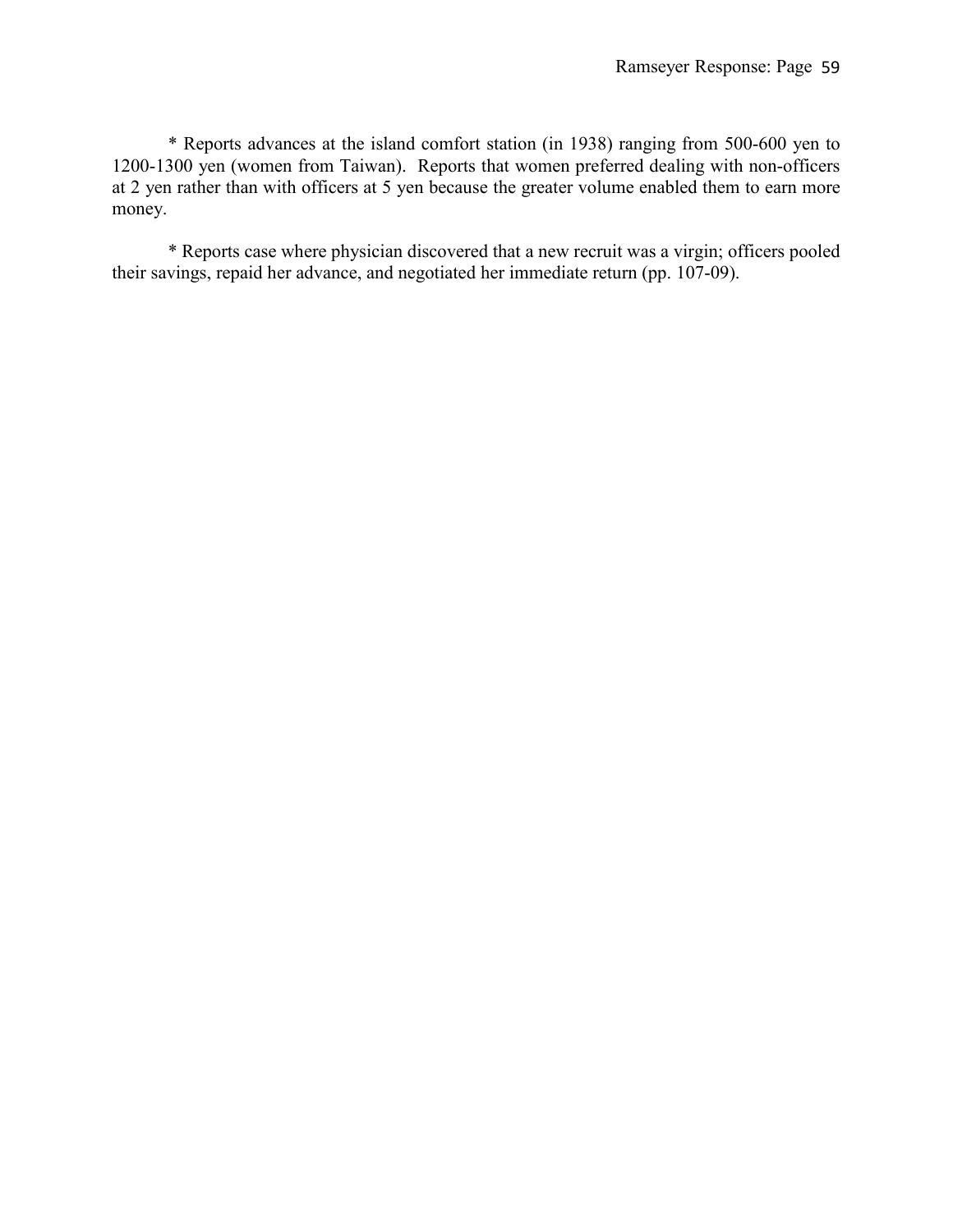### **Bibliography**

- Ando, Yoshio. 1987. Kindai Nihon keizai shi yoran [Overview of Early Modern Japanese Economic History], 2d ed. Tokyo: University of Tokyo Press.
- Arima, Tetsuo. 2021a. Ramseyer kyoju "ianfu ronbun" wo hihan suru Harvard daigaku kyoju ha bunken wo yomete inainodeha naika [The Harvard Professors Criticizing Prof. Ramseyer's "Comfort Women Article" Seem Unable to Read the Documents]. Daily Shincho, Apr. 5, 2021 (part 1) and Apr. 6, 2021 (part 2).
- Arima, Tetsuo. 2021b. Harvard dai "Ianfu" ronbun wo hihan suru Kankokukei kyoju no rojikkuha goin dewa naika [The Logic of the Korean Professor Criticizing the Harvard "Comfort Women" Article Is Forced]. Daily Shincho, Apr. 13, 2021 (Parts I & II).
- Arima, Tetsuo. 2021c. "Ianfu" ha mina goi keiyakuwo shiteita [The "Comfort Women" Had All Agreed to Contracts]. Tokyo: WAC, K.K.
- "Asahi shimbun moto kisha [Former Reporter for Asahi Shimbun]," Zakzak, Aug. 5, 2014.
- Chatani, Sayaka. 2021. Ramseyer ronbun wa naze "jiken" to natta no ka [Why Did the Ramseyer Article Become an "Incident"?], Sekai, May 2021.
- Choe, Kilsung, 2017. Chosen shusshin no choba nin ga mita ianfu no jijitsu [The Truth About Comfort Women, as Seen by a Korean Receptionist]. Tokyo: Haato shuppan.
- Choe, Kilsung. 2021a. "Ianfu nikki" kenkyusha ga akasu "kyosei renko" to wa kakehanareta jittai [Research of "Comfort Women Diary" Shows Reality Far Different from "Forced Concription"], Daily shincho, June 14, 2021.
- Choe, Kilsung. 2021b. Genshiryo wa watashino "ianjo nikki" kenkyu [The Original Source Was My Research on the "Comfort Station Diary"]. Shukan shincho, June 10, 2021, at 46.
- Chwe, Michael. 2021. Letter by Concerned Economists Regarding "Contracting for Sex in the Pacific War" in the International Review of Law and Economics. Available at: http://chwe.net/irle/letter/.
- Coomaraswamy, Radhika. 1996. U.N. Commission on Human Rights: Report on the Mission to the Democratic People's Republic of Korea, the Republic of Korea and Japan on the Issue of Military Sexual Slavery in Wartime. E/CN.4/1996/53/Add.I.
- Curtis, Paula R. 2021a. Ramseyer and the Right-Wing Ecosystem Suffocating Japan. Tokyo Review, May 30, 2021.
- Curtis, Paula R. 2021b. Taking the Fight for Japan's History Online: The Ramseyer Controversy and Social Media. Asia-Pacific Journal: Japan Focus, 22: No. 3, December 1, 2021.
- Devine, Maija Rhee. 2016. Are Comfort Women Lying? Korea Times, June 8, 2016. Available at: http://www.koreatimes.co.kr/www/news/opinon/2016/06/162\_206538.html.
- Doke, Saiichiro. 1928. Baishunfu ronko [A Study in Prostitution] (Shishi shuppan, 1928), reproduced in Yuko Suzuki, et al., Nihon gun "ianfu" kankei shiryo shusei [Collection of Materials Relation to the "Comfort Women" of the Japanese Military] (Tokyo: Akashi shoten, 2006), vol. 1, pp. 786-820.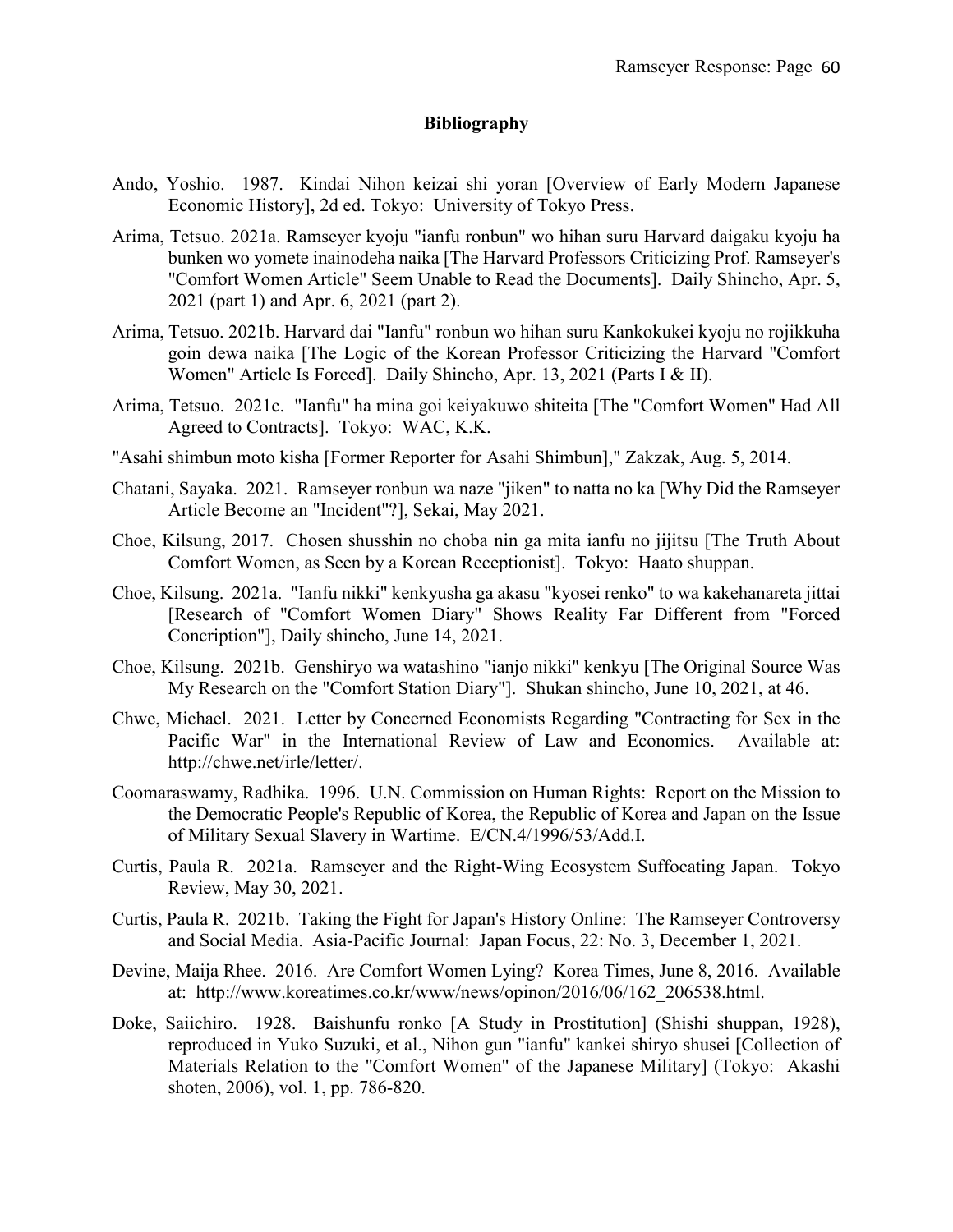- Dudden, Alexis, et al. 2015. Standing with Historians of Japan, Perspectives on History, Mar. 1, 2015.
- Eckert, Carter J. 1996. Total War, Industrialization, and Social Change in Late Colonial Korea. In Peter Duus, Ramon H. Myers, and Mark R. Peattie, eds., The Japanese Wartime Empire, 1931-1945. Princeton: Princeton University Press. pp. 3-39.
- Fackler, Martin. 2007. No Apology for Sex Slavery, Japan's Prime Minister Says. N.Y. Times, March 6, 2007.
- Fackler, Martin. 2014. Rewriting the War, Japanese Right Attacks a Newspaper. N.Y. Times, Dec. 2, 2014.
- Gluck, Carol. 2021. What the World Owes the Comfort Women. In J.H. Lim & E. Rosenhaft, eds., Mnemonic Solidarity, Entangled Memories in the Global South.
- Gordon, Andrew. 2003. A Modern History of Japan: From Tokugawa Times to the Present. New York: Oxford University Press.
- Gordon, Andrew & Carter Eckert. 2021. Statement. Feb. 17, 2021. Available at: https://perma.cc/8ZHY-RD5C. N.B.: This is a later expanded version of their attack, and not the version they sent to the journal.
- Gunji hyoronka no Chi Man-won [The Military Commentator Chi Man-won], Sept. 29, 2013, available at: https://s.webry.info/sp/92971510.at.webry.info/201309/article\_88.html.
- Hasegawa, Shin. 1990. Ikiteiru shosetsu [A Living Novel] (Tokyo: Chuo koro, 1990 reprint) (orig. pub. 1958).
- Hata, Ikuhiko. 2018. Comfort Women and Sex in the Battle Zone. Lanham, MD: Hamilton Books. Jason Michael Morgan, transl.
- Hata, Ikuhito. 1999, Ianfu to senjo no sei [Comfort Women and Sex on the Battlefield]. Tokyo: Shincho sensho.
- Hicks, George. 1994. The Comfort Women: Japan's Brutal Regime of Enforced Prostitution. New York: W.W. Norton & Co.
- Hicks, George. 1996. The "Comfort Women." In Peter Duus, Ramono H. Myers & Mark R. Peattie, eds., The Japanese Wartime Empire, 1931-1945. Princeton: Princeton University Press.
- Hosoya, Kiyoshi. 2019. Nihon gunjin ga shogen susu senjo no hana: Chosenjin ianfu [The Flowers of War, Reported by Japanese Soldiers]. Tokyo: Haato shuppan (English translation at Mera & Hosoya [2020]).
- Howard, Keith, ed. 1995. True Stories of the Korean Comfort Women. London: Cassell.
- Ji Man-Won shi "gi no ianfu" [Ji Man-Won "Fraudulent Comfort Women"], Chuo Nippo, Apr. 14, 2005, available at: https://japanese.joins.com/article/j\_article.php?aid=62513&sectcode=400&servco de=400.
- Jiyu wa ubawareta kyoseisei atta [There was Coercion in the Sense that They Lost Their Freedom]..., Asahi shimbun, Aug. 5, 2014.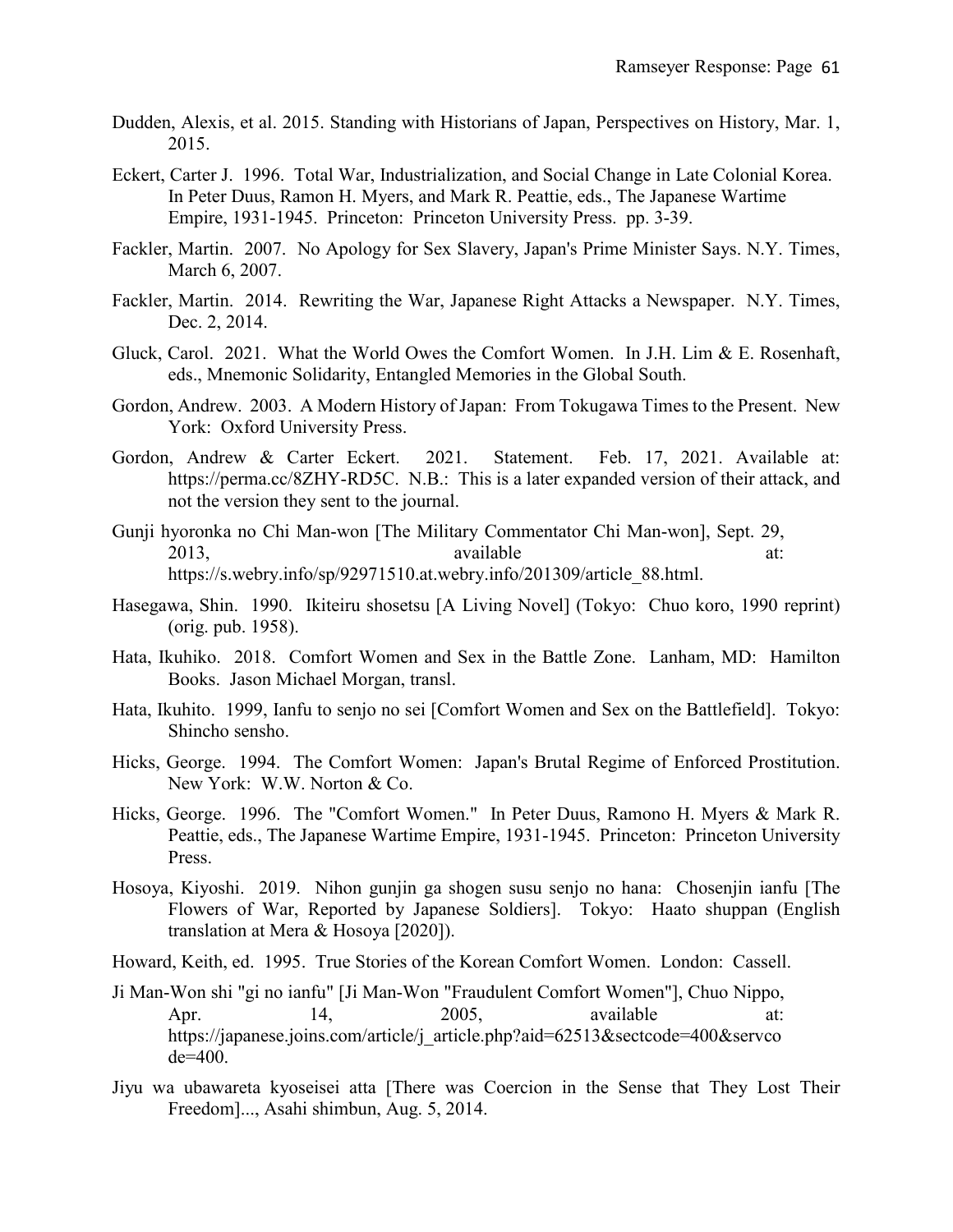- Josei no tame no Ajia heiwa kokumin kikin, ed. 1997, 1998. Seifu chosa: "Jugun ianfu" kankei shiryo shusei [Government Investigation: Materials Relating to the "Comfort Women Accompanying the Military]. Tokyo. 5 volumes.
- KIH 2016a. Korea Institute of History. 2016. "The Comfort Women" by Professor C. Sarah Soh, Apr. 29, available at http://scholarsinenglish.blogspot.com/2014/10/the-comfort-womenby-chunghee-sarah-soh.html.
- KIH 2016b. Korea Institute of History. 2016. "Comfort Women of the Empire" by Professor Park Yuha, Apr. 30, 2016, available at [http://scholarsinenglish.blogspot.com/2014/10/summary-of-professor-park-yuhas](http://scholarsinenglish.blogspot.com/2014/10/summary-of-professor-park-yuhas-book.html)[book.html.](http://scholarsinenglish.blogspot.com/2014/10/summary-of-professor-park-yuhas-book.html)
- Kim, Pu-ja & Yon Kim. 2018. Shokuminchi yukaku [Colonial Pleasure Quarters]. Tokyo: Yoshikawa kobunkan.
- Kimura, Kan. 2014. Nikkan rekishi ninshiki mondai toha nanika [What is the Japan-Korea History Recognition Problem. Tokyo: Mineruba shobo.
- Kumagai, Naoko. 2015. On "Standing with Historians of Japan," Perspectives on History, Sept. 1, 2015.
- Lee, Dong-Jin. 2020. Minzoku, chiiki, sekushuaritii: Manshukoku no chosenjin "seibaibai jujisha" wo chushin to shite [Nationalism, Localism and Sexuality: The Case of Korean "Prostitution" in Manchuguo], Quadrante, 22: 39-62 (2020).
- Lee, Wooyoun. 2021a. Chosenjin gyosha to keiyaku shi ianjo wo tenten to shita ianfu no shogen [The Testimony of a Comfort Woman Who Contracted with a Korean Member of the Industry and Moved from Comfort Station to Comfort Station], Yahoo News Japan, Mar. 7, 2021 (originally JB Press). Alternative translation available at Lee Wooyoun, Controversy over Harvard Article Can't Erase the Facts of Comfort Women Contracts, Japan Forward, Apr. 3, 2021.
- Lee, Wooyoun . 2021b. Anti-Japan Tribalism on the Comfort Women Issue. The Diplomat, Nov. 14, 2021. Censored under pressure from Ambaras, Stanley and Chatani, available at alternative site: site: https://archive.ph/20211115071637/https://thediplomat.com/2021/11/anti-japantribalism-on-the-comfort-women-issue/#selection-1231.547-1231.1052
- Lee, Wooyoun. 2021b. No Debate? The Diplomat's Cancellation of My Comfort Women Article. Japan Forward, Dec. 4, 2021.
- Lee, Yong-Shik, Natsu Taylor Saito & Jonathan Todres. 2021. The Fallacy of Contract in Sexual Slavery: A Response to Ramseyer's "Contracting Sex in the Pacific War." Mich. J. Int'l L. 42: 291.
- Lee, Younghoon, ed. 2019. Hannichi shuzoku shugi [Anti-Japanese Tribalism]. Tokyo: Bungei shunju.
- Lee, Younghoon, ed. 2020. Hannichi shuzoku shugi to no toso [The Battle Against Anti-Japanese Tribalism]. Tokyo: Bungei shunju.
- Martin, Timothy W. & Dasl Yoon. 2021. Professor's 'Comfort-Women' Lecture Gets Him Indicted -- And Sparks Debate on Academic Freedom. Wall. St. J., Aug. 21, 2021.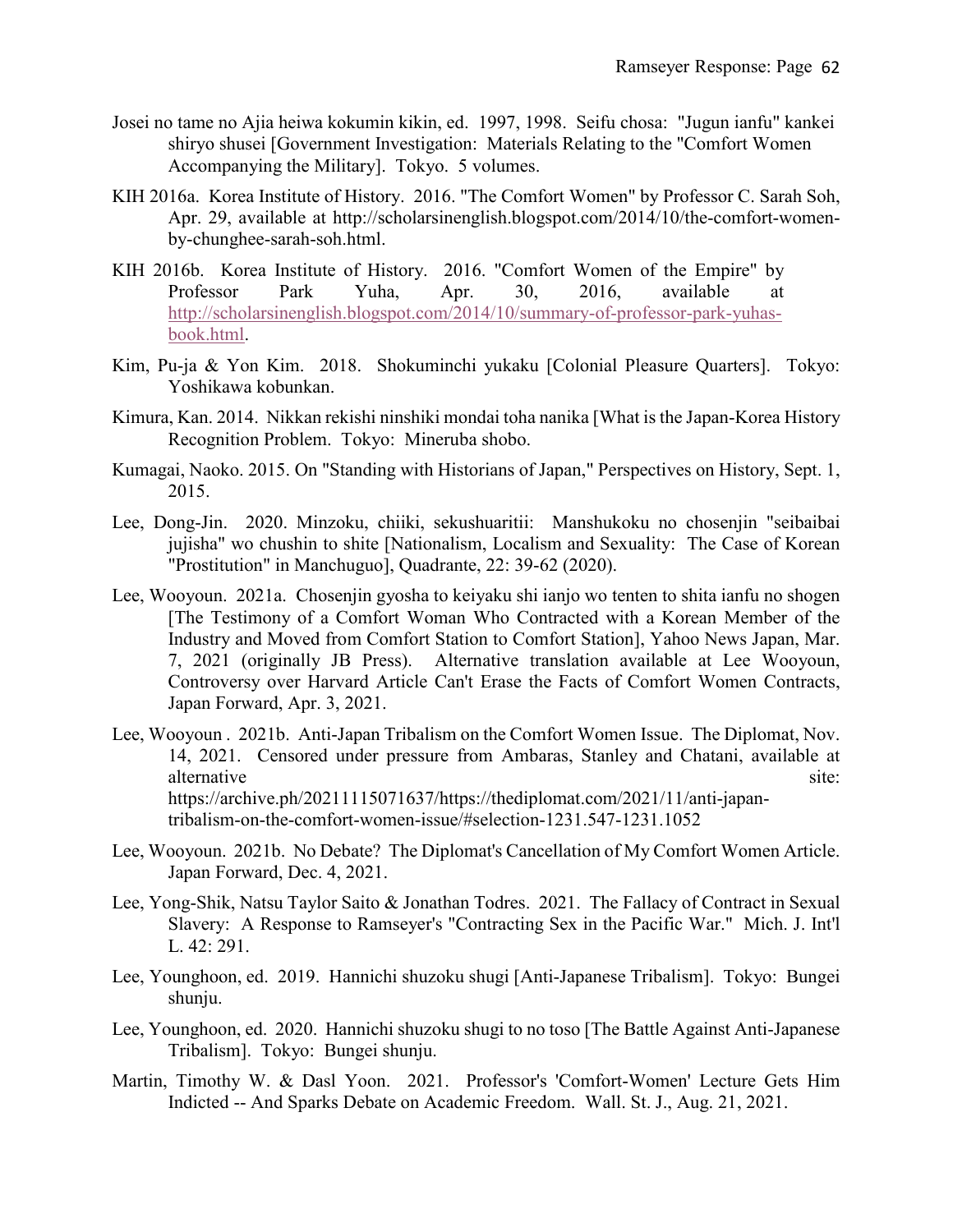- Mera, Koichi & Kiyoshi Hosoya. 2020. American Soldiers Witnessed Korean Korean Comfort Women-"Flowers of the War." Privately published (translation of Hosoya [2019]).
- Military Intelligence Service Captured Personnel & Material Branch. 1945. Composite Report on Three Korean Navy Civilians, April 24, 1945, reproduced in Mainichi shimbun, June 10, 2016.
- Morgan, Jason. 2021a. Waseda Professor Offers Evidence of Comfort Women Working Under Contract. Japan Forward, Oct. 15, 2021. Available at: https://japan-forward.com/wasedaprofessor-offers-evidence-of-comfort-women-working-under-contract-now-come-theattacks/
- Morgan, Jason. 2021b. The Comfort Women Issue: Bashing the Factfinders and Policing the Party Line. Japan Forward, Oct. 18, 2021. Available at: https://japan-forward.com/thecomfort-women-issue-bashing-the-factfinders-and-policing-the-party-line/
- Morgan, Jason. 2021c. Conform or Get Attacked: Bigots Use Comfort Women Issue to Assault Free Speech in Japan. Japan Forward, Oct. 20, 2021. Available at: https://japanforward.com/conform-or-get-attacked-bigots-use-comfort-women-issue-to-assault-freespeech-in-japan/
- Morgan, Jason. 2015. On "Standing with Historians of Japan," Perspectives on History, July 1, 2015.
- Moto "ianfu" e hosho wo [Compensation for Former "Comfort Women"], Akahata, June 26, 2002.
- Multiple Authors. 2015a. Response to Naoko Kumagai, Perspectives on History, Dec. 1, 2015.
- Multiple Authors. 2015b. On "Standing with Historians of Japan," Perspectives on History, Dec. 1, 2015. (50 Japanese academics).
- Mun, Ok-ju. 1996. Biruma sensen: Tateshidan no "Ianfu" datta watashi [The Burmese Front: I Who Had Been a "Comfort Woman for the Tate Division]. Tokyo: Nashi no kisha (Machiko Morikawa, transl.).
- Murotani, Katsumi. 2021. Kihonteki na daigimon [A Basic, Major Doubt ...], Zakzak (Yukan Fuji), June 11, 2020.
- Nishino, Rumiko, et al. 2013. "Ianfu" basshingu wo koeta [Beyond "Comfort Women" Bashing]. Tokyo: Otsuki shoten.
- Park, Yuha. 2014. Teikoku no ianfu [Comfort Women of the Empire]. Tokyo: Asahi shimbun shuppan.
- Phillips, Joe, Wondong Lee & Joseph Yi. 2019. Future of South Korea-Japan Relations: Decoupling or Liberal Discourse. Political Quarterly, 91: 448.
- Protecting the Human Rights of Comfort Women. 2007. Hearing before Subcom. on Asia, the Pacific, and the Global Environment, of Com. Foreign Affairs, House of Rep. Feb. 15, 2007.
- Ramseyer, J. Mark. 1991. Indentured Prostitution in Imperial Japan: Credible Commitments in the Commercial Sex Industry, J. Law, Econ. & Org. 7: 89 (1991).
- Ramseyer, J. Mark. 1996. Odd Markets in Japanese History: Law and Economic Growth. Cambridge, U.K.: Cambridge University Press.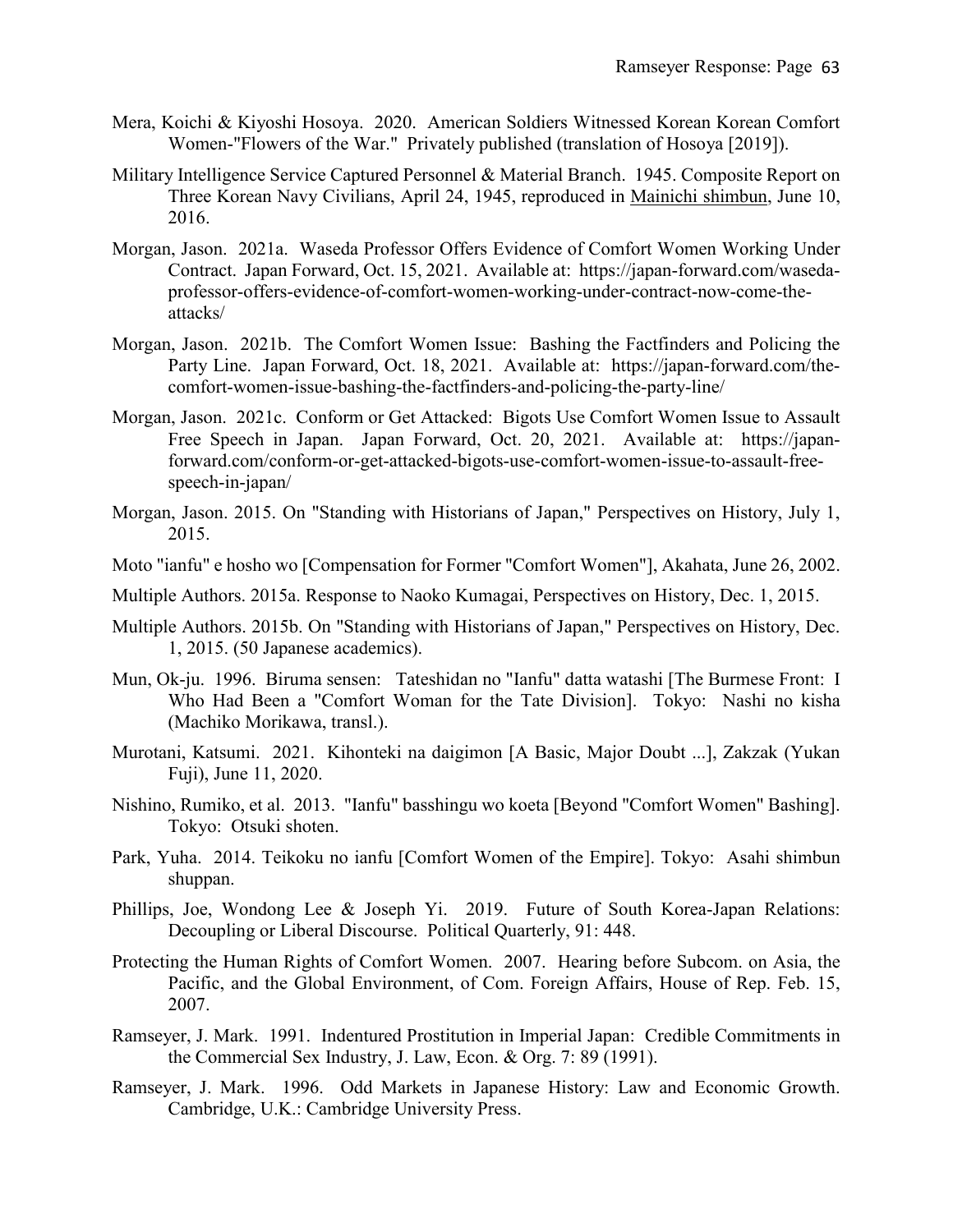Ramseyer, J. Mark. 2021. Contracting for Sex in the Pacific War. Int'l Rev. L. & Econ., 65.

Ruff-O'Herne, Jan. 2008. Fifty Years of Silence. North Sydney: William Heinemann.

- SCAP. 1945. Amenities in the Japanese Armed Forces, Nov. 15, 1945. In Josei (1988, vol. 5, 139-66).
- "Saishuto de renko" shogen ["Forced to Accompany in Jeju" Testimony], Asahi shimbun, Aug. 5, 2014.
- Senda, Kako. 1973. Jugun ianfu [Military Comfort Women]. Tokyo: Futaba sha.
- Soh, C. Sarah. 2008. The Comfort Women: Sexual Violence and Postcolonial Memory in Korea and Japan. Chicago: University of Chicago Press.
- Stanley, Amy. 2021. On Contract, March 18, 2021. Available at: https://www.amystanley.com/blog-1/on-contract.
- Stanley, Amy, Hannah Shepherd, Sayaka Chatani, David Ambaras & Chelsea Szendi Schieder. 2021a. "Contracting for Sex in the Pacific War": The Case for Retraction on Grounds of Academic Misconduct. Asia-Pacific J., 19: no. 13. Available at: https://apjjf.org/2021/5/ConcernedScholars.html.
- Stanley, Amy, David Ambaras, Hannah Shepherd. 2021b. Confronting Denialism on the "Comfort Woman" Issue, Global Lunchbox Podcast, Apr. 16, 2021. Available at: https://soundcloud.com/wccias/confronting-denialism.
- Suk-Gersen, Jeannie. 2021. Seeking the True Story of the Comfort Women. New Yorker, Feb. 26, 2021.
- Suzuki, Yuko. 2006. Nihon gun "Ianfu" kankei shiryo shusei [Collection of Material Related to the Japanese Military "Comfort Women"]. Tokyo: Akashi shoten. Two volumes.
- U.S. Office of War Information. 1944. Japanese Prisoners of War Interrogation Report No. 49, in Josei (1998: v. 5, 203)
- Uooru sutoriito jaaneru ni kansuru Lew kyoju to media uocchi no hanno [The Reactions of Professor Lew and Media Watch to the Wall Street Journal], Rekishi ninshiki mondai kenkyu kai, Aug. 23, 2021. Available at: harc.tokyo/?p=2275
- Yamada, Seikichi. 1978. Bukan heitan [Wuhan Logistics]. Tokyo: Tosho shuppan.
- Yamaoka, Tetsuhide. 2021. Ianfu harumoni ... [The Comfort Women Grandmothers ...], Gekkan Hanada purasu, May 26, 2020.
- Yamazaki, Tomoko. 1972. Sandakan hachiban shokan [Sandakan Number 8 Brothel]. Tokyo: Chikuma shobo.
- Yi, Joseph & Joe Phillips. 2021. On "Comfort Women" and Academic Freedom. The Diplomat, Feb. 18, 2021.
- Yi, Joseph, Joe Phillips & Wondong Lee. 2019. Manufacturing Contempt: State-Linked Populism in South Korea. Society, 56: 494-501.
- Yi, Joseph. 2018. Confronting Korea's Censored Discourse on Comfort Women. The Diplomat, Jan. 31, 2018.